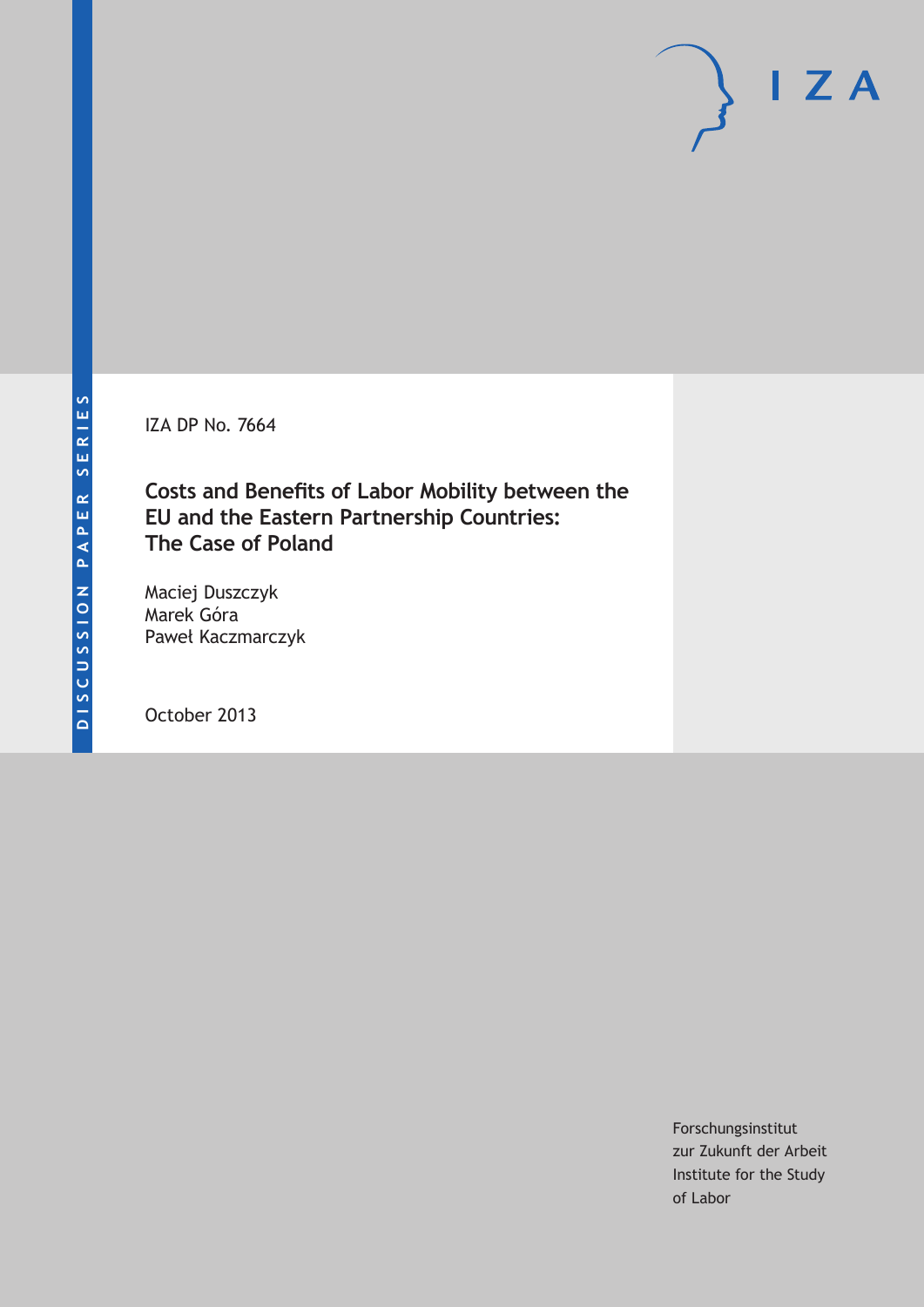# **Costs and Benefits of Labor Mobility between the EU and the Eastern Partnership Countries: The Case of Poland**

# **Maciej Duszczyk**

*IPS and CMR, University of Warsaw*

# **Marek Góra**

*Warsaw School of Economics and IZA*

# **Paweł Kaczmarczyk**

*CMR, University of Warsaw and IZA*

Discussion Paper No. 7664 October 2013

IZA

P.O. Box 7240 53072 Bonn Germany

Phone: +49-228-3894-0 Fax: +49-228-3894-180 E-mail: [iza@iza.org](mailto:iza@iza.org)

Any opinions expressed here are those of the author(s) and not those of IZA. Research published in this series may include views on policy, but the institute itself takes no institutional policy positions. The IZA research network is committed to the IZA Guiding Principles of Research Integrity.

The Institute for the Study of Labor (IZA) in Bonn is a local and virtual international research center and a place of communication between science, politics and business. IZA is an independent nonprofit organization supported by Deutsche Post Foundation. The center is associated with the University of Bonn and offers a stimulating research environment through its international network, workshops and conferences, data service, project support, research visits and doctoral program. IZA engages in (i) original and internationally competitive research in all fields of labor economics, (ii) development of policy concepts, and (iii) dissemination of research results and concepts to the interested public.

<span id="page-1-0"></span>IZA Discussion Papers often represent preliminary work and are circulated to encourage discussion. Citation of such a paper should account for its provisional character. A revised version may be available directly from the author.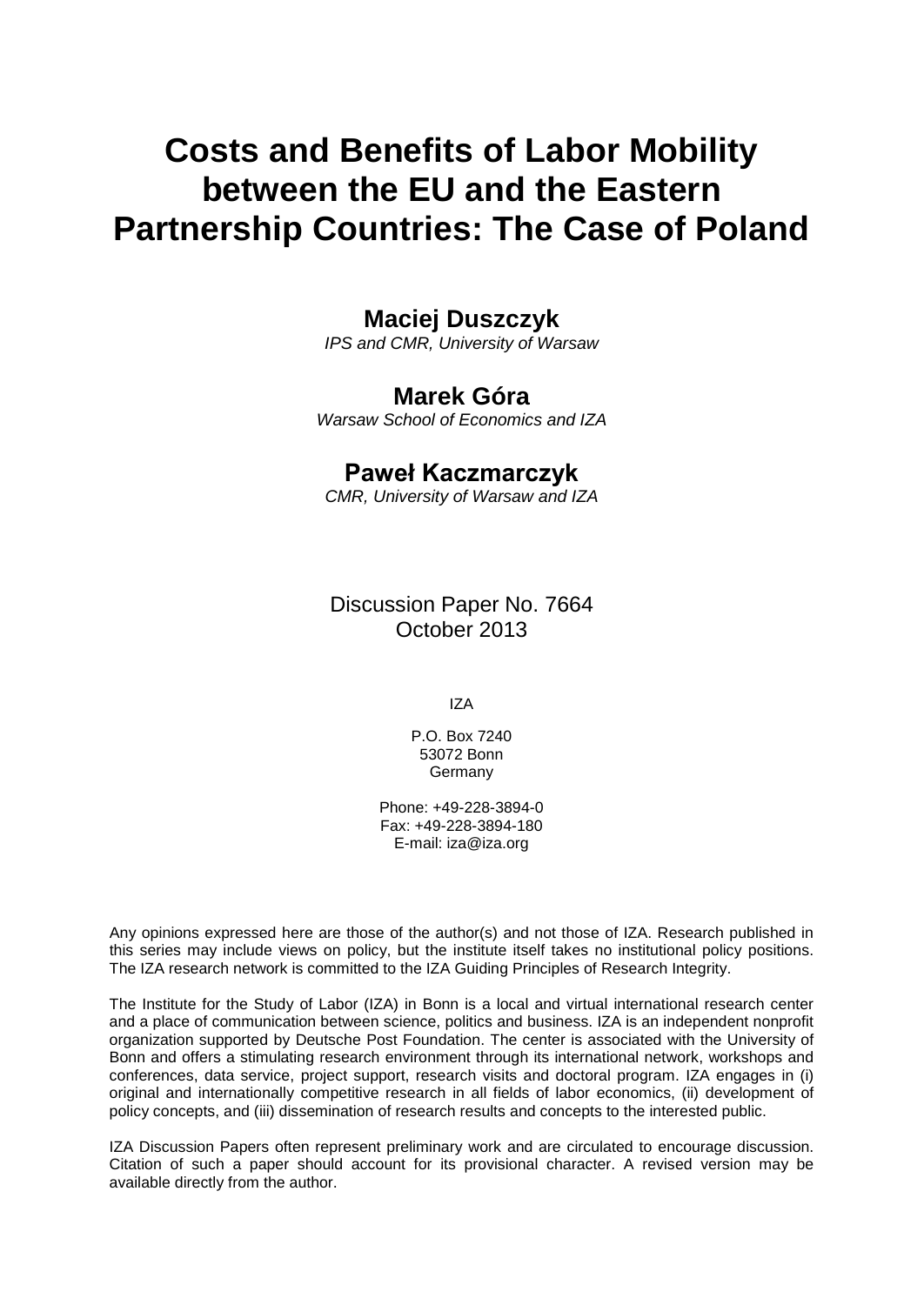IZA Discussion Paper No. 7664 October 2013

# **ABSTRACT**

# **Costs and Benefits of Labor Mobility between the EU and the Eastern Partnership Countries: The Case of Poland[\\*](#page-1-0)**

Poland is a country being exposed to emigration and immigration flows relatively recently. That, among others, results in not fully developed yet institutional infrastructure for managing especially the immigrants flow. In this paper we structure all existing data and other pieces of information on immigrants coming to Poland from the EU Eastern Partnership Countries (EAPs). The vast majority of all types of immigrants from these countries actually originate in Ukraine. On the other hand also a vast majority of them come to Mazowieckie (Warsaw) Voivodeship. The study also confirms Poland is often not a destination country for immigrants. Many of them flow further to the old member states due to the same driver, namely income disparities existing both between EAPs and Poland as well as between Poland and the EU old member states. Nevertheless, the study shows moderate positive impact of immigration fitting demand mostly in agriculture, construction and household services. We analyse an impact of immigration on the domestic labour market in Poland. The immigrants fill gaps existing due to relatively strong and sustained growth contributing to Poland's welfare growth and also due to large scale emigration from Poland to EU old member states. Regulations applying to the immigrants coming to Poland adopted in 2007- 2008 are still in force today. They create institutional infrastructure contributing to increasing scale of employment immigration to Poland. There is no sign the regulations will be substantially changed in the future. We rather expect a step by step development of the currently applied immigration policy.

JEL Classification: F22, J15, J61, J63

Keywords: immigration, impacts of immigration, Eastern Partnership Countries, institutions

Corresponding author:

Marek Góra Warsaw School of Economics (SGH) Aleja Niepodleglosci 162 02-554 Warszawa Poland E-mail: [Marek.Gora@sgh.waw.pl](mailto:Marek.Gora@sgh.waw.pl)

This discussion paper is a modified and updated version of the paper prepared as a part of the project entitled "Costs and Benefits of Labour Mobility between the EU and the Eastern Partner Partnership Countries" for the European Commission (Contract No. 2011/270-312, tender procedure EuropeAid/130215/C/SER/Multi), see [IZA Research Report No. 56.](http://www.iza.org/en/webcontent/publications/reports/report_pdfs/iza_report_56.pdf)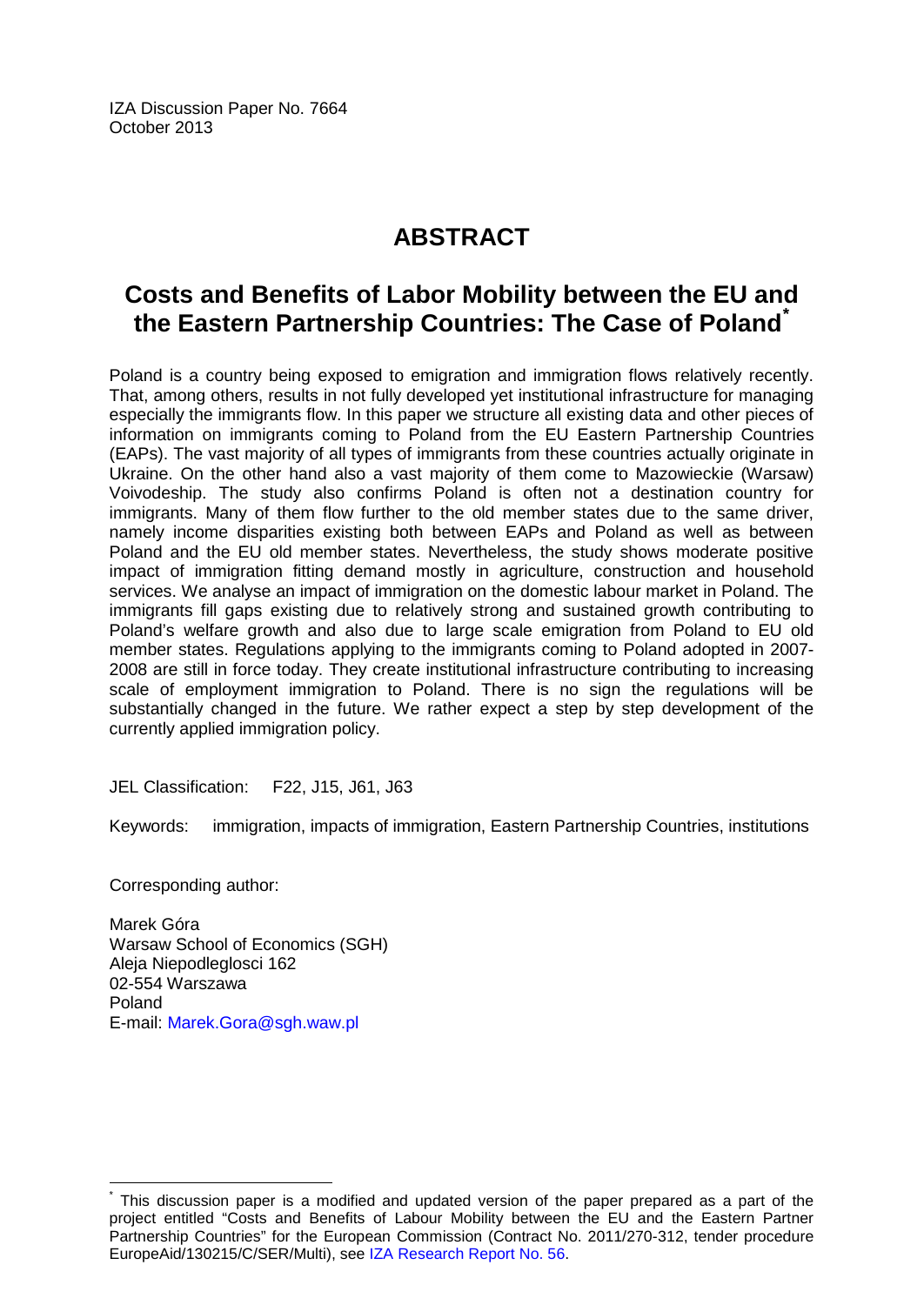# **Contents**

| 1.                                                                                              |
|-------------------------------------------------------------------------------------------------|
| 2. Legal framework for inflow of migrants from the EAPs to Poland10                             |
|                                                                                                 |
| 2.2. Undertaking of employment in Poland by foreign nationals without obligation to hold a work |
|                                                                                                 |
|                                                                                                 |
|                                                                                                 |
|                                                                                                 |
|                                                                                                 |
|                                                                                                 |
| 3.3.3. Foreigners' employment in view of the data from the Social Insurance Institution  24     |
|                                                                                                 |
|                                                                                                 |
|                                                                                                 |
| 3.4.2. Persons who were admitted on the basis of simplified procedure (declarations)  32        |
|                                                                                                 |
|                                                                                                 |
|                                                                                                 |
| 4.3. General assessment of the labor market integration of the EAPs immigrants 46               |
|                                                                                                 |
|                                                                                                 |
|                                                                                                 |
|                                                                                                 |
|                                                                                                 |
|                                                                                                 |
|                                                                                                 |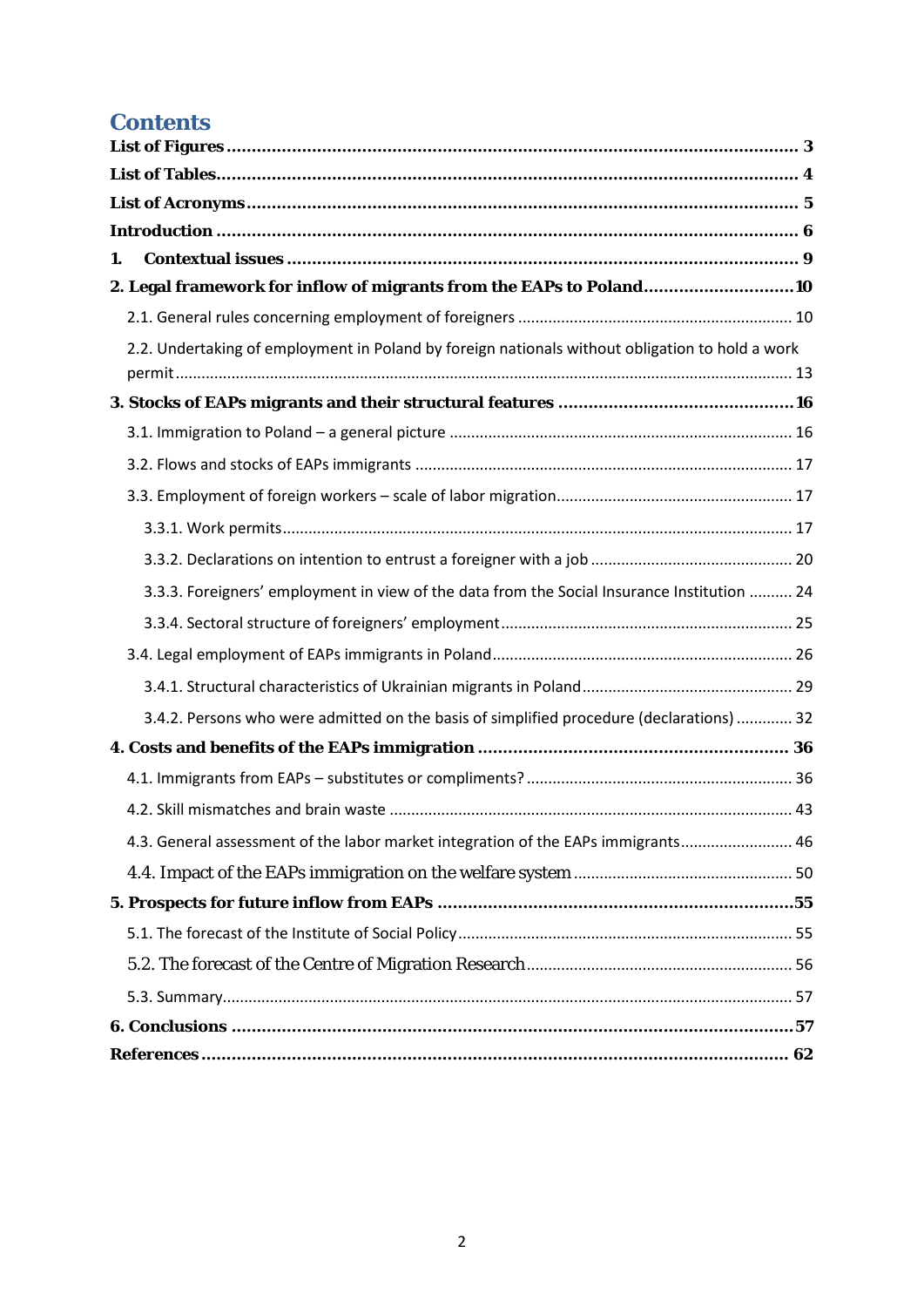# <span id="page-4-0"></span>**List of Figures**

| Figure 3.1. Number of applications and issued work permits in the years 2004-2012<br>(including those for citizens of the member states of the EU, the EEA and of |  |
|-------------------------------------------------------------------------------------------------------------------------------------------------------------------|--|
|                                                                                                                                                                   |  |
| Figure 3.3. Year-to-year changes (in %) in the number of declarations, by nationality                                                                             |  |
| Figure 3.4. Seasonal pattern of the registered declarations, 2011 24                                                                                              |  |
| Figure 3.5. Structure of employment according to work permits, 2011 27                                                                                            |  |
| Figure 3.6. Immigrants from Ukraine in Warsaw by purpose of stay. 31                                                                                              |  |
| Figure 3.7. Structure of employment of Ukrainian immigrants in Warsaw area (RDS                                                                                   |  |
|                                                                                                                                                                   |  |
|                                                                                                                                                                   |  |
|                                                                                                                                                                   |  |
| Figure 4.4. Shares of firms employing foreigners in specific occupations, by firm size                                                                            |  |
|                                                                                                                                                                   |  |
| Figure 4.6. The character of jobs performed by foreigners, by firm size  42                                                                                       |  |
| Figure 4.7. Sectors of employment of EAPs immigrants in Warsaw area (RDS sample                                                                                   |  |
| Figure 4.8. Net fiscal position of Ukrainian migrants in Poland, by age groups, in PLN                                                                            |  |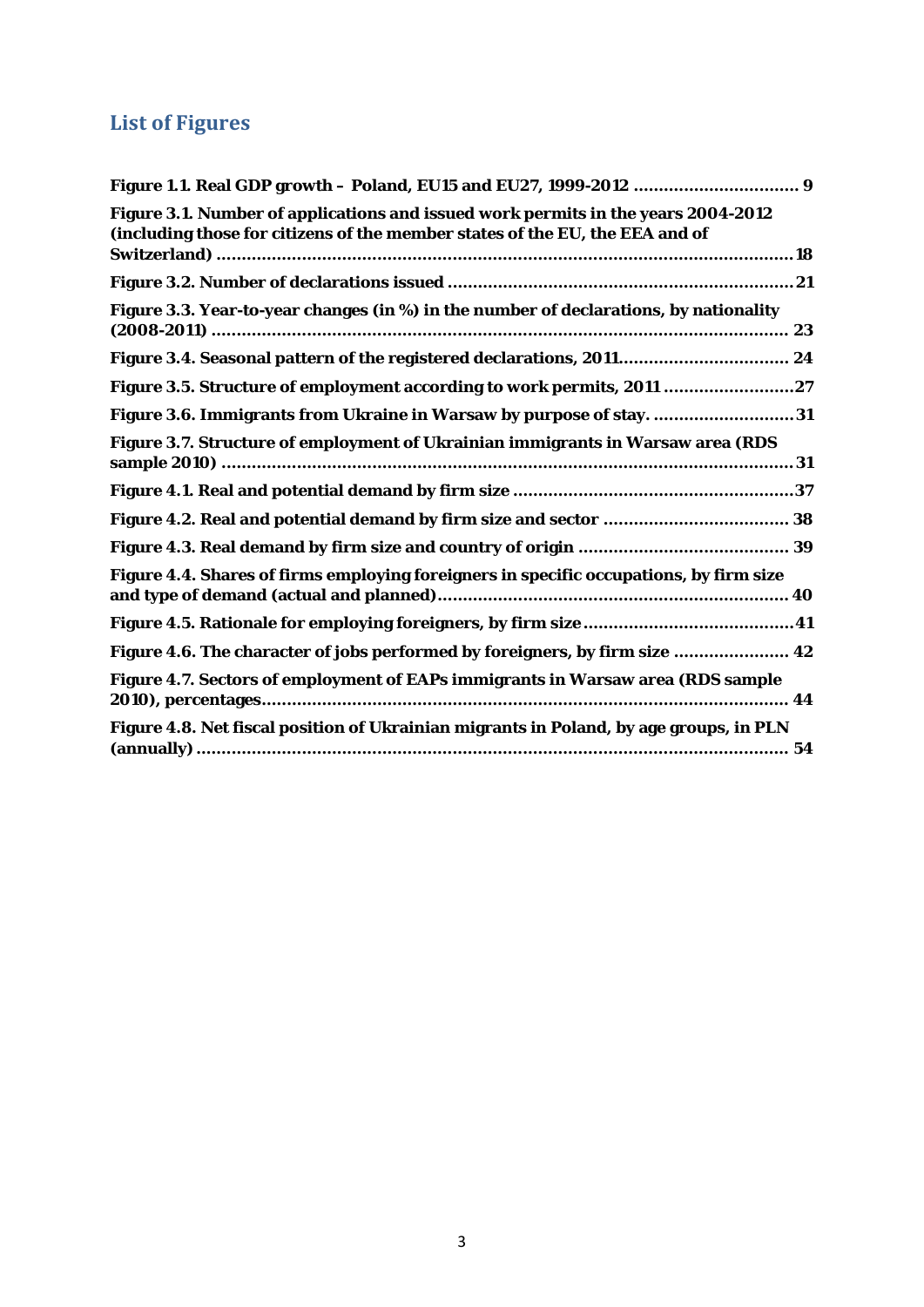# <span id="page-5-0"></span>**List of Tables**

| Table 3.1. Work permits issued to nationals of the member states of the Eastern                                                                                    |
|--------------------------------------------------------------------------------------------------------------------------------------------------------------------|
| Table 3.2. The number of work permits issued to foreigners posted to Poland for<br>20                                                                              |
| Table 3.3. The number of declarations on intention to entrust a foreigner with a job, by<br>22                                                                     |
| Table 3.4. The most numerous nationalities among foreigners coming from third<br>countries registered for old-age pension insurance - as of 31st December 2012  24 |
| Table 3.5. Sectors of employment according to work permits issued, EAPs, 2011 27                                                                                   |
| Table 3.6. Structure of employment according to work permits issued, EAPs, 2011 28                                                                                 |
| Table 3.7. The main socio-demographic characteristics of immigrants and Polish                                                                                     |
| Table 3.8. Structural characteristics of Ukrainian seasonal workers, 2007-2011  33                                                                                 |
| Table 3.9. Structural characteristics of Belorussian seasonal workers, 2007-2011  33                                                                               |
| Table 3.10. Structural characteristics of Moldavian seasonal workers, 2009-2011 34                                                                                 |
| Table 3.11. Structural characteristics of Georgian seasonal workers, 2010-2011  34                                                                                 |
| Table 4.1. Level of education of the EAPs immigrants in Warsaw area 43                                                                                             |
| Table 4.2. EAPs immigrants in Warsaw area by sector of employment and education                                                                                    |
| Table 4.3. Number of unemployed and inflow (number of people registered in 1st half of                                                                             |
| Table 4.4. Basic data on the Polish labor market and the number of legally working                                                                                 |
| Table 4.5. Net fiscal position of Ukrainian immigrants in Poland - scenarios  53                                                                                   |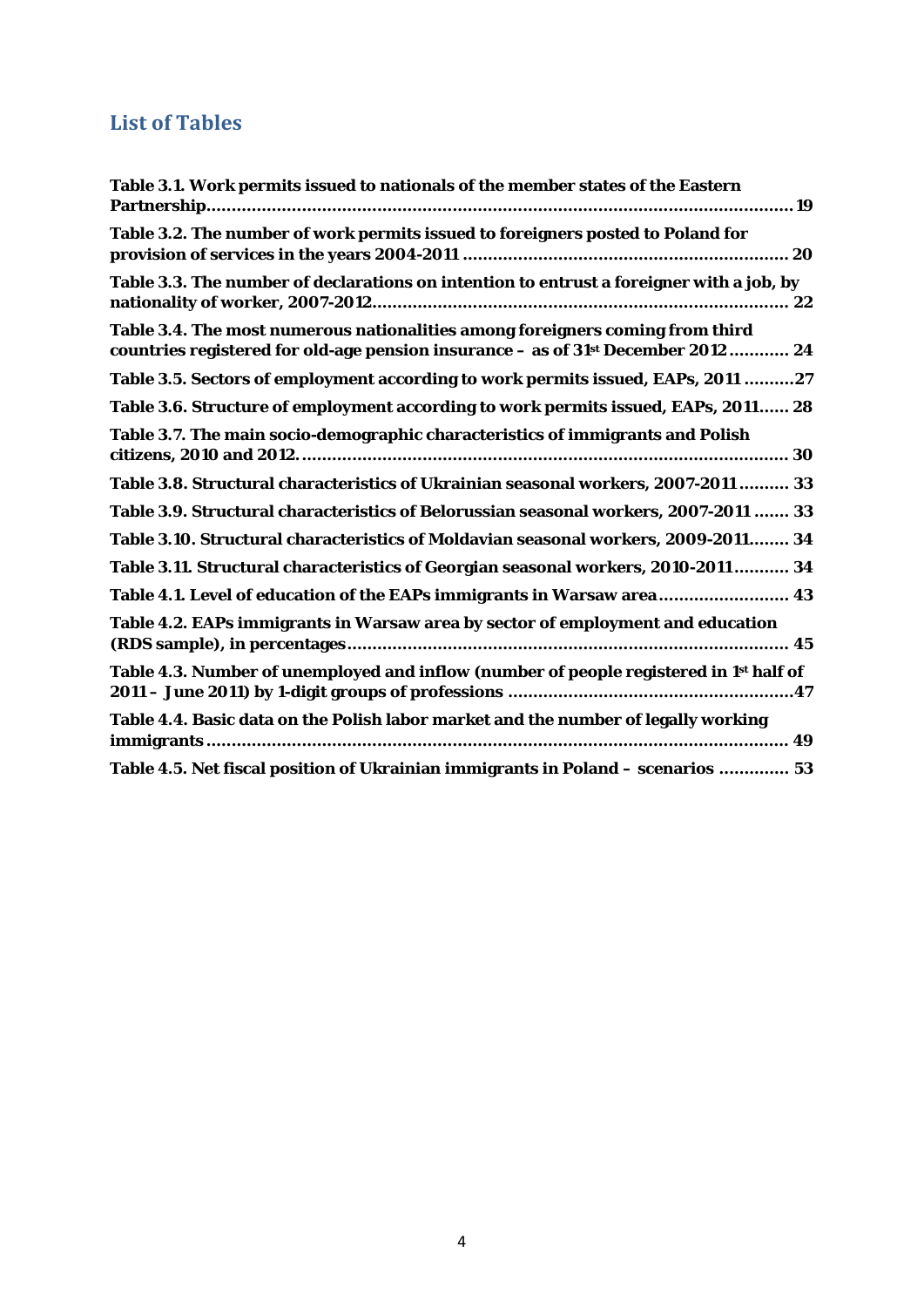#### <span id="page-6-0"></span>**List of Acronyms**

- CMR Centre of Migration Research
- CSO Central Statistical Office
- EAPs Eastern Partnership Countries
- EEA European Economic Area
- EU European Union
- EU-15 "old" members of the EU
- FDI Foreign Direct Investments
- GDP Gross Domestic Product
- LFS Labour Force Survey
- MLSP Ministry of Labour and Social Policy
- PKD Polish Classification of Activities
- RDS Respondent Driven Sampling
- TFR Total Fertility Rate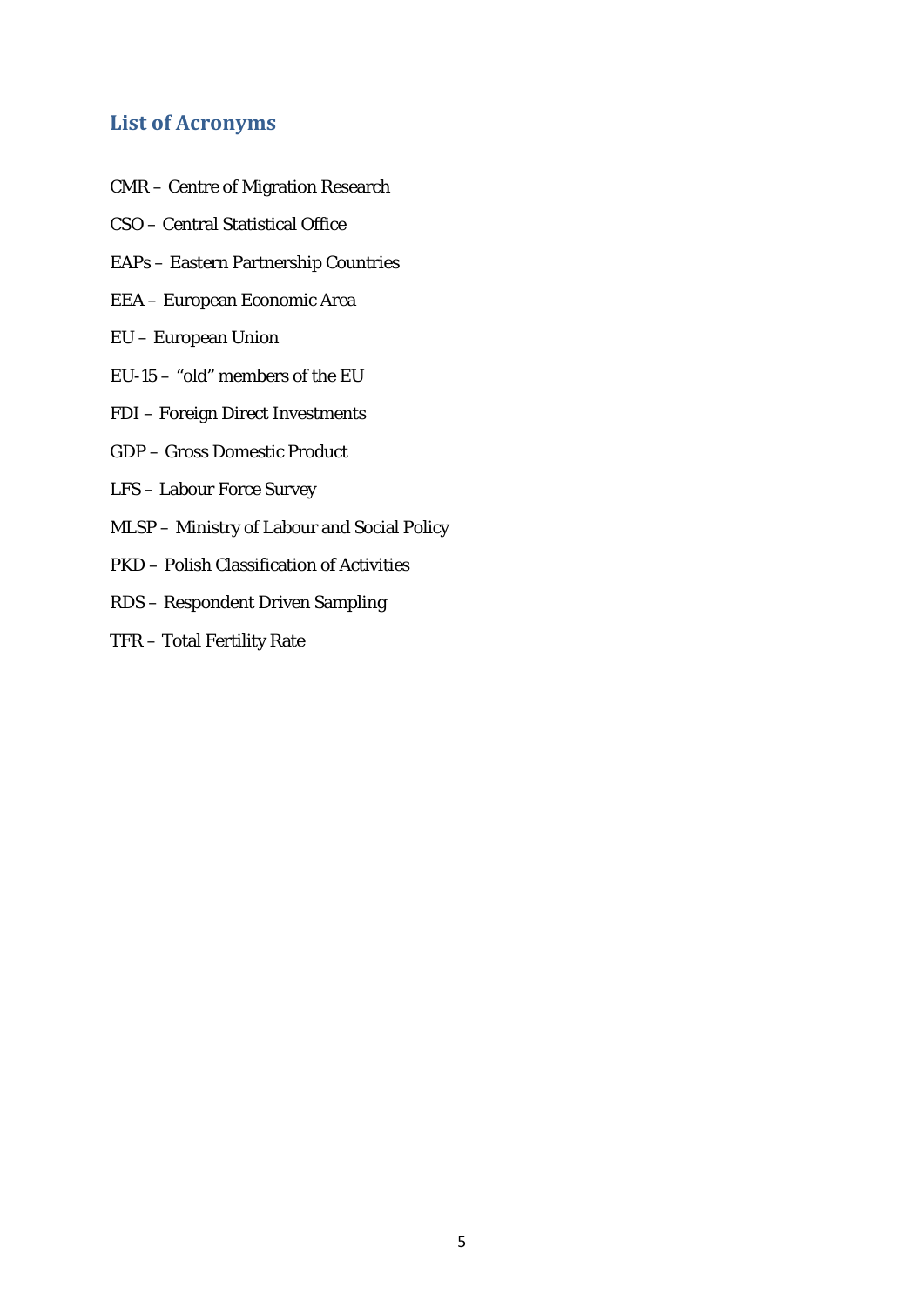# <span id="page-7-0"></span>**Introduction**

Immigration to Poland is a relatively new phenomenon.<sup>1</sup> Moreover, even now, when migrants can relatively easy enter Poland and start a job (regular or in the shadow economy) its scale is still limited, particularly as compared to the Western European countries struggling with massive inflows of foreigners. Thus, problems of a country receiving immigrants are known mostly from observation of situation in other countries.

However, the situation in Poland is changing. The scale of immigration, not being large, has become noticeable. It is likely the scale will increase in the future as a result of attractiveness of the EU in general as well as of opportunities created by the Polish economy. That creates challenges for the country in general and for social and labor market institutions in particular. A special role in the story play immigrants from the Eastern Partnership Countries (EAPs) which in fact constitute the main group of newcomers.

As compared to immigration to Poland, the scale of emigration from Poland is much larger<sup>2</sup>. Being an emigration country is a role Poland has played for more than 100 years. Recently that process became significant after the accession to the European Union in 2004. Many Poles have emigrated temporally or for longer period (whereas 'permanently' seems not to be a proper expression here –people simple do not know when and whether they will come back at all). Public perception is focused on emigration not on immigration. The latter is becoming permanently present in the public debate, however, not being in its very center, as the emigration is, particularly since the EU enlargement.

The presence of immigrants requires institutions. They have to regulate entire social and economic life of the immigrants. However, in order to regulate we need to know what the real situation is in various areas such as education, health services and obviously labor market. The latter is particularly difficult for analysis since the migrants may tend to work in entirely or partially shadow market. That leads to many negative outcomes and also causes we do not have appropriate data needed for an

 $\overline{a}$ <sup>1</sup> New in times present in people's memory. Relatively large inflows of immigrants entered Poland in 16<sup>th</sup>-18<sup>th</sup> century.

<span id="page-7-2"></span><span id="page-7-1"></span><sup>2</sup> However, it is important to note that figures on both immigration and emigration are to a large extent fuzzy (even if reasons for that may differ in case of outflow and inflow).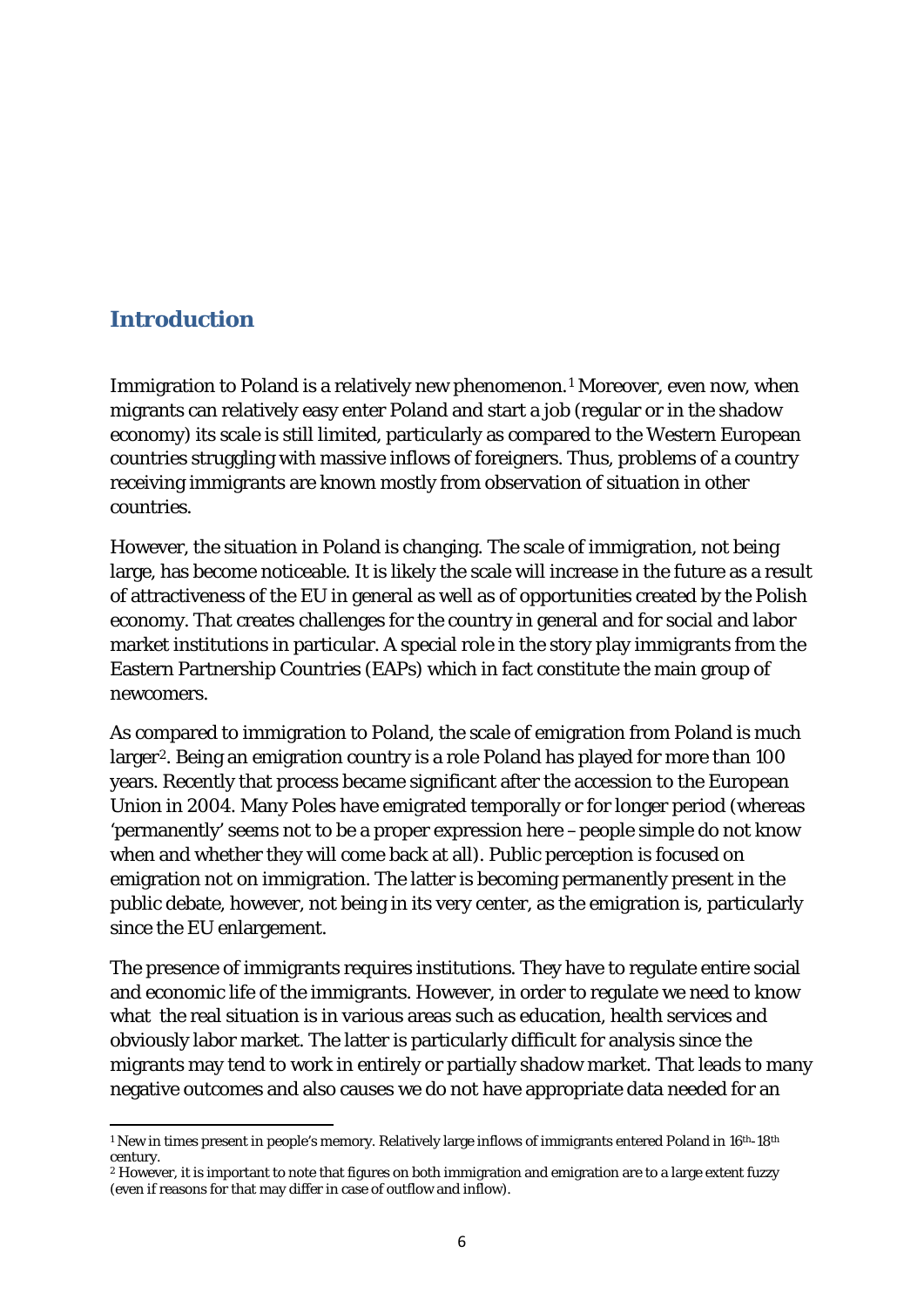analysis of situation and designing policies. In such case it is a good practice to assume Poland being different from other countries is at the same time similar. Moreover, the similarities are most probably stronger than differences. Consequently, in some case it is possible to draw conclusions needed for designing policies towards immigrants based on international comparisons.

The goal of our study is different. We have tried to put together and analyze data and other pieces of information available in Poland with respect to immigration from the EAPs. The analysis we present is based on empirical studies and aims at developing the best possible picture of the case of immigration to Poland, with special emphasis on inflow from Ukraine being the most important single origin country of persons incoming to Poland.

The analysis of immigration from Eastern Partnership countries to Poland is central from the viewpoint of creation of recommendations for Polish immigration policy and, more broadly, of demonstrating the specifics of Poland as a member states of the European Union, and consequently of expanding the picture of immigration into the Community. Particularly important in this context is to answer the question about the role of employment immigration from Eastern Partnership countries for Polish labour market and the demand on the part of Polish employers for hiring foreigner. The main added value of this study is to demonstrate the impact of liberalisation of regulations governing employment immigration on the scale and directions of foreigners' inflow into the labour market. The reference publications so far have failed to present an exhaustive analysis showing the changes in the inflow of foreigners into Poland after 2007, when liberalization of immigration regulations started, and answering the questions about the sectors and regions of foreigners' employment. Focusing on employment immigration from Eastern partnership countries ensued from the research hypothesis assuming that citizens of those countries will be the main beneficiaries of the changes in immigration regulations.

Summarising, the fundamental changes regarding immigration regulations, which liberalised the rules governing inflow of foreigners from third countries into Polish labour market initiated in 2006, were caused by emigration of Poles into other EU member states on the one hand and by relatively good situation of Polish labour market on the other. Another important factor was comprised by the pressure from employers (particularly in farming and construction sectors), who at that time voiced demand for employees, which could not be satisfied by domestic labour force. Particularly important for immigrants' inflow were two solutions: introduction of a simplified labour market test procedure, which facilitated the possibility to obtain a permit to employ foreigners, and introduction of a new instrument of employer's declaration of the intention to entrust employment to a foreigner without the obligation to obtain a permit. In practice the latter solution opened Polish labour to seasonal employment from four countries of Eastern Partnership and Russia. Only with minor correction, the solutions adopted in the period 2007-2008 are still in force today and, as demonstrated by statistical data presented in this paper,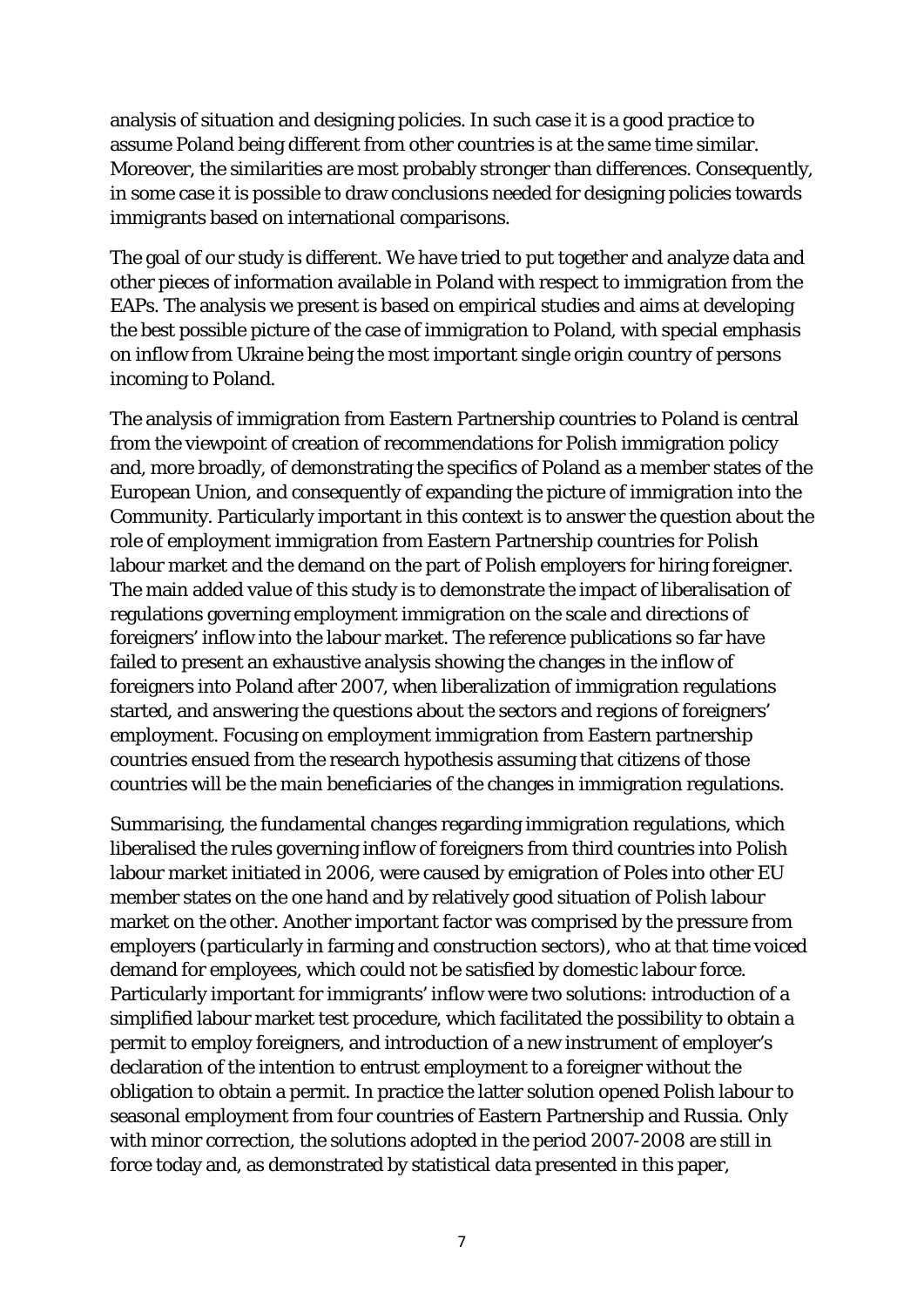fundamentally contributed to enlargement of the scale of employment immigration to Poland.

The structure of the study is a follows. We start with a short introductory chapter showing recent developments in terms of economy and demography. These kinds of factors seem to influence significantly patterns of immigration as well as absorbing capacities of Polish labor market. Chapter 2 looks at institutional rules concerning inflow from the EAPs, with particular emphasis on newly established simplified procedures. The aim of chapter 3 is to assess in statistical terms both flows as well as stocks of EAPs immigrants in Poland. All possible data sources have been used in order to get relatively appropriate picture of the process. Chapter 4 looks at impacts of recent inflow from the EAPs with particular emphasis on the labor market related issues. Finally, concluding part includes short discussion on future trends in migration under analysis.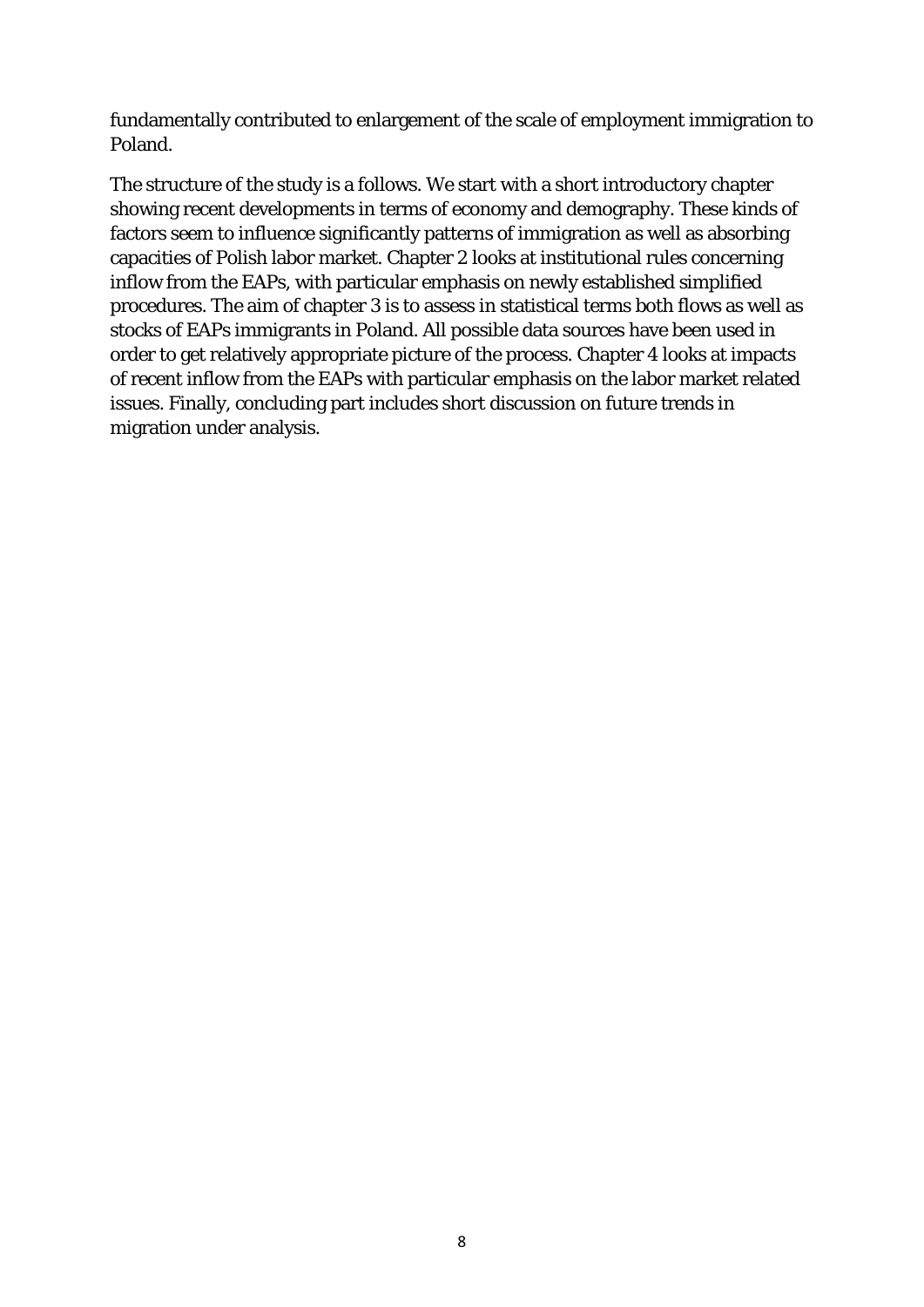# <span id="page-10-0"></span>**1. Contextual issues**

Poland's accession into the EU influenced many areas of life and seriously shaped recent economic situation of the country. Between 2005 and 2008 Poland experienced rapid economic growth marked by over 5% annual GDP growth rate accompanied by significant inflow of Foreign Direct Investment (with accumulated stock of FDI as high as 40% of GDP in 2009). In terms of labor market measures, post-accession period meant an increase in employment rates and decrease in number of unemployed and serious improvement in labor market situation, particularly as compared to pre-2004 period. Although, the growth become weaker after 2009 it was relatively strong as compared to the rest of Europe (see Figure 1.1).



<span id="page-10-1"></span>**Figure 1.1. Real GDP growth – Poland, EU15 and EU27, 1999-2012**

# *Source: Own elaboration based on Eurostat data.*

In the context of this report it is necessary to evaluate 1) demographic developments and 2) situation on the labor market<sup>[3](#page-7-2)</sup>:

<span id="page-10-2"></span>In demographic terms Polish society belongs to the youngest in the whole EU which is to be linked to baby boom of 1950s and its echo recorded in 1970s. However, this situation is changing on much faster pace than observed before in the western European countries along with the dynamics of Second Demographic Transition observed in Poland. Total Fertility Rate (TFR) decreased from over 2.4 in 1983 to 1.2

 $\overline{a}$ <sup>3</sup> Based on Fihel *et al*. 2012.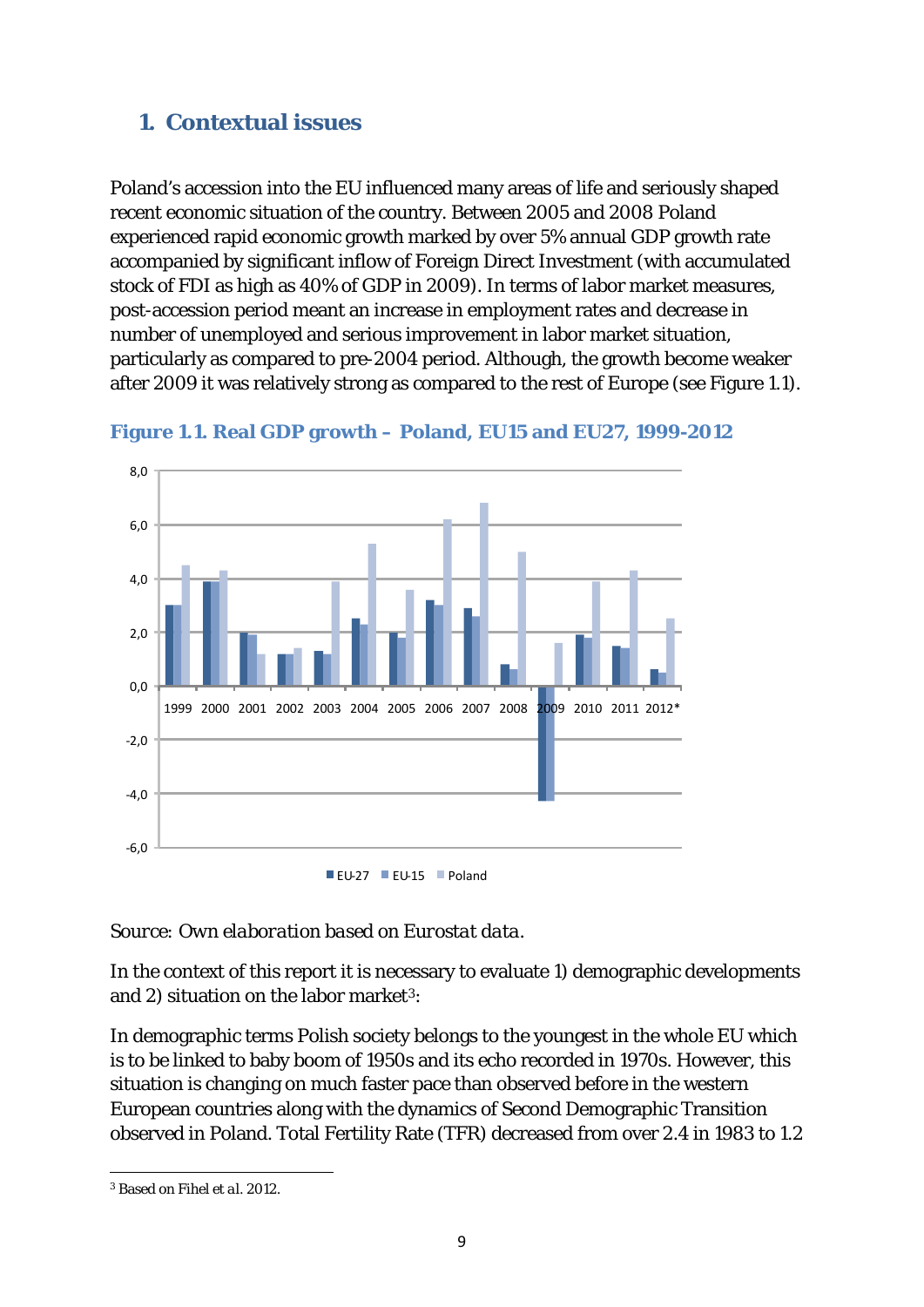in 2003 (similarly to other post-socialist countries) and then raised only moderately (to over 1.4). On the other hand, life expectancy is on constant rise: since 1989 the life expectancy at birth increased by over 5 years for men (to 71.5 years in 2009) and 4.9 years for women (to 80.1 years). This process is to be perceived as one of major achievements of Poland in last 20 years, however, when juxtaposed to dramatically low fertility rates it leads to serious changes in the age structure of the population. Ageing of the Polish population is expected to influence both labor market phenomena as well as the welfare since 2020 onwards and may – for obvious reasons – impact immigration to Poland (e.g. growing demand in personal services).

One of the main issues which seriously impacted general perception of Poland as country of destination was the situation on the labor market. As shown on the figure below Polish economy for almost whole period of transition was marked by very high unemployment rate reaching 20% in 2002. It needs to be stressed, however, that from 2005 to 2008 the level of unemployment declined, reaching the EU average level in 2009. As of the end of 2012, the unemployment rate in Poland (according to Eurostat data) reached 10.6 per cent against EU-27 average of 10.8 per cent.

Thus it is important to acknowledge that one of the main outcomes of the postenlargement economic boom was serious improvement of the situation on the labor market. This trend was particularly well visible until 2007 when unemployment rate (according to the LFS) felt below 10%. At the same time employment rates started to increase and this was the very first time since early 1990s when Poland experienced significant drop in economic inactivity (caused mainly by the structural change in public sector). In 2011 employment rate in Poland was as high as 59.7, still far below the EU average but significantly higher than in the pre-accession period (e.g. merely 51% in 2002-2004). Economic downturn brought an end to the process of mass job creation and impacted negatively unemployment rates.

# <span id="page-11-0"></span>**2. Legal framework for inflow of migrants from the EAPs to Poland**

# <span id="page-11-1"></span>**2.1. General rules concerning employment of foreigners**

The making of Polish immigration-related legislation in the post-1989 period was stimulated predominantly by fears of massive and uncontrollable influx of the citizens of Eastern states, who were supposed to escape their respective countries owing to expected destabilization and economic downturn after the fall of the Soviet Union (Anioł 1995). Such an approach clearly favored the priority of security, while the issue of the employability of foreign nationals and of drawing labor market benefits there from failed to be addressed in the debate about future Polish immigration policy in the just emerging Third Republic of Poland. Additionally, situation on the Polish labor market marked by severe (and raising) levels of unemployment could be commonly used by policy makers not interested in intensification of migration streams. Simultaneously, still in 1989 a decision was made to address the issue of the employment of foreign country nationals jointly with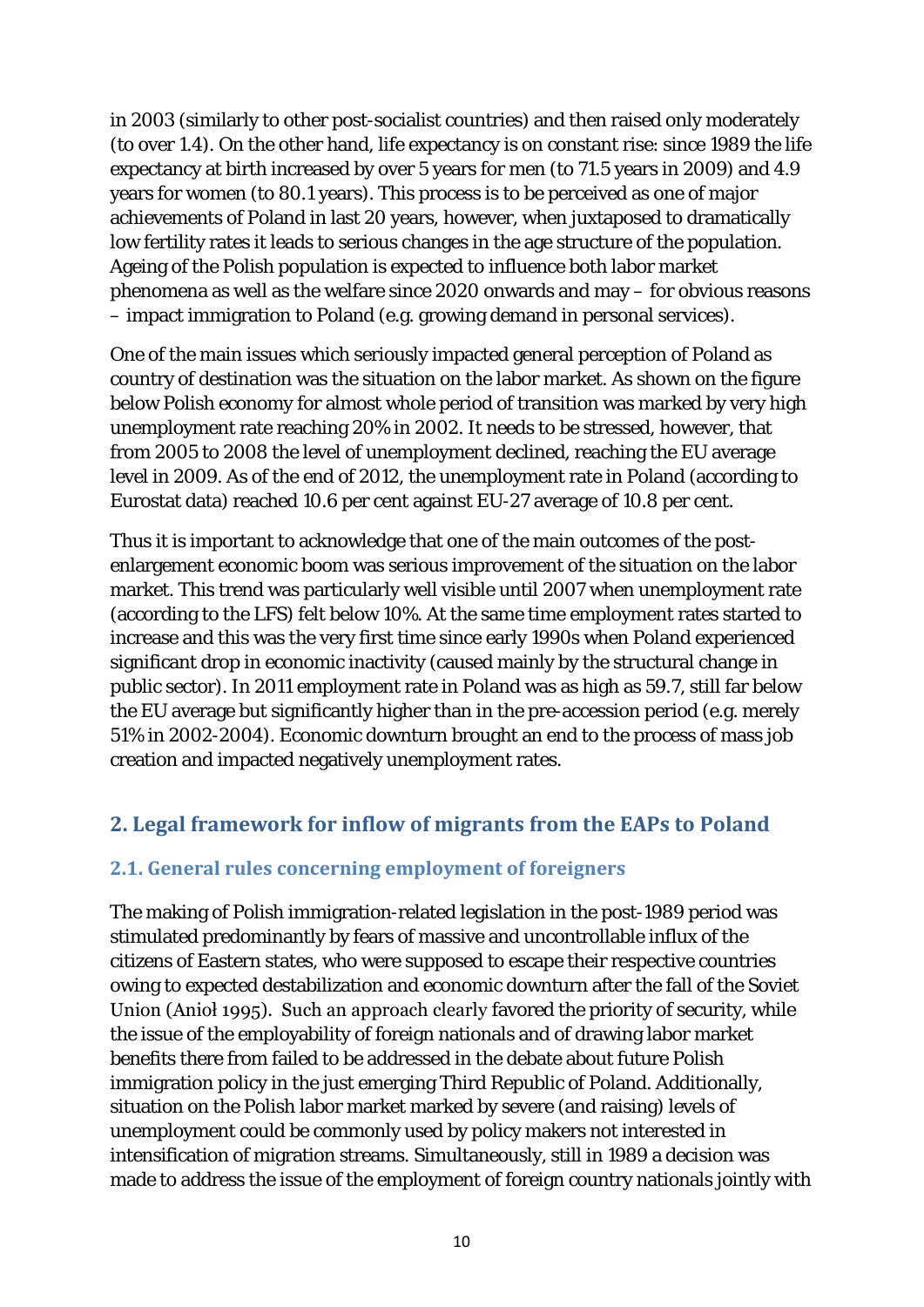the matters of employment emigration of Poles under the act regulating the issues of labor market policy and combating unemployment<sup>[4](#page-10-2)</sup>.

A fundamental amendment to the legal provisions concerning employment of foreign country nationals was carried into effect upon Poland's accession to the European Union[5.](#page-12-0) Further changes were made in the years that followed. As an example, farreaching simplification was performed on the legislation concerning work permits for foreign nationals[6.](#page-12-1) This covered, e.g. elimination of prior extremely bureaucratized procedures regarding work permits, liberalization of the procedure for the performance of the so-called labor market test, and extension to three years of the maximum period for which the work permits are issued.

One of major events in the immigration policy-making in the part concerning taking of employment by foreign nationals in Poland was comprised by adoption in 2006 of a catalogue of groups released from work permit-holding obligation<sup>[7](#page-12-2)</sup>. This rule was further modified (and extended) in 2011[8](#page-12-3).

An analysis of the legislation concerning employment of foreign nationals in Poland demonstrates that it divided foreigners into two main categories:

• citizens of the member states of the European Union, including also citizens of Norway, Iceland, Lichtenstein and Switzerland, who may take employment in Poland without a permit owing to their citizenship,

• citizens of third countries who – as a rule – are obliged to hold a work permit.

In the former case Polish legislation follows directly from free movement of workers. As a member country of the European Union, Poland is obliged both to implement the *acquis* and adjust its legislation accordingly to judgments of the European Court of Justice.

In the latter case the procedure looks in a following way. According to the work permit issuing procedure, a party thereto is a potential employer, who needs to place a job offer for a given position in a Poviat Employment Agency. A work permit is issued by a voivode[9](#page-12-4) at employer's request.

 $\overline{a}$ <sup>4</sup> Chapter 6 of the Act on employment of 29th December 1989 (the Journal of Laws of 1989 No. 75 items 445 and 446).

<span id="page-12-0"></span><sup>5</sup> The Act on employment promotion and labour market institutions of 20th April 2004 (the Journal of Laws 2004 No. 99 item 1001).

<span id="page-12-1"></span><sup>6</sup> The amendment to the Act on employment promotion and labour market institutions of 19th December 2008 (the Journal of Laws 2009 No. 6 item 33).

<span id="page-12-2"></span><sup>&</sup>lt;sup>7</sup> The Regulation of the Minister of Labour and Social Policy on performance of work by foreigners without a necessity to obtain a work permit (the Journal of Laws 2006 No. 156, item 1116).

<span id="page-12-5"></span><span id="page-12-3"></span><sup>8</sup> The Regulation of the Minister of Labour and Social Policy on the cases in which the assignment of work for a foreigner in the territory of the Republic of Poland shall be permitted without obtaining a work permit of 20th<br>July 2011 (Journal of Laws No. 155, item. 919).

<span id="page-12-4"></span><sup>&</sup>lt;sup>9</sup> Official representative of the government at the regional level in Poland (head of the regional government).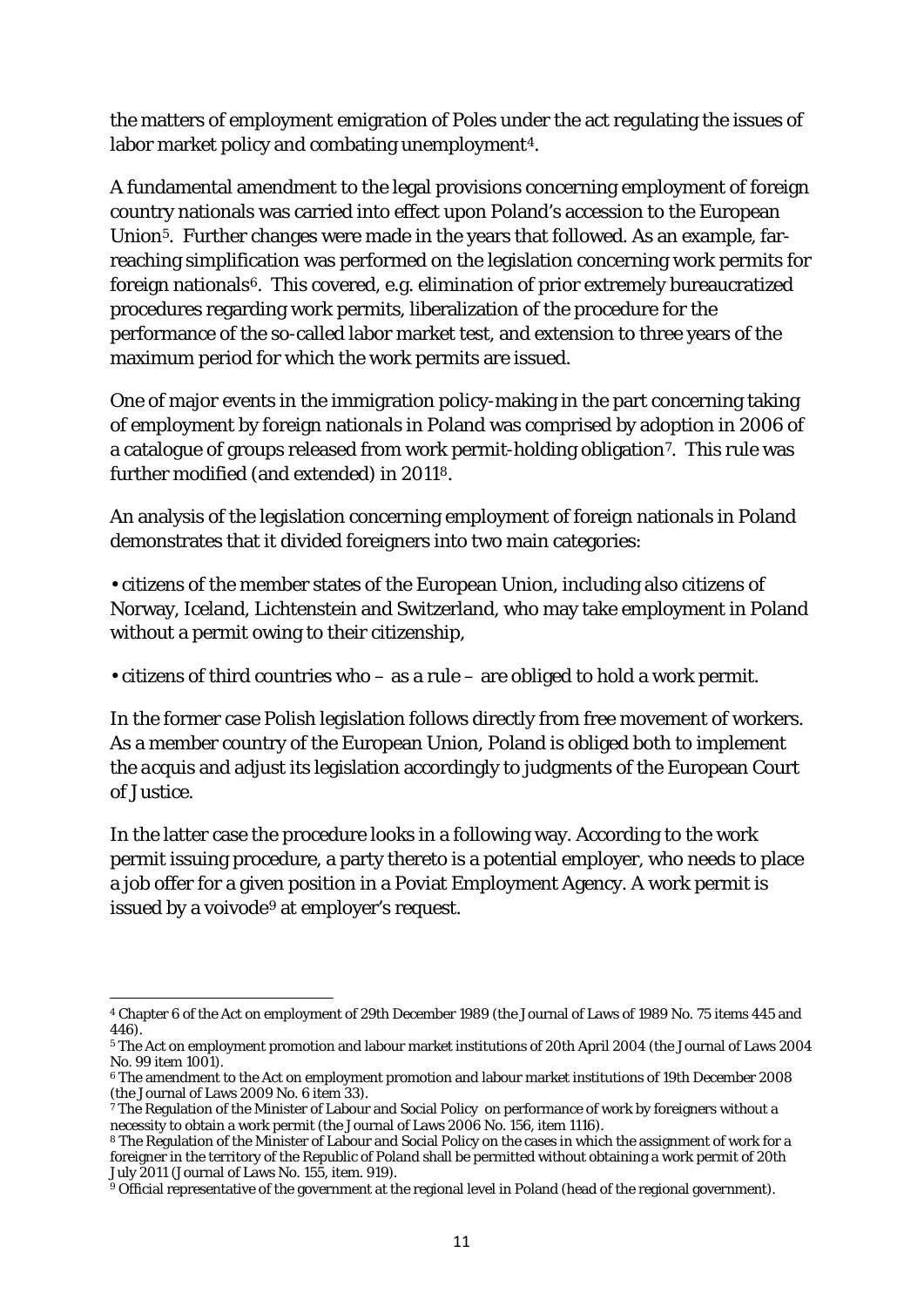Before issuing a work permit, a two-part labor market test is performed. Firstly, the salary offered to a foreign national is examined; this cannot be lower than remuneration for domestic employees performing comparable work or discharging a comparable function. This aims to prevent salary dumping from foreign nationals. Secondly, it is examined whether employment of a given foreign national is not to cause negative impacts on the local labor market, particularly whether it might negatively influence job-seeking opportunities of people registered in a given poviat employment agency. To this end, it is examined whether it is possible to satisfy employer's needs from the register of the unemployed and job-seekers. If such register does not contain a proper candidate but it is likely that such people can be found at a given local market, an additional recruitment for the vacancy notified by an employer is announced. The test-performing body (a starost) informs the permitissuing body (a voivode) about the performed labor market test within 7 days. However, if additional recruitment of domestic employees has been performed, this period amounts to 14 days.

The labor market test does not have to be performed if a voivode decides to propose a list (which has to be published in the voivodeship journal of laws) of deficit jobs and types of occupations in the work permit issuing, and a given employer notifies demand for an employee with exactly such skills. The labor market test is also not performed when a voivode issues extension of work permit for the same foreign national and in the same position, or if such solution follows from other regulations (e.g. the work permit is issued for a given foreign national without labor market test if she/he was employed for at least three months pursuant to a declaration with the same employer who applies for a permit).

Separate legislation governs positions of the members of management boards and posted workers. In their case, however, no labor market test is performed. Simultaneously, remuneration of posted workers is examined for possible dumping. It may not be lower by more than 30% compared to an average monthly salary in a given voivodeship, as announced by the Central Statistical Office.

Preferences in the access to Polish labor market through application of simplified procedure in the issuing of work permits were also applied to the foreign nationals who either in the period of 3 years preceding filing of the work permit application graduated from a school or high school having its registered seat in the territory of the Republic of Poland or another member states of the European Economic Area or the Swiss Confederation, or in the period of 3 years preceding filing of the work permit application resided lawfully in the territory of the Republic of Poland, and their stay was uninterrupted according to the meaning of the aliens act.

An analysis of the work permit issuing rules adopted in Poland demonstrates that they can be reckoned as liberal and not excessively bureaucratic ones. The labor market test performance obligation aims to prevent any obvious cases of substitute employment of foreigners in relation to Polish nationals or other foreign nationals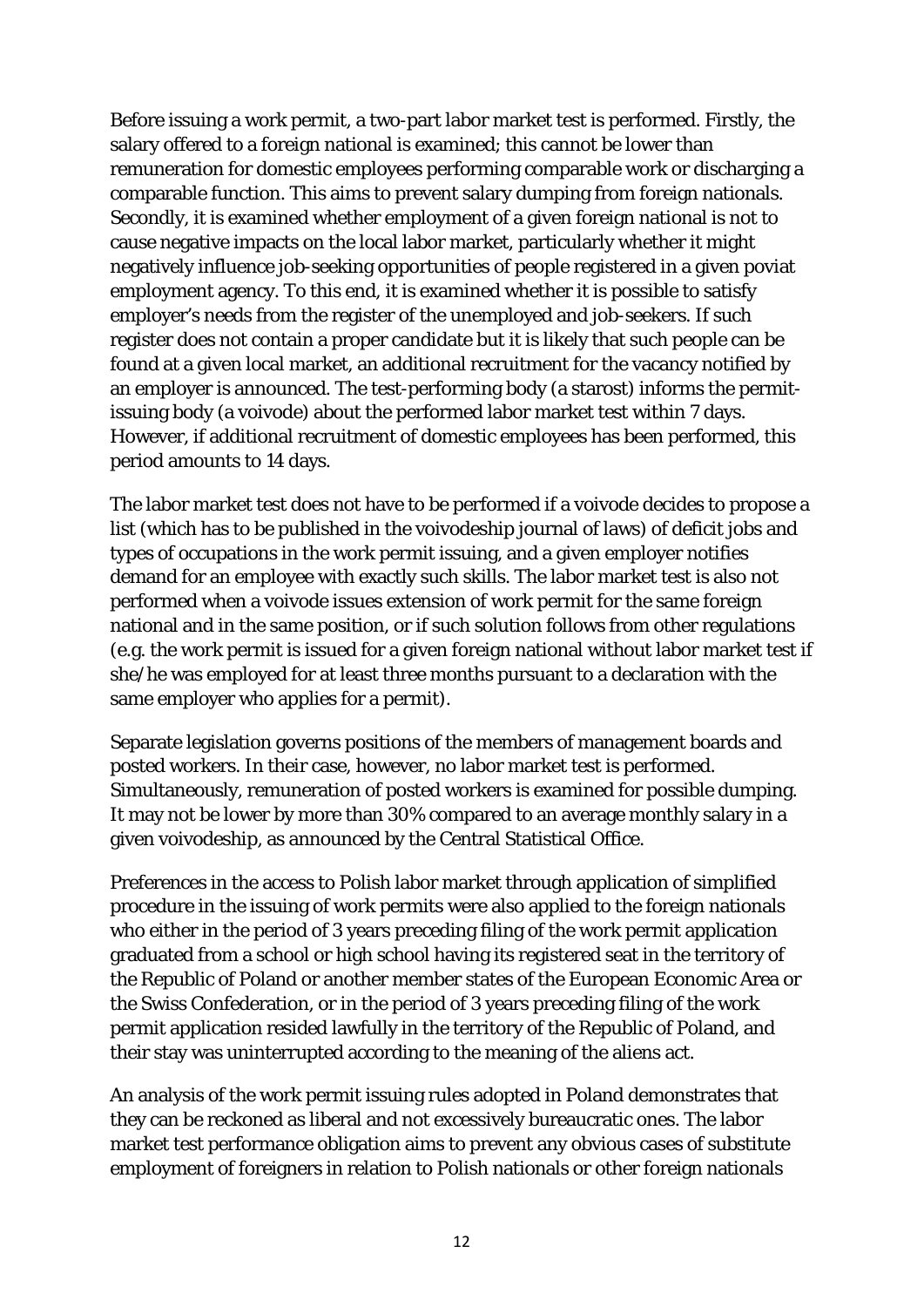who are allowed to take permit-free employment in Poland. This obligation is well understandable when considering situation on the Polish labor market which started to improve only in the post-2004 period. Imposition on starosts of the obligation to report the information about labor market test results within 7 or 14 days seems fully justified. A certain problem may be posed by reliability of the registers held by poviat employment agencies, but the period of 14 days shall allow for performance of additional recruitment by officials, who should have adequate recognition of the local labor market from the perspective of employee deficits and surpluses. Further, the labor market test rules should not impose limitations on employers. The waiting period for the labor market test results, and then for work permit shall not adversely affect the recruitment plans and delay taking of a given job by a foreign national.

The period for which work permits are issued seems well taken too. The maximum period of three years on the one hand provides employment stability to both an employee and employer, while on the other a given foreign national does not acquire the right of permanent residence already with the first work permit.

# <span id="page-14-0"></span>**2.2. Undertaking of employment in Poland by foreign nationals without obligation to hold a work permit**

In the context of this report it is important to note, that Poland is among the countries which in recent years seem to have taken a different route than a majority of other member states of the European Union or OECD countries. Poland has decided to liberalize gradually the legislation on employment of third country nationals, which is manifested in facilitation of work permit-issuing regulations on the one hand, and in the extension of the catalogue of foreigners' groups allowed to take employment in Poland without the necessity to hold a permit, under certain conditions though, on the other. Importantly, these changes targeted at least a few out of the EAPs.

One of the categories of foreign nationals who do not have to obtain work permit in Poland are citizens of the Republic of Belarus, the Republic of Georgia, the Republic of Moldova, the Russian Federation, and Ukraine, performing work for a period not exceeding 6 months within consecutive 12 months pursuant to employer's declaration. It can be assumed that in their case Poland decided to introduce facilitations as an element of conscious immigration policy from the perspective of present and future labor market needs. It must be assumed that elimination of the work permit holding obligation resulted from labor market situation in their case. In the case of East European citizens the aim was to replenish shortages in laborintensive sectors, where Polish nationals willing to take such employment are missing. This concerns mainly temporary employment, i.e. only temporary replenishment of shortages in particular local labor markets[10.](#page-12-5)

<span id="page-14-1"></span> $\overline{a}$ <sup>10</sup> It is necessary to note, however, that the introduction of new regulations concerning so-called seasonal workers were driven purely by pragmatic needs of supporters of one coalition party (i.e. farmers) and the whole legislation process differed significantly from typically observed ones.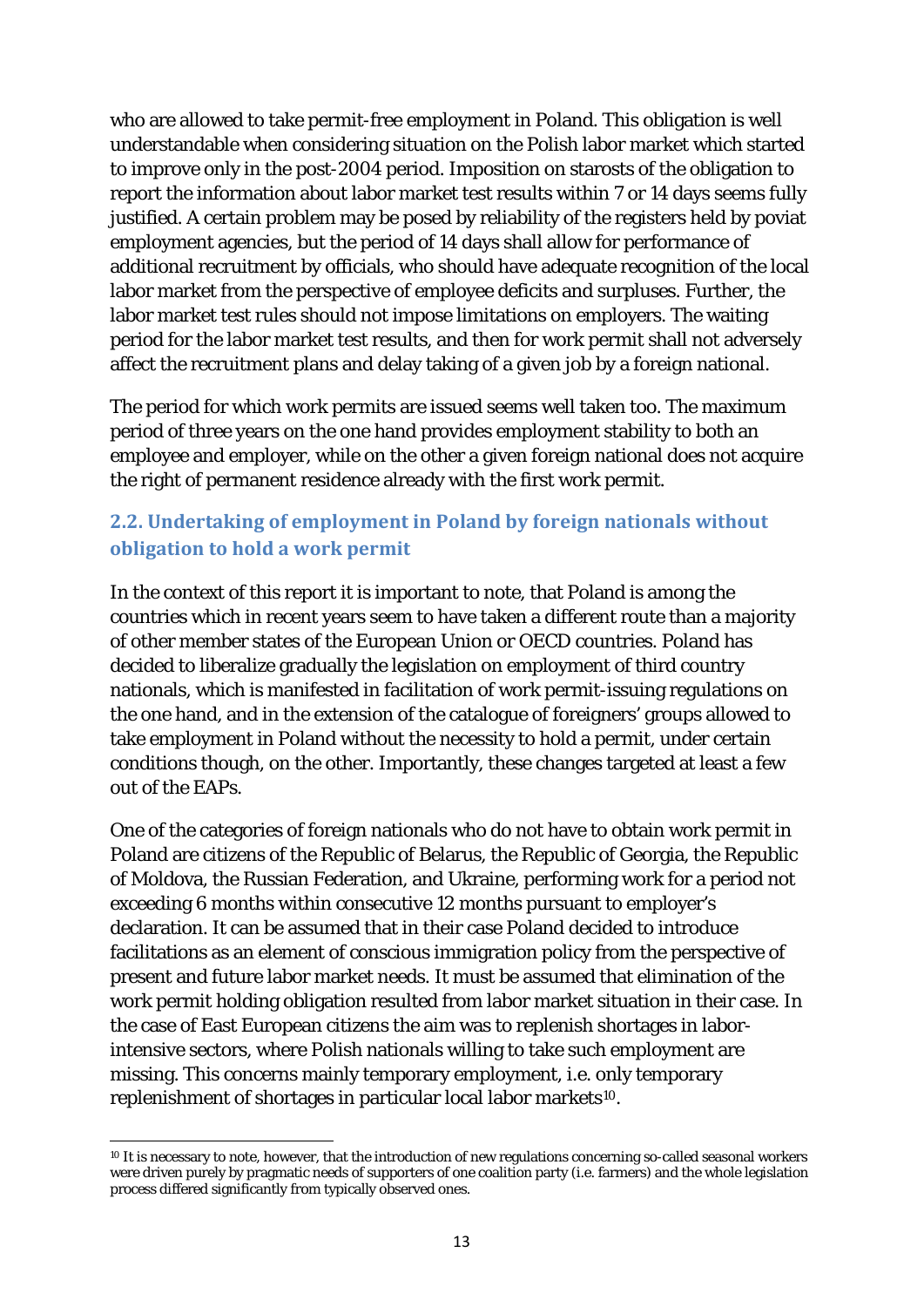The procedure is following: an employer wishing to offer temporary seasonal employment to citizens from the said five East European countries is obliged to submit relevant declaration to the poviat employment agency. The declaration form can be obtained directly from any poviat employment agency or printed after downloading from any of several websites.

Completion of the data required in the declaration form must be assessed as a straightforward process, not likely to be problematic for anyone knowing who they want to invite and what type of employment they want to entrust to such person. It is required to supply the period and place where employment will be performed as well as the type of contract governing such employment, plus the amount of envisaged gross salary. Additionally the declaration shall include the basic personal data of a given third country national required for visa issuing: i.e. full name, birth date, passport number, plus the locality, district and state of permanent residence.

The employer submitting the declaration has also to become acquainted with the legislation concerning residence and employment of foreign nationals in Poland and ascertain that its staffing needs cannot be satisfied on the basis of the local labor market. In both cases both the knowledge and the undertaken actions in the field of search for employees are not to be verified and do not require any certificates.

Registration of the declaration in the poviat employment agency does not entail any costs. After registration the declaration has to be supplied to the person onto which it was issued. This can be done directly if the person concerned is in Poland, e.g. on a tourist stay and wants to apply for a visa in the country of origin, or by mail.

It is up to the employee onto whom the declaration was issued to obtain a visa with work permit. To obtain one it is necessary to meet a procedure stipulated by law. The duration of the procedure depends on both the employee's country of origin and efficiency of a given consular office. In the case of citizens of Ukraine, Belarus, Russia, Moldova and Georgia, the period between filing the application and getting the visa may vary from 7 to 20 days. Anyway this period shall be deemed as unproblematic one as concerns undertaking of employment. The very registration in the consulate is usually made via Internet, which greatly accelerates the procedure.

The complete procedure from registration of the declaration in a poviat employment agency, through its delivery to a potential employee, to getting a visa and coming to Poland shall take not more than 14-30 days.

Elimination of the obligation to issue work permits to temporary employees from the said five East European countries was an interesting solution, particularly concerning emigration-immigration situation of Poland and the general stance towards inflow of foreigners. Interestingly (see section 3.3) this ad-hoc measure turned out to be one of the most important 'gates' towards Polish labor market and its importance is growing even in time of economic downturn. Simultaneously, introduction of several additional facilitations should be considered. As an example, it should be considered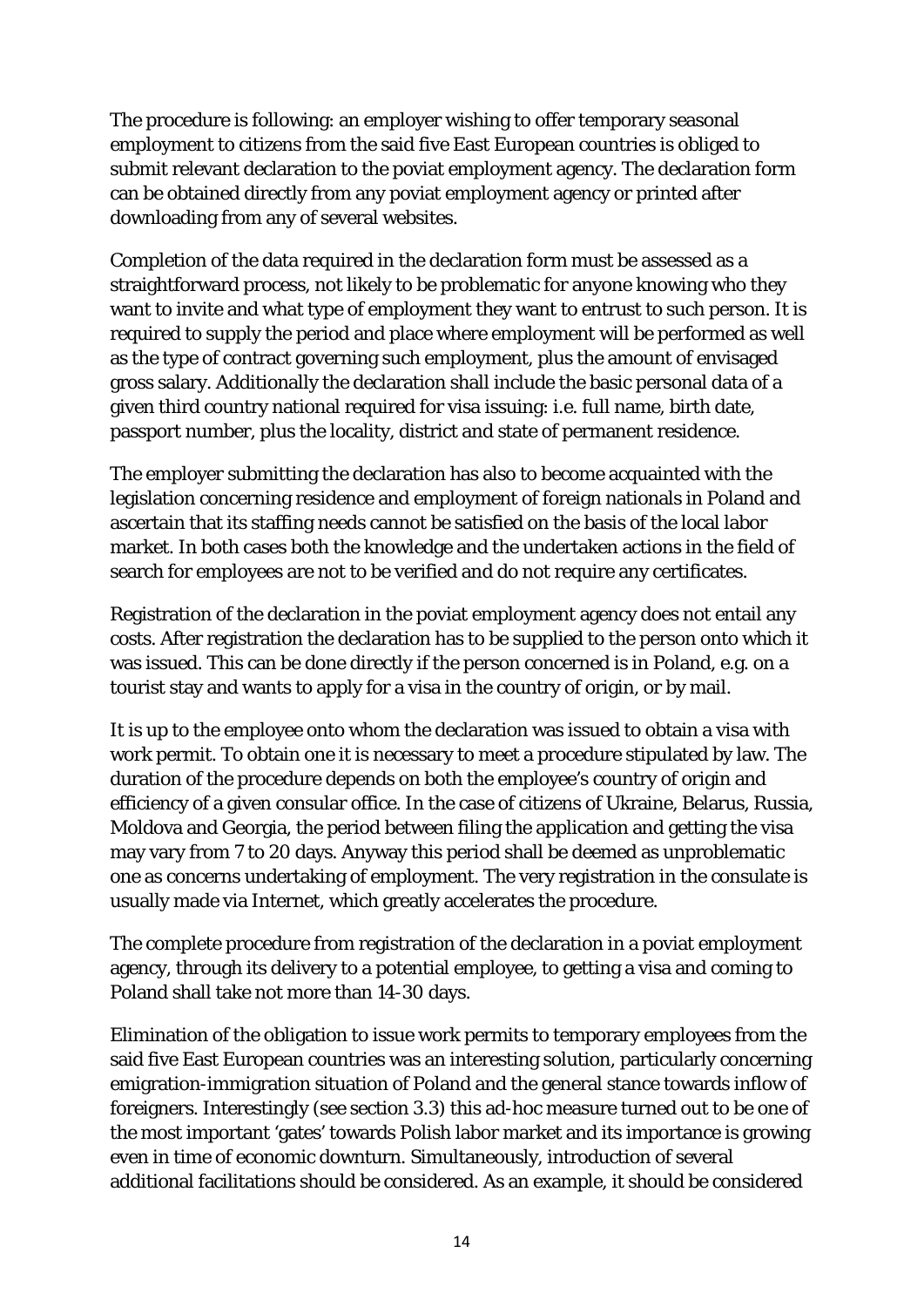whether now, as the system has been sealed against abuses, the maximum employment period could be extended up to 9 months within 12 successive months. Also a procedure could be introduced to cover with this instrument the citizens of other states, also non-East European ones. It would be also possible to introduce a solution whereby a foreign national hired three times pursuant to a declaration (the combined employment time would need to total at least 12 months) would acquire the right of free access to Polish labor market, provided he did not breach Polish law as regards employment lawfulness in the period of prior employment.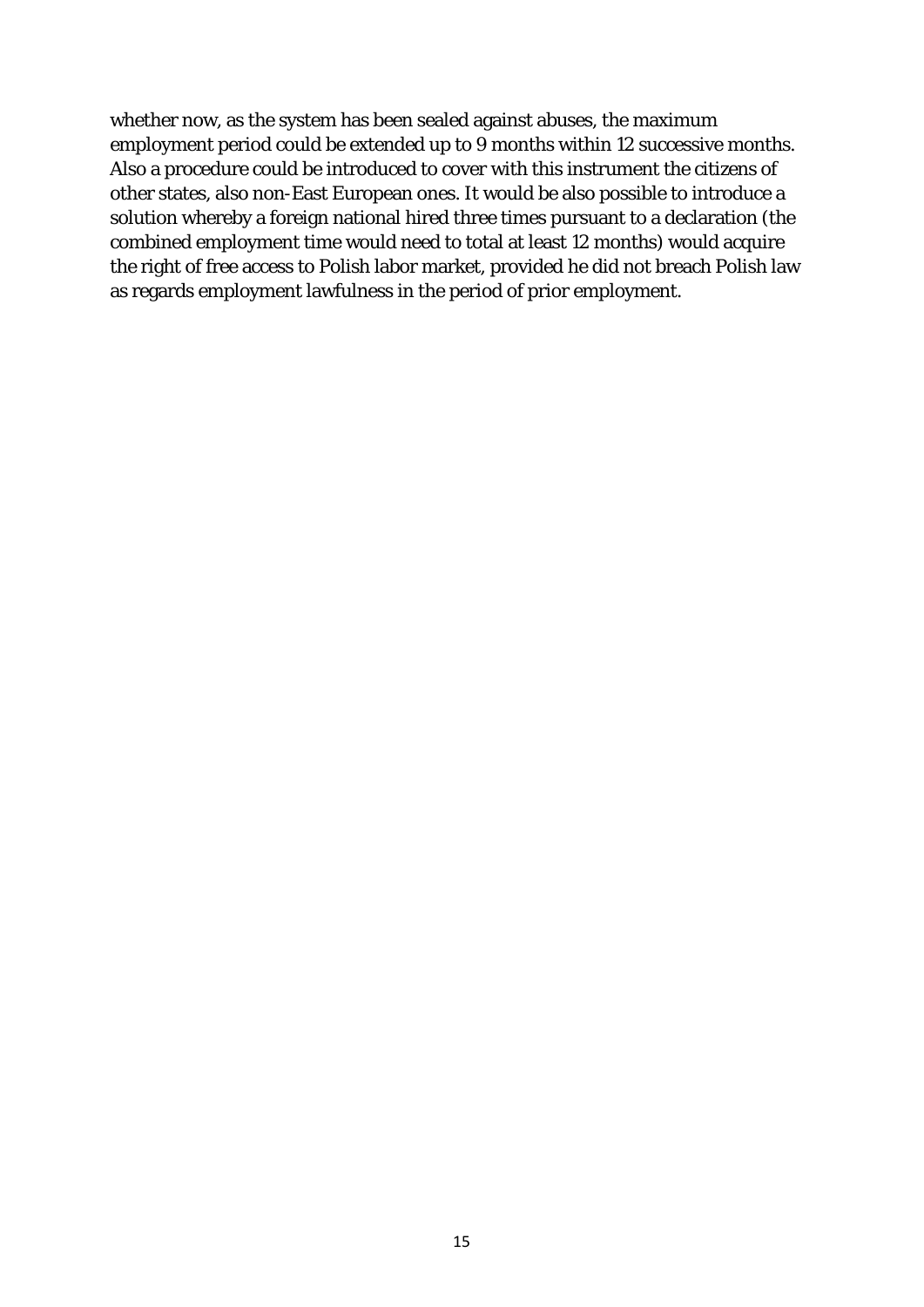# <span id="page-17-0"></span>**3. Stocks of EAPs migrants and their structural features**

### <span id="page-17-1"></span>**3.1. Immigration to Poland – a general picture**

Poland is an emigration country. The entry to the country was seriously blocked for a few decades following the end of the Second World War, since then emigration from Poland has been far more important (in numerous terms) than inflow to the country. This kind of picture is clear when analyzing official register data on emigration and immigration.

Generally, between 2001 and 2012 as many as 130 thousand persons registered in Poland for permanent stay and in the same period the number of emigrants accounted to 290 thousand. However, there are several methodological problems with the above presented data. Firstly, it refers only to those persons who arrived to Poland with an intention to settle (permanent stay) and registered with local administration. Secondly, presented data includes information on both Polish nationals as well as foreign nationals, thus it is impossible to distinguish between 'real' immigration and return migration (see also Fihel et al. 2012).

Much better estimate concerning foreigners residing in Poland is provided by the Central Statistical Office (on the basis of the Labor Force Survey). According to this estimate the number of foreigners (aged 15 and more) varied between 39 thousand (3rd quarter) and 50 thousand (I quarter) in 2010 and equaled 44 thousand in the 1st quarter of 2011 and 41 thousand in the 2nd quarter of 2011. The number of foreign nationals among persons who arrived from abroad and registered for a temporary stay of above 3 moths (including both Polish as well as foreign nationals) equaled in 2009 53.5 thousand with Ukraine, Belarus and Germany[11](#page-14-1) of as the most important sending countries .

According to the figures from the Office for Foreigners as of 31st December 2012 around 100 thousand foreign nationals held valid residence cards. The largest number of residence cards (29 per cent) was issued to Ukrainian nationals.

Last but not least, recently published results of the National Population and Housing Census held from 1st April to 30th June 2011 are worth noting (mostly due to the fact that it was the first one since Poland's accession to the European Union)<sup>12</sup>. Census data revealed that among permanent residents of Poland almost 99.8 per cent are citizens of the Republic of Poland and only 0.15 per cent (57,500) are foreigners – including 55,400 non-Polish nationals (against 40,200 in 2002), and approx. 2,000 who defined themselves as stateless persons. 98.1 per cent of the population living in Poland named Poland as the country of their birth<sup>13</sup>. Ukrainians were the largest

 $^{\rm 11}$  In case of Germany a significant of inflowing migrants represent persons of Polish descent.

<span id="page-17-3"></span><span id="page-17-2"></span><sup>&</sup>lt;sup>12</sup> The census was performed in buildings, apartments, collective accommodation facilities and other inhabited non-housing premises. It covered people permanently residing (registered) in the territory of Poland regardless whether those people were in the country during the census or stayed abroad plus people staying temporarily. <sup>13</sup> In case of Poland there is a serious problem with statistics referring to country of birth – at the beginning of 2011 the number of persons stating country of birth different than Poland was as high as 270 thousand but this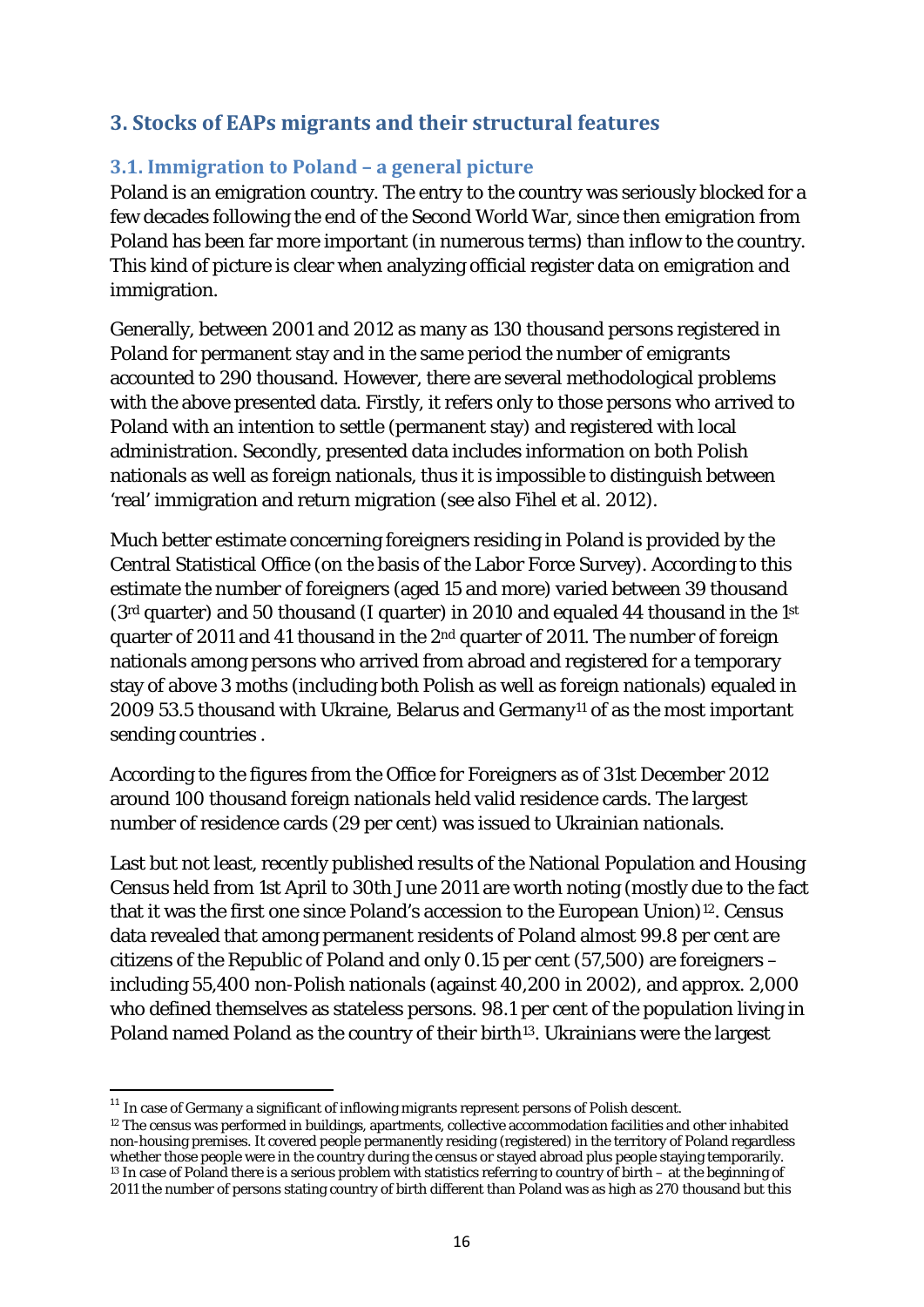group among foreigners residing in Poland (24.1 thousand), followed by Germans (9.2 thousand), then by Belarusians (7.5 thousand) and Russians (7.2 thousand). Almost one in three foreigners was staying in Mazowieckie voivodeship, followed by Dolnośląskie and Małopolskie voivodeships.

#### <span id="page-18-0"></span>**3.2. Flows and stocks of EAPs immigrants**

As clearly shown in the previous section, Poland is still a net emigration country, however, there are some premises suggesting gradual change in its status towards being emigration-immigration country.

Ukraine is definitely the most important origin country of temporary immigrants coming to Poland – the number of such immigrants has been increasing. The next important country constituted Belarus followed by Armenia and Moldova. Numbers of migrants originating from Azerbaijan and Georgia were extremely low during the last years.

Obviously, the scale of passenger cross-border traffic is much higher than any kind of migration measure. The number of arriving Ukrainians and Belarusians is changing along with the changes in business cycle but the scale of this flows is very high – in case of Ukraine it varied between 3.3 and 5.6 million arrivals annually (between 5.5% and 8.7% of the total number of arrivals). It may suggest relatively high international mobility between two neighboring countries whereas only part of it could be measured officially. The case of seasonal workers and spectacular success of the socalled simplified procedure (see below) may serve as a supportive argument in favor of this thesis.

# <span id="page-18-1"></span>**3.3. Employment of foreign workers – scale of labor migration**

Any analysis of the scale of foreigners' employment in Poland is highly risky owing mainly to ineffective monitoring system and unknown scale and structure of grey zone employment. The major data sources to draw conclusions upon are the statistics kept by the Ministry of Labor and Social Policy concerning work permits and declarations registered in poviat employment agencies of the intention to entrust employment to foreigners. Unfortunately frequent legislative amendments concerning the permits and declarations, as well as difficulties in the analysis of the employment of foreigners without permit-holding obligation, all adversely influence any analysis being performed, particularly in a longer-time perspective.

#### <span id="page-18-2"></span>**3.3.1. Work permits**

 $\overline{a}$ 

Work permits are the major instrument applied by states receiving immigrants as regards regulations of foreigners' access to their labor markets (see section 2.1). In the period following Poland's accession to the European Union, Poland decided to liberalize greatly the legislation concerning issuing of work permits and to expand the

was mainly due to changes in state borders in the post-war period and the fact that in case of many citizens of Poland born prior to 1939 their place of birth ceased to be part of Polish territory (Fihel et al. 2012).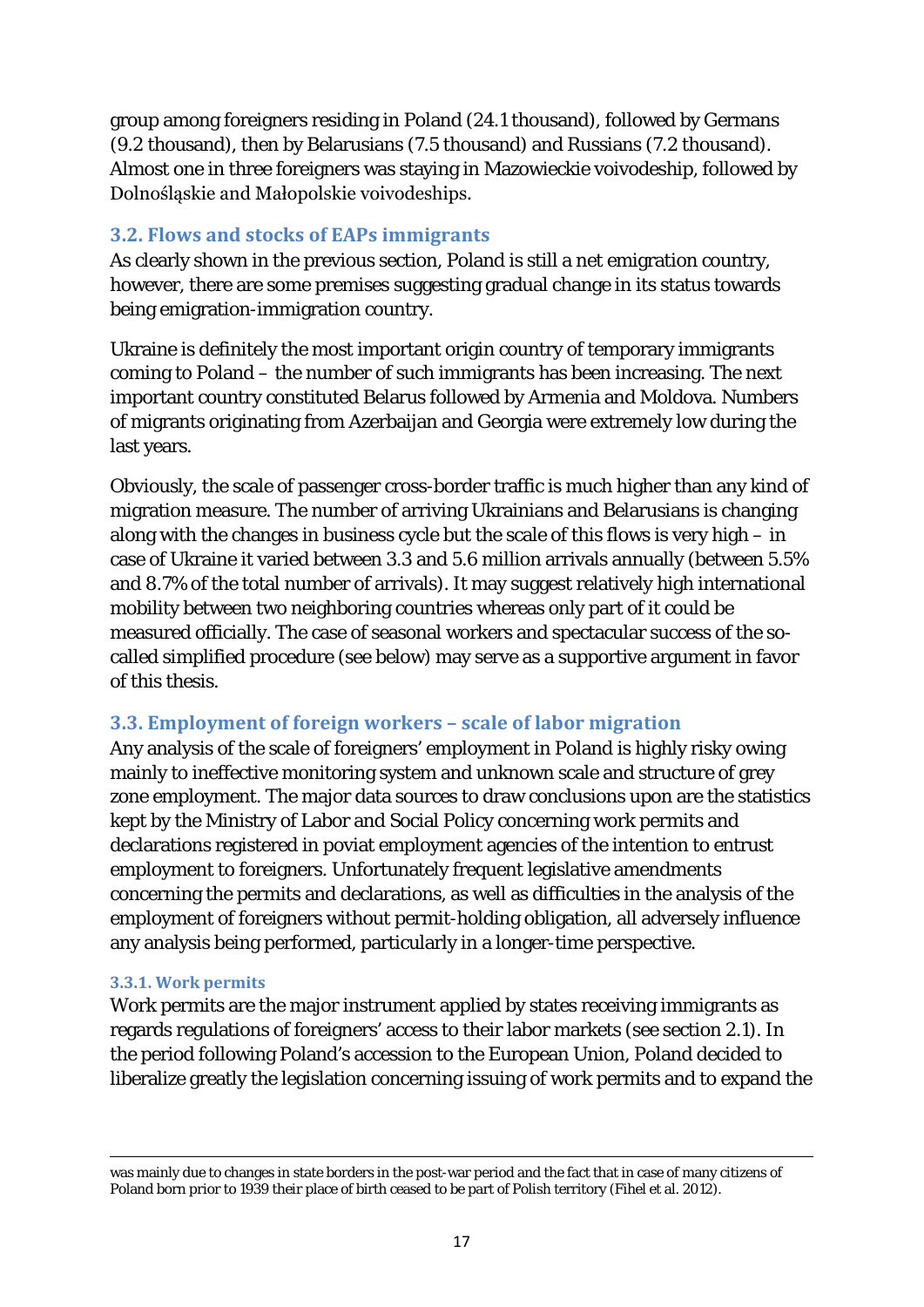groups which are not required to hold such permits[14.](#page-17-2) This leads to a conclusion that Poland is interested in having foreigners taking employment and replenishing labor market shortages flowing hereto.

<span id="page-19-0"></span>



*Source: Own elaboration based on the data from the Ministry of Labor and Social Policy (data on temporary employment of foreigners).*

Based on the analysis of data concerning work permits it can be ascertained that the scale of foreigners' inflow into Poland is growing. A dynamic growth in the number of work permits was recorded in the years 2007-2012. In 2004, when Poland acceded to the European Union, 12,381 permits were issued, and in 2007 the number of issued permits was at a similar level, amounting to 12,153. In 2011 the number went up to 40,808 permits. In 2012 the number of issued permits dropped to 39 144.

It has to be pointed out, however, that owing to the phenomenon of unregistered work, the values concerning lawful employment are the lower limit of the range where actual size of immigrant stream is to be found. Moreover in connection with Poland's accession to the European Union and elimination of work permits for citizens of the European Union states, the data from mid-2006 onwards[15](#page-19-1) are complete and reliable only for third country nationals and therefore only for them the emerging trends can be directly followed. However in the case of the analysis referring mainly to citizens of the Eastern Partnership states, this is hardly of any relevance.

 $\overline{a}$ <sup>14</sup> The amendment to the Act on employment promotion and labour market institutions, which entered into force on 1st February 2009, and introduction in 2007 of the system of declarations on intention to entrust a foreign national with a job without necessity to apply for a work permit.

<span id="page-19-2"></span><span id="page-19-1"></span><sup>&</sup>lt;sup>15</sup> In the case of Ireland, Sweden and the United Kingdom this happened already on  $1<sup>st</sup>$  May 2004; nevertheless those countries are relatively not significant sources of immigration to Poland.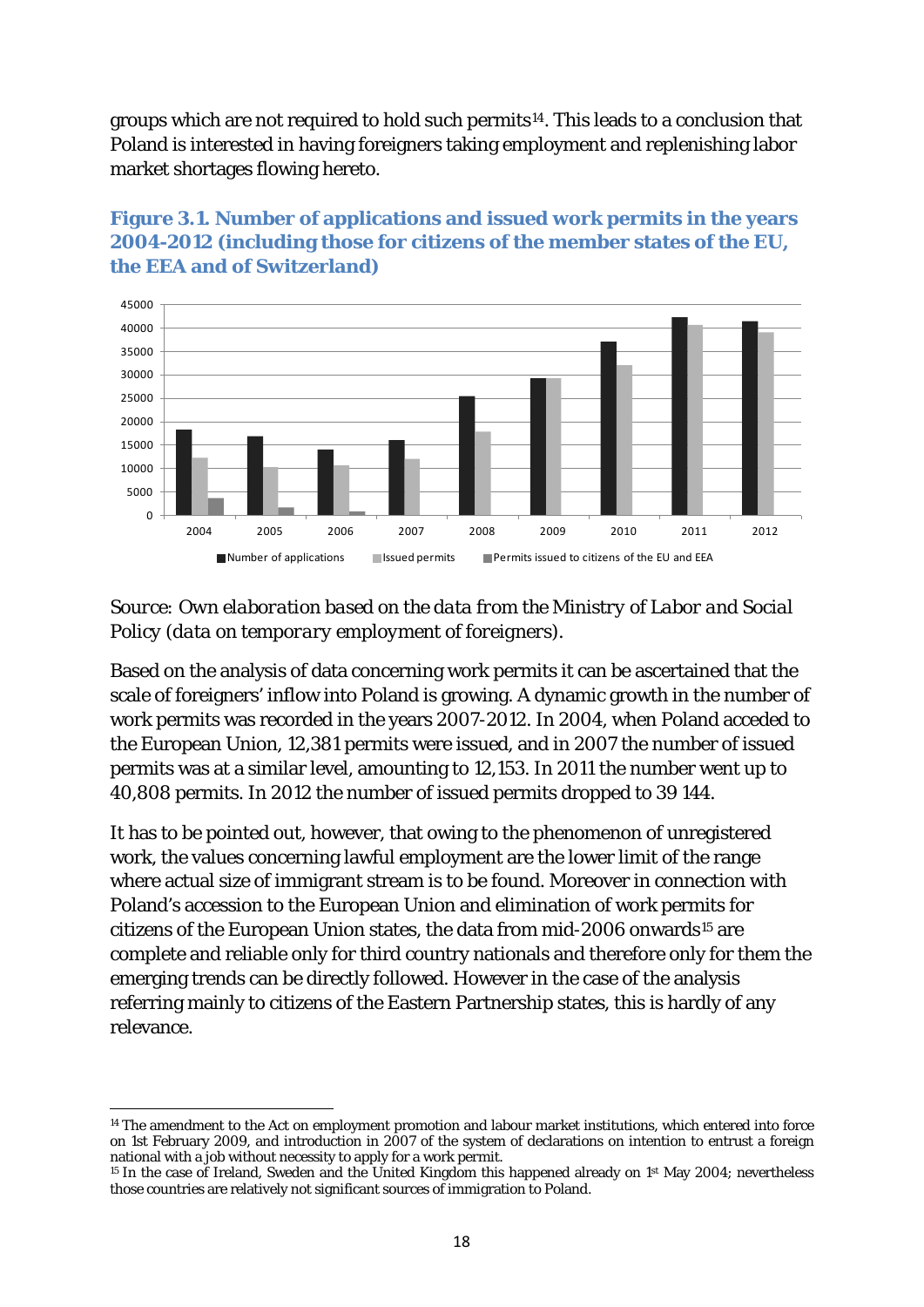This also means that when performing a general analysis of the trends in place, it should be assumed that in the years 2006-2007, owing to elimination from the statistics of the citizens of EU member states and of Norway, Iceland, Lichtenstein and Switzerland, the growth in the number of employment immigrants was greater than absolute numbers would suggest.

According to the data on work permits in Poland, a decisive majority thereof (approx. 85% in 2004, over 90% in 2011) is attributable to European non-EU states (the states of the Eastern Partnership, the Balkan states) and Asia (mainly China and South-Eastern Asia), with the share of Asia regularly growing, mostly at the expense of North America. Compared to Europe and Asia, in quantitative terms the role of immigration from Americas, Africa and Australia is small.

Nationals of the states comprising the Eastern Partnership are, and will most likely be in the future, an important category of employment immigrants. Poland is definitely the greatest advocate of this covenant and aims at its dissemination, and at liberalization of the movement of persons between those states and the European Union. An analysis of the work permits issued to citizens of those states clearly suggests that their number is growing dynamically. In 2012 they were issued with 22,363 work permits, corresponding to almost 60 per cent of all issued permits (see Table 3.1).

| Year | Country        |                |                |         |                   |                |  |  |  |  |  |  |
|------|----------------|----------------|----------------|---------|-------------------|----------------|--|--|--|--|--|--|
|      | <b>Ukraine</b> | <b>Belarus</b> | <b>Moldova</b> | Georgia | <b>Azerbaijan</b> | <b>Armenia</b> |  |  |  |  |  |  |
| 2007 | 3,851          | 855            | 971            | 62      | 21                | 304            |  |  |  |  |  |  |
| 2008 | 5,400          | 1,325          | 1,218          | 109     | 19                | 441            |  |  |  |  |  |  |
| 2009 | 9,504          | 1,669          | 601            | 143     | 37                | 619            |  |  |  |  |  |  |
| 2010 | 13,150         | 1,958          | 682            | 95      | 45                | 452            |  |  |  |  |  |  |
| 2011 | 18,523         | 1,385          | 1,042          | 173     | 53                | 465            |  |  |  |  |  |  |
| 2012 | 19,357         | 1,723          | 609            | 171     | 70                | 433            |  |  |  |  |  |  |

# <span id="page-20-0"></span>**Table 3.1. Work permits issued to nationals of the member states of the Eastern Partnership**

*Source: Own elaboration based on the data from the Ministry of Labor and Social Policy.*

The states of the Eastern Partnership are also leading the statistics of the number of permits issued to posted workers.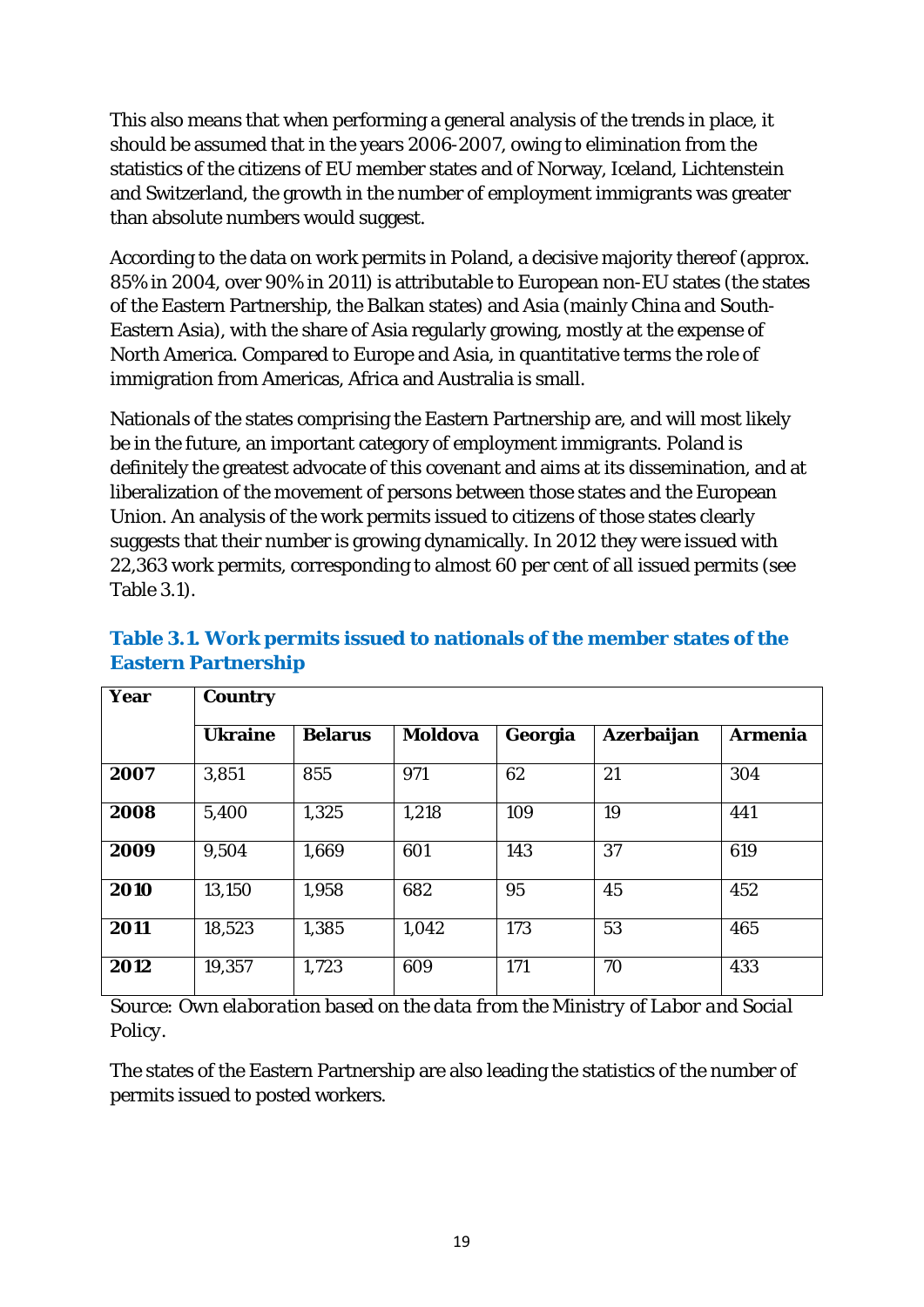### <span id="page-21-1"></span>**Table 3.2. The number of work permits issued to foreigners posted to Poland for provision of services in the years 2004-2011**

| Year    | <b>Number of</b><br>permits | <b>Including the greatest number</b><br>issued to nationals of (numbers in<br>parentheses): |
|---------|-----------------------------|---------------------------------------------------------------------------------------------|
| 2004    | 798                         | Ukraine (155)                                                                               |
| 2005    | 847                         | Belarus (355)                                                                               |
| 2006    | 1,309                       | Belarus (366)                                                                               |
| 2007    | 2,645                       | Ukraine (899)                                                                               |
| 2008    | 3,711                       | Ukraine (921)                                                                               |
| 2009    | 3,070                       | Belarus (726)                                                                               |
| 2010*   | 3,566                       | Ukraine (823)                                                                               |
| $2011*$ | 3,277                       | China (1,125)                                                                               |
| 2012*   | 2,676                       | Ukraine (729)                                                                               |

\* In the years 2010, 2011 and 2012 the aggregate numbers for C, D and E type permits.

*Source: Own elaboration based on the data from the Ministry of Labor and Social Policy.*

The data contained in the Table 3.2 demonstrate that in the years 2004-2008 we dealt with regular growth in the number of permits issued to posted workers, while afterwards the situation stabilized. Presently the number of permits issued to this employee group is in the 2,5-3.5 thousand range.

As regards the number of permits for posted workers, nationals of Ukraine or Belarus prevailed for a long time. Since 2007 there has been also a steady growth in the number of permits issued to Chinese nationals. In 2011 the largest number of permits, namely almost 30 per cent – were issued to employees from China. This was related to deployment of several infrastructure investments by Chinese companies. In 2012 Ukraine returned to the first place.

#### <span id="page-21-0"></span>**3.3.2. Declarations on intention to entrust a foreigner with a job**

As already suggested above, the introduction in Poland of declarations on intention to entrust foreigner with a job without necessity to apply for a work permit fundamentally changed the seasonal employment in Polish labor market. Since the entry into force of the declaration system, it has been the basis for statistics on temporary employment of employees from Ukraine, Belarus and Russia, since 2009 also from Moldova, and since 2010 – from Georgia.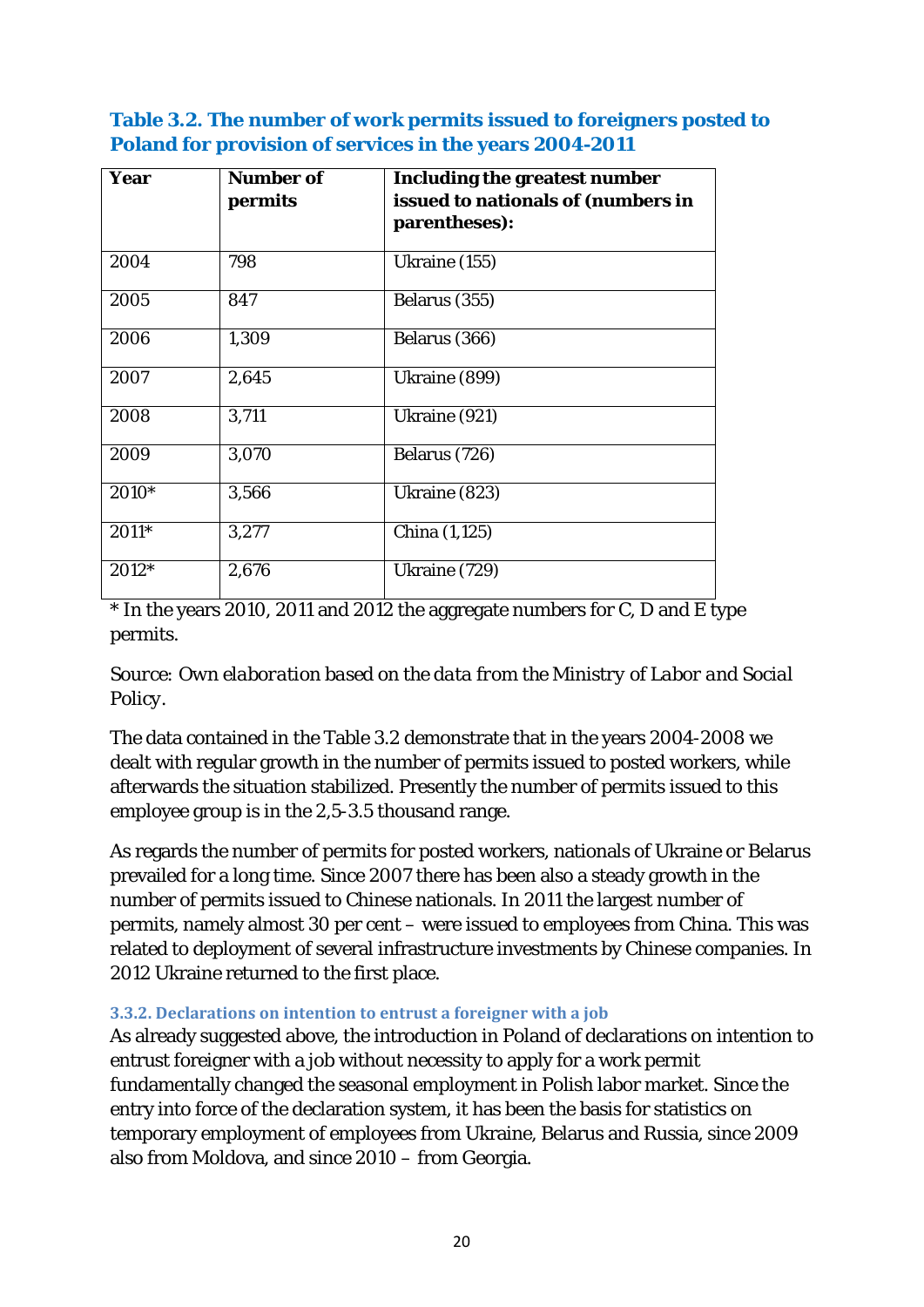In the years 2004-2006 the interest of employers in lawful seasonal employment was marginal. The data concerning nationals of Ukraine, Russia and Belarus demonstrate that the number of citizens of those states employed for up to three months did not exceed 500, while in the case of employment for between 4 and 12 months – 3.5 thousand[16](#page-19-2). However, it must be assumed that this employment was actually at least several times higher, being located mainly in the grey zone. Nationals of those states came to Poland on the basis of issued tourist visas authorizing them to stay for not more than 90 days. They were not allowed to take a job in that period. It must be also assumed that some immigrants decided to stay in Poland although their visas expired, so both their stay and employment became unlawful.



#### <span id="page-22-0"></span>**Figure 3.2. Number of declarations issued**

*Source: Own elaboration based on the data from the Ministry of Labor and Social Policy.*

After entry into force of the declaration system, the number of employees from Ukraine, Belarus and Russia began to rise dramatically. In 2007 21,797 declarations were registered. A year later the number went up to as many as 156,713. In consecutive years the dynamics of the number of registered declaration greatly slowed down, and in 2010 it was lower than in 2009 despite extension of the declaration-submission facility onto nationals of Moldova (2009) and Georgia (2010). In 2011 the number went up again, reaching the value of 259,777 declarations. The number of issued declarations dropped to 243,736 in 2012 (see Figure 3.2). The detailed data are contained in the Table 3.3.

<span id="page-22-1"></span> $\overline{a}$ <sup>16</sup> Data based on the statistics of the Ministry of Labour and Social Policy.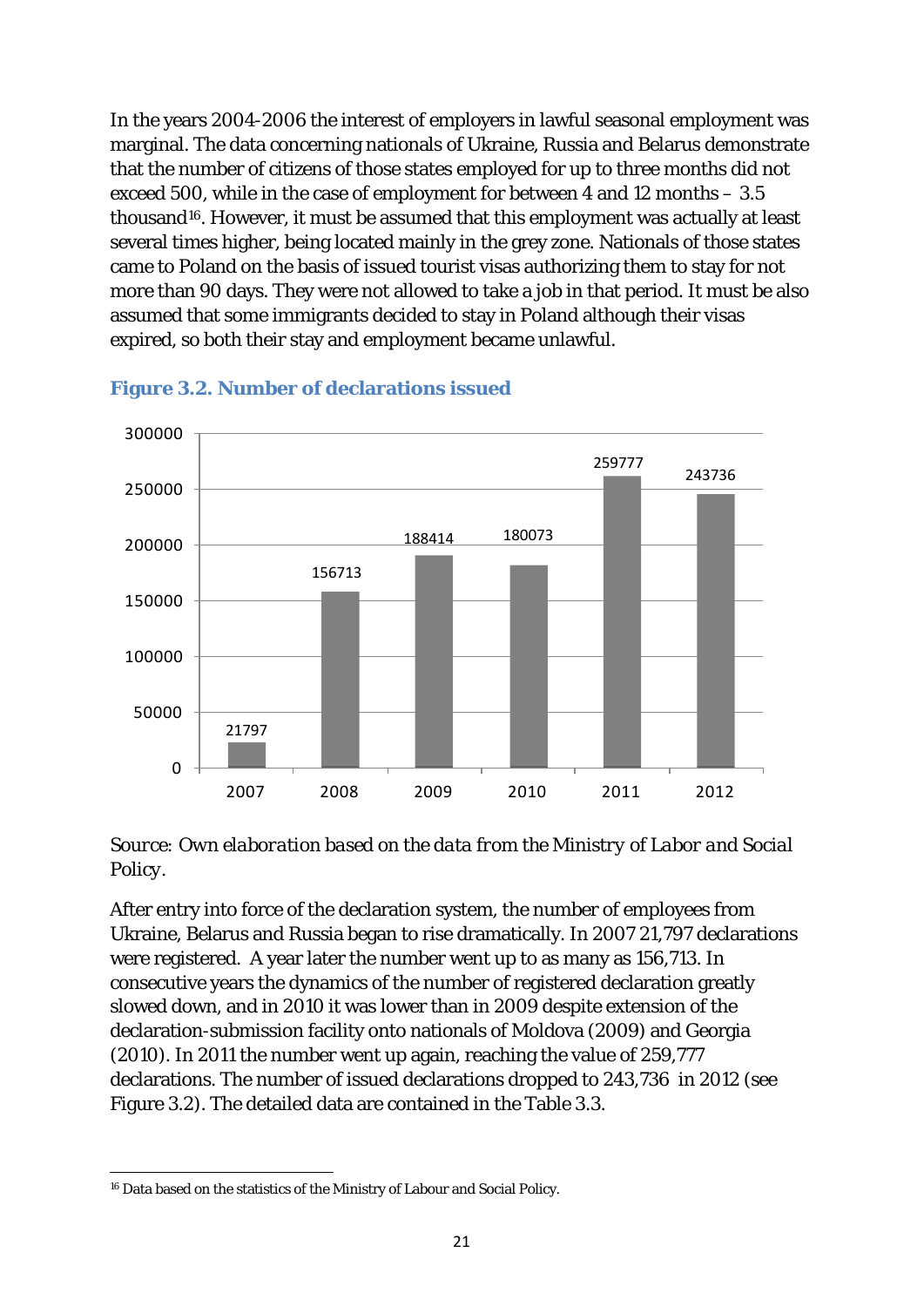| Year | <b>Nationality</b> |                |               |                  |                  |              |  |  |  |  |  |  |
|------|--------------------|----------------|---------------|------------------|------------------|--------------|--|--|--|--|--|--|
|      | <b>Ukraine</b>     | <b>Belarus</b> | <b>Russia</b> | <b>Moldova</b>   | Georgia          | <b>Total</b> |  |  |  |  |  |  |
| 2007 | 20,260             | 1,347          | 190           | $\boldsymbol{0}$ | $\boldsymbol{0}$ | 21,797       |  |  |  |  |  |  |
| 2008 | 142,960            | 12,606         | 1,147         | $\mathbf{0}$     | $\Omega$         | 156,713      |  |  |  |  |  |  |
| 2009 | 180,133            | 4,860          | 674           | 2,747            | $\mathbf{0}$     | 188,414      |  |  |  |  |  |  |
| 2010 | 169,490            | 3,623          | 595           | 5,912            | 453              | 180,073      |  |  |  |  |  |  |
| 2011 | 239,646            | 4,370          | 963           | 13,024           | 1,774            | 259,777      |  |  |  |  |  |  |
| 2012 | 223,671            | 7,636          | 1,624         | 9,421            | 1,384            | 243,736      |  |  |  |  |  |  |

<span id="page-23-0"></span>**Table 3.3. The number of declarations on intention to entrust a foreigner with a job, by nationality of worker, 2007-2012**

*Source: Own elaboration based on the data from the Ministry of Labor and Social Policy.*

A decisive majority (approx. 92 per cent) of foreigners taking up temporary employment in Poland is comprised by Ukrainians (see Figure 3.3). In 2009-2011 there has been also a growth in the number of registered declarations for nationals of Moldova. The recent data shows increase of number of issued declarations for Belarusians. The employability scale for Russian and Georgians remains at very moderate levels. A decisive prevalence of Ukrainian nationals has been observed since the introduction of the declaration system. They are definitely the group that benefitted most from the system. We deal with a similar situation as concerns work permits.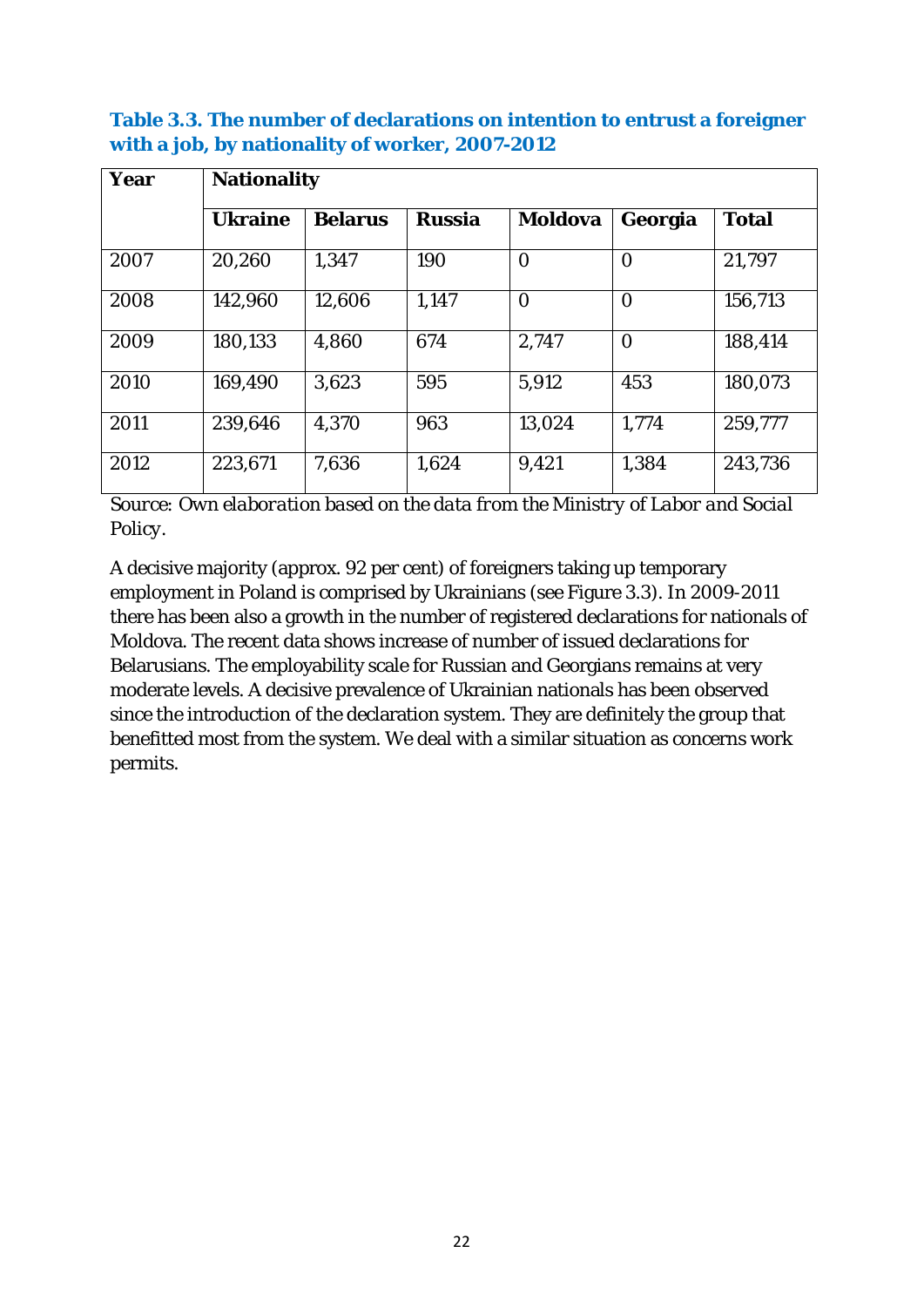

<span id="page-24-0"></span>**Figure 3.3. Year-to-year changes (in %) in the number of declarations, by nationality (2008-2011)** 

*Source: Own elaboration based on the data from the Ministry of Labor and Social Policy.*

Data presented above (Figure 3.3) clearly shows that the new regulation concerning inflow of short-term foreign labor to Poland is using as an efficient migration corridor and eventually allows to channel irregular immigration into legal forms of inflow. This is indicated by extremely high rates of change directly after the introduction of the rule – in 2008 in case of Ukrainians, Belarusians and Russians, in 2010 in case of Moldovans, and in 2011 in case of Georgians. Interestingly, the rising trend continues despite of visible signs of economic downturn.

The analysis of the registration of declarations with breakdown into consecutive months of 2011 demonstrates a notable seasonality of the employment of temporary foreign workers in Poland. The largest number of declarations is registered between February and May, the smallest in autumn and winter months. This follows from intentions of employers, who are interested in acquisition of this type of employees only in specified months. This concerns in particular sectors characterized by high seasonality of work intensity, namely agriculture, gardening and construction (see Figure 3.4.).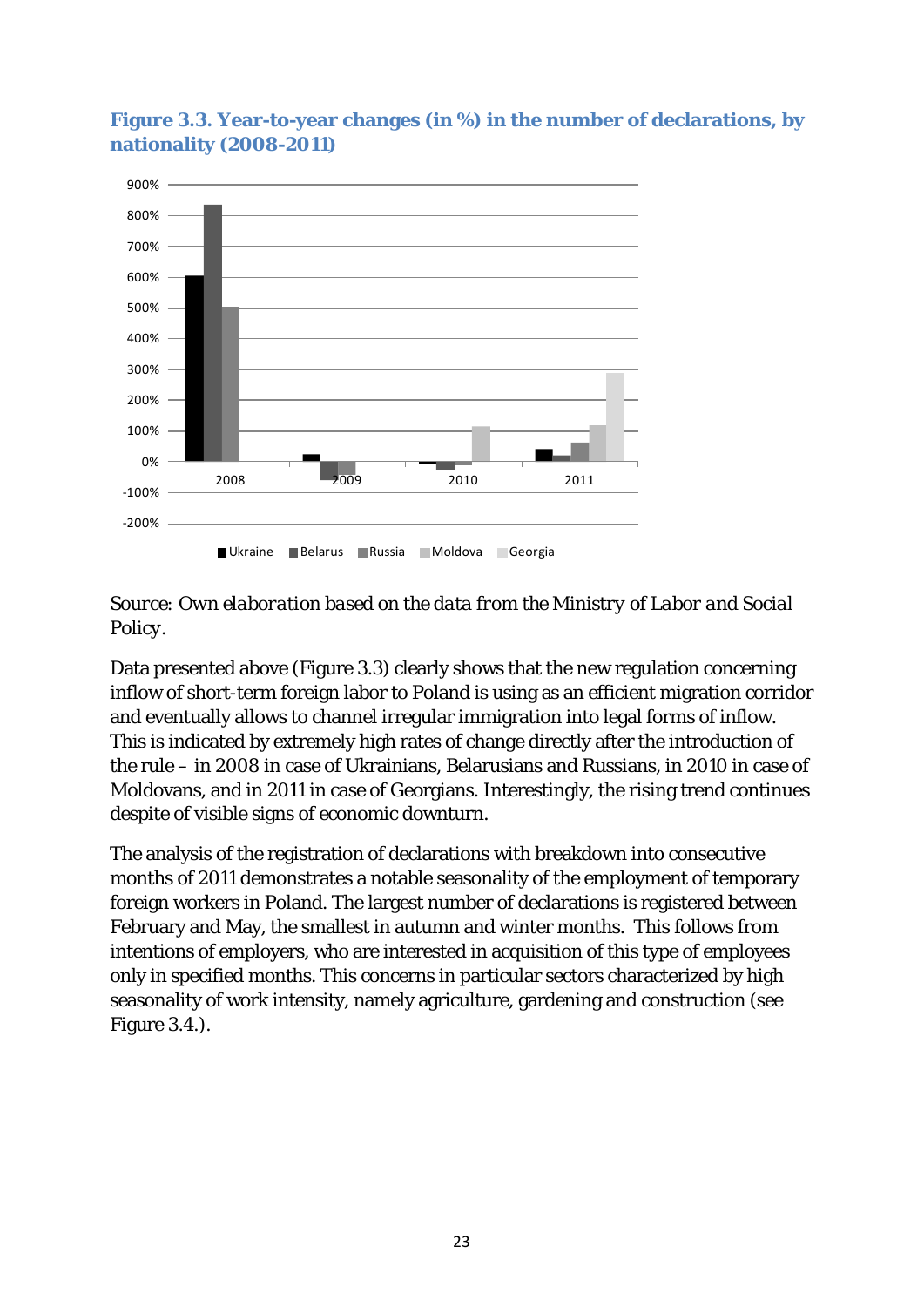

<span id="page-25-1"></span>**Figure 3.4. Seasonal pattern of the registered declarations, 2011**

*Source: Own elaboration based on the data from the Ministry of Labor and Social Policy.*

<span id="page-25-0"></span>**3.3.3. Foreigners' employment in view of the data from the Social Insurance Institution** A growth trend in foreigners' employability in the Polish market is corroborated by the data from the Social Insurance Institution (ZUS), according to which the number of people declaring citizenship other than Polish when notifying old-age pension insurance<sup>[17](#page-22-1)</sup> has been growing regularly. In 2008 the database of ZUS contained 65,041 registered foreigners, while in 2012 this number rose to 93,012 people.[18](#page-25-3)

On the basis of ZUS data one can also analyze the geographic structure of the resources of the foreigners working in Poland. Three groups have the largest representation therein:

- nationals of East European states (Ukraine, Belarus, Russia and Armenia);
- nationals of the largest EU-15 states (Germany and France) ;
- and nationals of the states of Eastern Asia (Vietnam and China).

<span id="page-25-2"></span>**Table 3.4. The most numerous nationalities among foreigners coming from third countries registered for old-age pension insurance – as of 31st December 2012**

| <b>Nationality of the</b> | Number of the insured |
|---------------------------|-----------------------|
| insured                   | people                |
|                           |                       |

<span id="page-25-4"></span> $\overline{a}$ 

<span id="page-25-3"></span><sup>&</sup>lt;sup>17</sup> According to the Central Register of the Insured.<br><sup>18</sup> An insured person is featured only once – regardless of the number of the codes of titles they are insured under.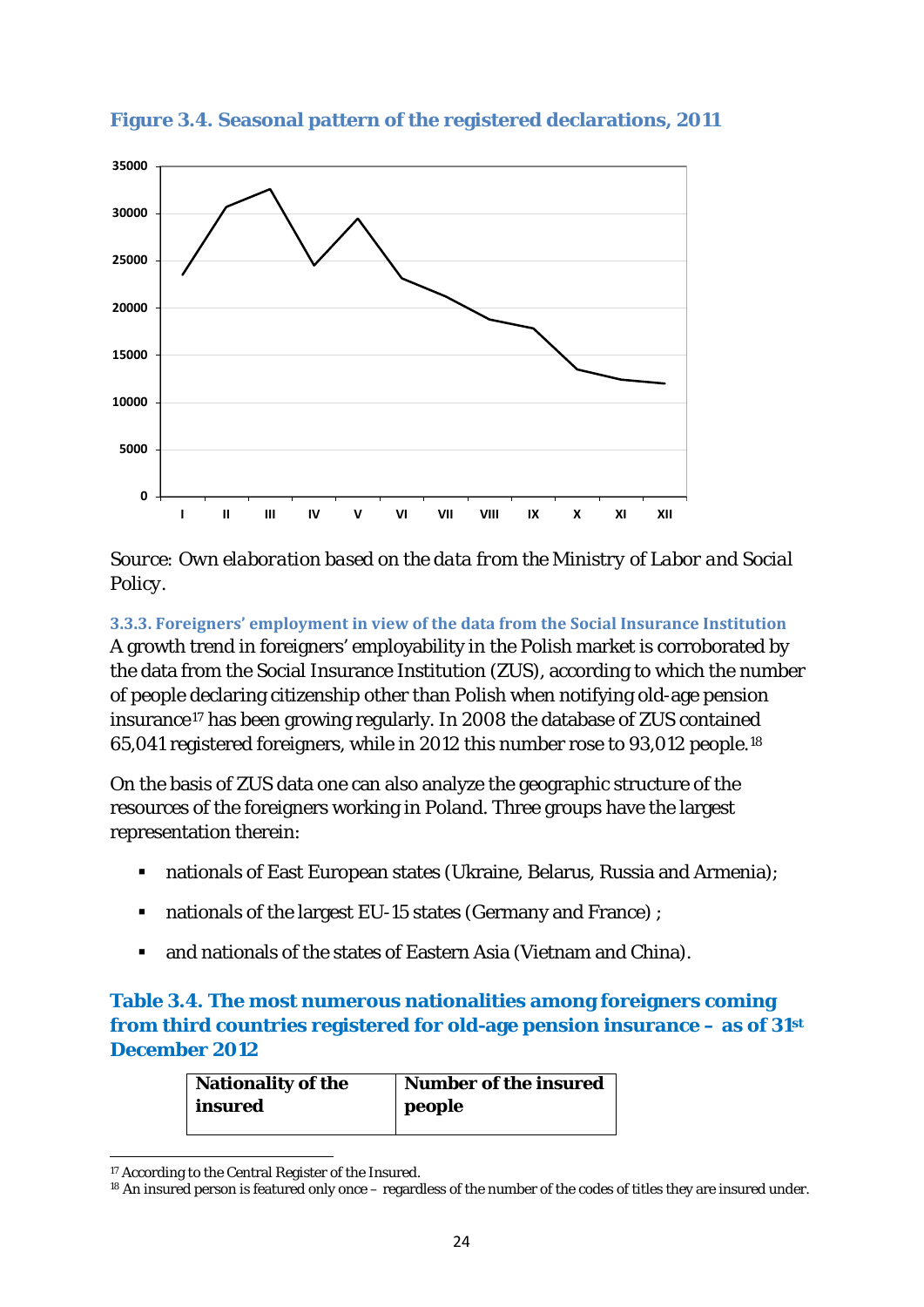| Ukrainian         | 29,713 |
|-------------------|--------|
| <b>Belarusian</b> | 6,035  |
| <b>Vietnamese</b> | 4,655  |
| <b>Russian</b>    | 3,661  |
| Chinese           | 3,094  |
| <b>Armenian</b>   | 1,756  |
| <b>Turkish</b>    | 1,719  |
| Hindu             | 1,242  |
|                   |        |

*Source: Own elaboration based on the Central Register of the Insured (ZUS data).*

In the groups mentioned in the Table 3.4 we can assume that their shares in the number of the insures are highly correlated with the power of economic ties with Poland, including in particular the presence in the labor market. In this connection the first place occupied by Ukrainian nationals comes as no surprise.

#### <span id="page-26-0"></span>**3.3.4. Sectoral structure of foreigners' employment[19](#page-25-4)**

In a majority of countries receiving migrant workers, their employment is cumulated in so-called second segment of the labor market. This means that foreigners take lowpaid jobs, with high risk of employment loss and of low prestige, which nationals of the receiving country are reluctant to take. Simultaneously some foreigners are employed in professions requiring very high qualifications, where supply of domestic workers is inadequate.

The analysis of the employment of foreigners holding work permits by sectors accordant with the sections of the Polish Classification of Activities (PKD[20\)](#page-26-1) demonstrates that in 2011 the largest number of foreigners worked in construction, wholesale and retail trade and in households, probably as domestic help. Almost 50 per cent of all work permits were cumulated in those three sectors.

In the case of Ukrainians, who are the largest group among all third country nationals who were issued work permits, two sectors prevailed: construction (29.6 per cent of all employed) and household jobs (20.5 per cent of all employed).

The data concerning employment of foreigners with breakdown into PKD sections demonstrates that we are currently dealing in Poland with the onset of the formation of labor market segmentation, whereby foreigners take mainly simple jobs, while at

<span id="page-26-2"></span> $\ddot{\phantom{a}}$ <sup>19</sup> See also section 4.2.

<span id="page-26-1"></span><sup>&</sup>lt;sup>20</sup> In the forms covered with the studies performed by the Ministry of Labour and Social Policy, the following categories of economic activities are identified: agriculture, hunting and forestry; fishing; mining and quarrying; manufacturing; construction; trade and repair; hotels and restaurants; transport and communication; financial intermediation; real estate activities; education; health and social work activities. Full time strings are available for bolded ones.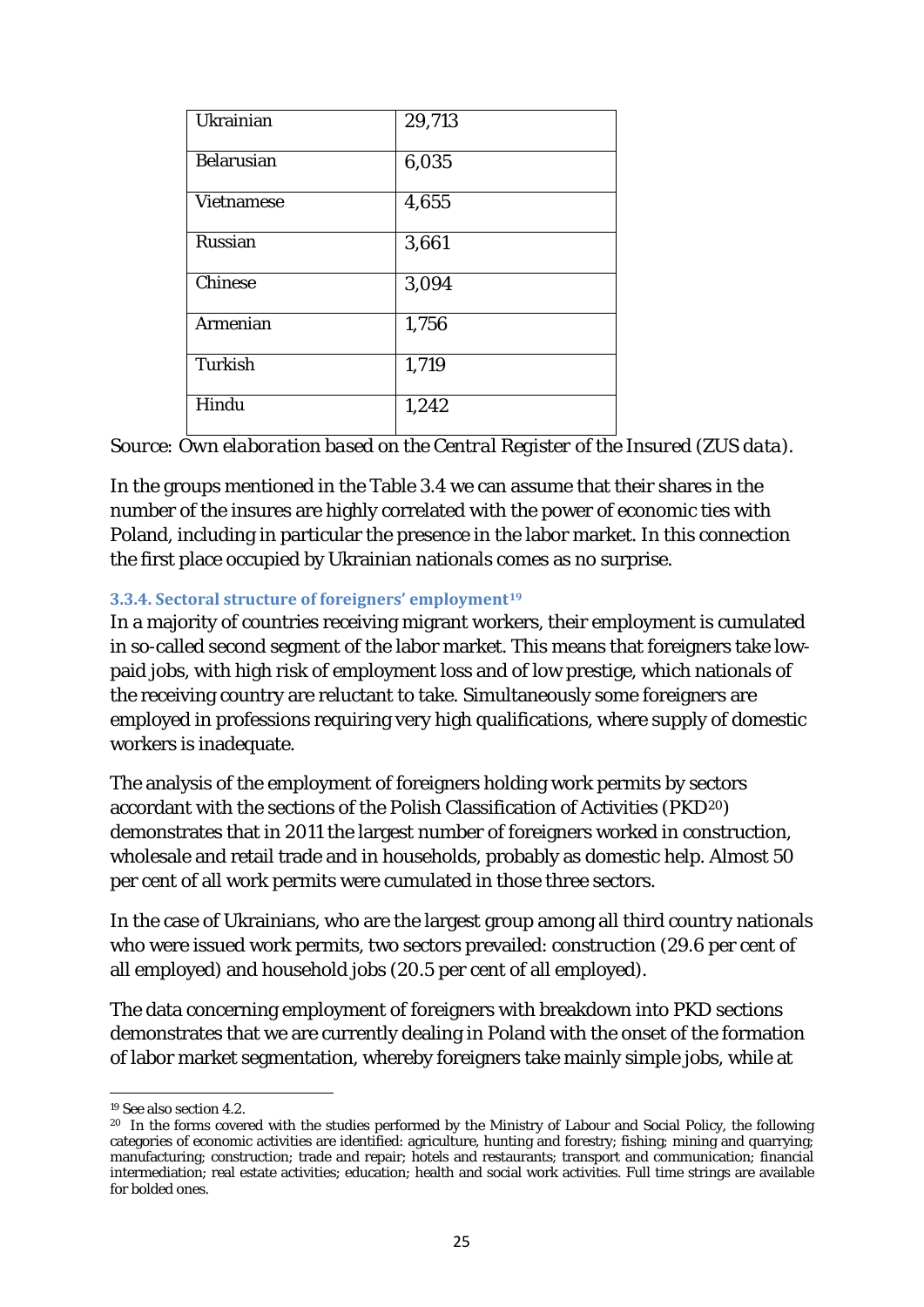the same time some of them are present in professions requiring high qualifications. While the second segment of the labor market gives employment mainly to nationals of East European states, the first segment hires mainly nationals of OECD countries, but also of China and India. The aforementioned conclusion, concerning in particular employment in the secondary labor market, was corroborated by the analysis of data concerning declarations and foreigners registered for social insurance.

In the case of declarations on intention to entrust a foreigner with a job, i.e. one targeted at Eastern Partnership states, the largest number of them was registered in the sections of agriculture, forestry, hunting and fishing – almost 50 per cent, followed by construction (22 per cent). The data clearly demonstrate that in the case of this form of entrusting foreigners with a job, we deal mainly with their employment in the secondary labor market. This situation has not changed since the system entered into force. In 2008 the agricultural sector was indicated by 49.2 per cent of all employers registering a declaration on intention to employ a foreigner.

The sectoral structure of the employment of foreigners based on employers' declarations demonstrates strong regional diversification. Agriculture clearly dominates in Lubelskie, Świętokrzyskie, Łódzkie and Mazowieckie voivodeships. In eastern voivodeships there is hardly any employment of foreigners in manufacturing. At the same time employment in agriculture is much rarer in Śląskie, Zachodniopomorskie and Pomorskie voivodeships, where jobs in construction dominate.

# <span id="page-27-0"></span>**3.4. Legal employment of EAPs immigrants in Poland**

Figure 3.5 and Table 3.5 present structure of legal employment of foreigners admitted in 2011 on the basis of valid work permit. Total number of work permits issued amounted to around 41 thousand, out of them over 22 thousand (54%) were issued to EAPs immigrants.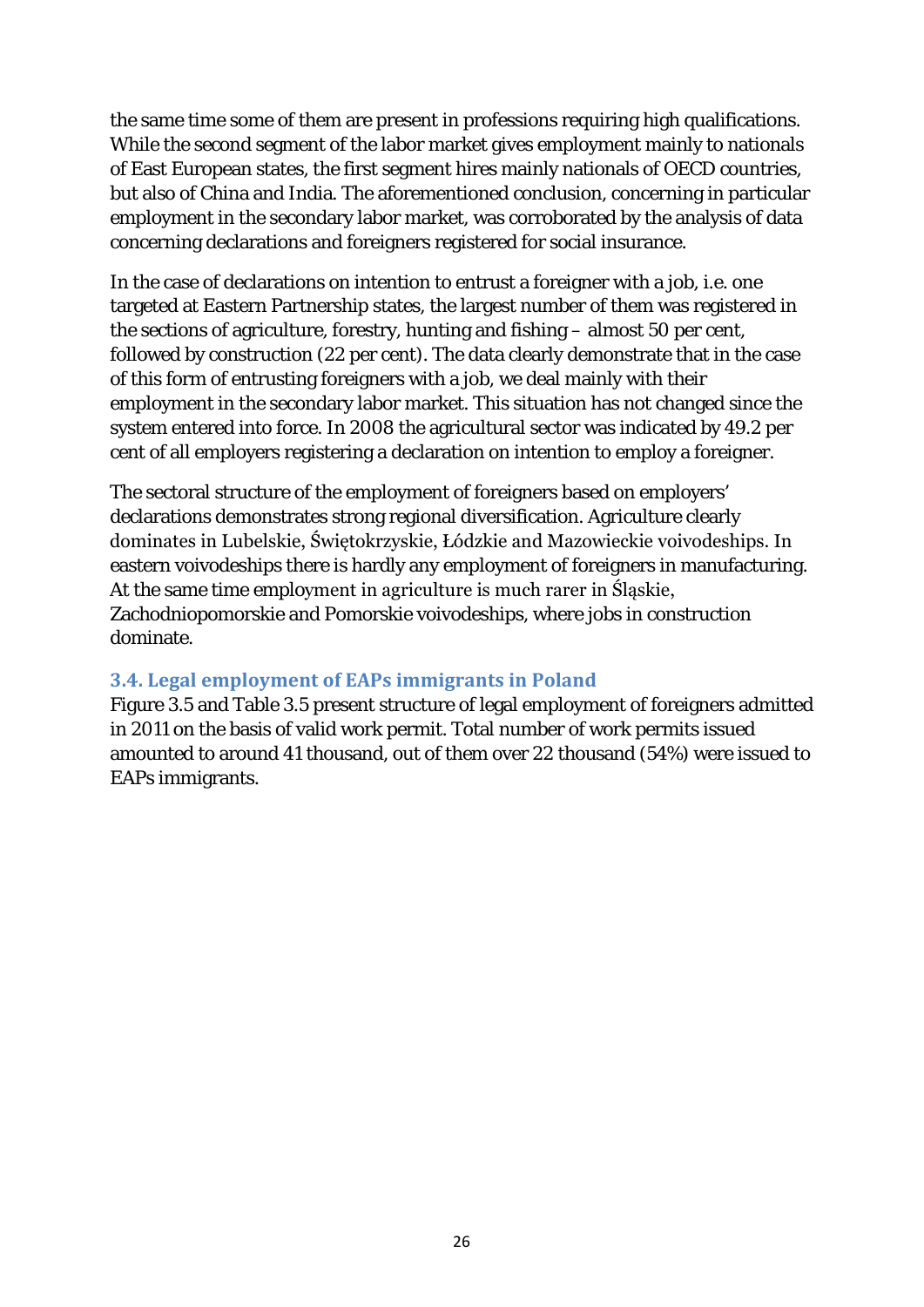#### <span id="page-28-0"></span>**Figure 3.5. Structure of employment according to work permits, 2011**



*Source: Own elaboration based on the Ministry of Labor and Social Policy data.*

The main sectors of employment in case of foreigners holding work permits constituted construction (almost 22% of the total) followed by trade (17%), household services (11%) and industry (10%). Since 2004, i.e. Poland's accession into the EU and related changes in legislation concerning obligations to having work permits in case of the EU citizens, work permits are being issued predominantly for low skilled sectors (agriculture, industry, construction, trade, transportation, hotels and restaurants, and household services). In 2011 their share was as high as 80% of all work permits issued (see table below).

<span id="page-28-1"></span>

|                   | Table 3.5. Sectors of employment according to work permits issued, |  |  |
|-------------------|--------------------------------------------------------------------|--|--|
| <b>EAPs, 2011</b> |                                                                    |  |  |

|                | Number<br>of work<br>permits<br>issued | agricul<br>ture | indu<br>stry | constr<br>uction | trade | transpor<br>tation | hotels and<br>restaurant<br>S | IT      | financial<br>and<br>insuranc<br>e sector | scienc<br>e | educ<br>atio<br>n | health<br>and<br>social<br>services | household<br>services |
|----------------|----------------------------------------|-----------------|--------------|------------------|-------|--------------------|-------------------------------|---------|------------------------------------------|-------------|-------------------|-------------------------------------|-----------------------|
| Total          | 40808                                  | 4,1%            | 9,5%         | 21,9%            | 16.7% | 6,3%               | 7,4%                          | $0.9\%$ | 0,3%                                     | 8,1%        | 0,8<br>%          | $0.9\%$                             | 10,7%                 |
| Armenia        | 457                                    | 0.7%            | 2,0<br>%     | 8.8%             | 51.6% | 2,4%               | 7,4%                          | 0.2%    | 0.7%                                     | 2,2%        | 0,2<br>%          | 0.7%                                | 12,0%                 |
| Azerbaijan     | 55                                     | 3,6%            | 5,5%         | 10,9%            | 41,8% | 1,8%               | 20,0%                         | $0.0\%$ | $0.0\%$                                  | 7,3%        | 1,8%              | $0.0\%$                             | $0.0\%$               |
| <b>Belarus</b> | 1725                                   | 0.5%            | 3,2<br>%     | 14,7%            | 9,3%  | 41,0%              | 1,0%                          | 2,5%    | 0.2%                                     | 3,1%        | 0,7<br>%          | 0,3%                                | 3,2%                  |
| Georgia        | 157                                    | 6,4%            | 5,1%         | 40,8%            | 7.0%  | 3,8%               | 10,2%                         | 0.6%    | 0.6%                                     | 8,9%        | 0,0               | $0.0\%$                             | 7,0%                  |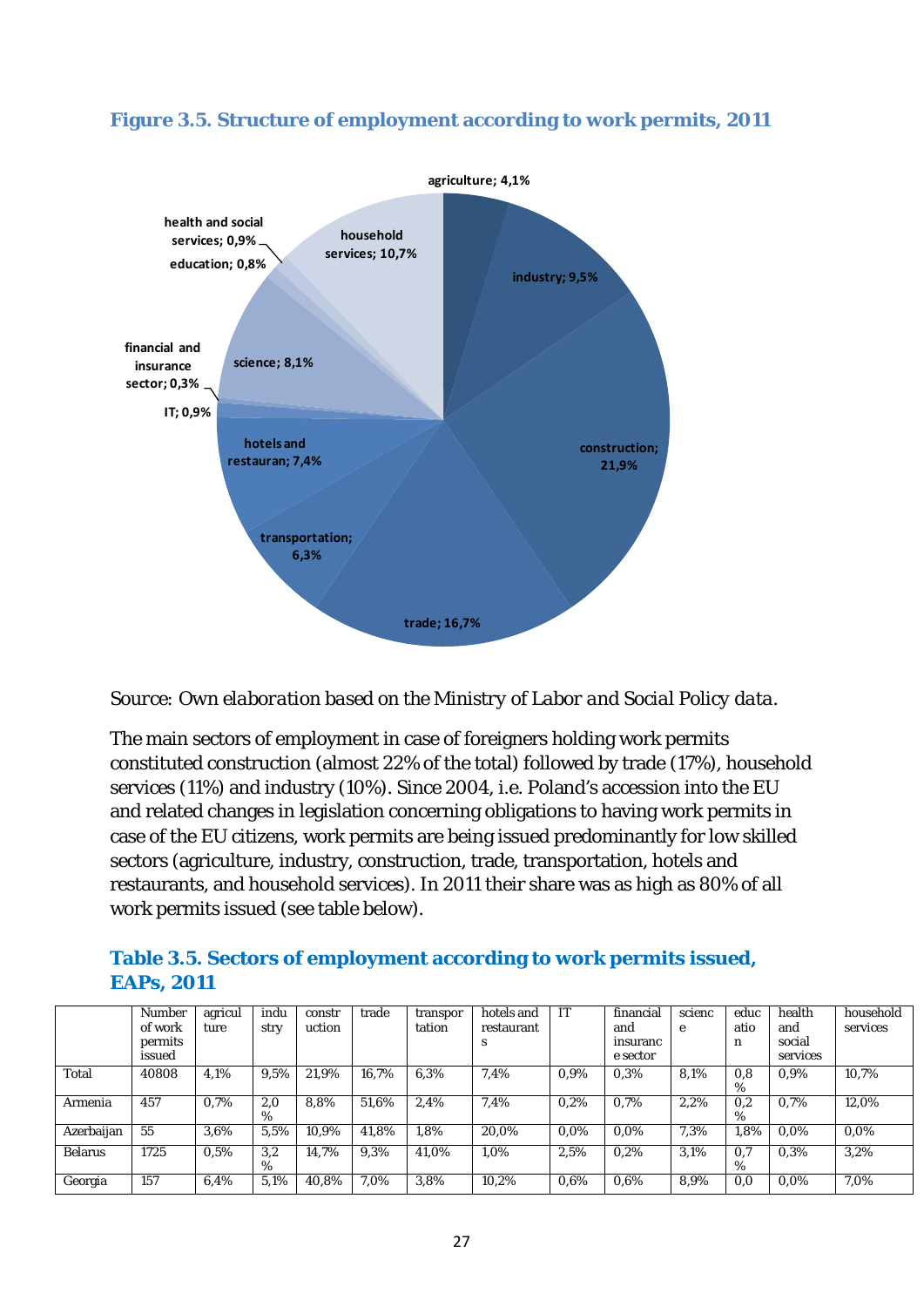|         |       |      |         |       |      |       |      |      |         |         | %        |         |       |
|---------|-------|------|---------|-------|------|-------|------|------|---------|---------|----------|---------|-------|
| Moldova | 1017  | 4,4% | 9,5%    | 24.7% | 1,7% | 22,4% | 0,8% | 0,1% | $0.0\%$ | 10,7%   | 0.1%     | $0.0\%$ | 11,8% |
| Ukraine | 18669 | 6,3% | $9.1\%$ | 29.6% | 6,8% | 6,9%  | 2,3% | 0,3% | 0,1%    | $7.6\%$ | 0.3<br>% | 1,3%    | 20,5% |

*Source: Own elaboration based on the Ministry of Labor and Social Policy data.*

The structure of employment of EAPs immigrants is generally consistent with the general pattern of labor migration. However, there are several peculiarities worth noting:

- 1) The most important migrant sending country is Ukraine (almost 46% of all work permits issued).
- 2) On the other hand, number of work permits issued to citizens of Georgia and, particularly, Azerbaijan was extremely low (0.4% and 0.1% respectively).
- 3) In case of Armenia the most important sectors include trade and household services. This is the only EAP country with so large share of persons employed in trade sector.
- 4) Azerbaijanis (considering their low number) prefer trade, hotels and restaurants, and construction. Relative importance of scientific sectors is largely a statistical artifact (only 4 work permits issued).
- 5) Immigrants from Belarus tend to concentrate in transportation (this is the most important characteristics of this nationality), construction and trade.
- 6) Georgians are employed mostly in construction sector, the second most important sector comprises restaurants.
- 7) Immigrants from Moldova and Ukraine represent the most diverse structure of employment/
- 8) Moldovans are employed predominantly in construction, transportation, household services and scientific sector.
- 9) Ukrainians are recruited mostly to construction (almost 30%) and household services (over 20%) – a two-tier structure of the gendered labor market is thus clearly visible.

#### <span id="page-29-0"></span>**Table 3.6. Structure of employment according to work permits issued, EAPs, 2011**

|                |       | <b>Skill level (selected groups)</b> |           |                    | <b>Period of employment</b> |          |         |        |  |  |
|----------------|-------|--------------------------------------|-----------|--------------------|-----------------------------|----------|---------|--------|--|--|
|                |       | Professionals,                       | Qualified | <b>Unqualified</b> | $\leq 3$                    | $3 - 12$ | $1 - 2$ | over 2 |  |  |
|                |       | experts                              | workers   | workers            | months                      | months   | vears   | vears  |  |  |
| <b>Total</b>   | 36189 | 6.3%                                 | 32,9%     | 15,5%              | 0.7%                        | 70,7%    | 24,4%   | 4,2%   |  |  |
| <b>Armenia</b> | 434   | 5,1%                                 | 29,5%     | 9.4%               | 0.2%                        | 53,2%    | 37,6%   | 9,0%   |  |  |
| Azerbaijan     | 47    | $6.4\%$                              | 40,4%     | $0.0\%$            | $0.0\%$                     | 68,1%    | 27,7%   | 4,3%   |  |  |
| <b>Belarus</b> | 1350  | 3,9%                                 | 38,3%     | 4.6%               | 0.3%                        | 50,9%    | 45,2%   | 3,6%   |  |  |
| Georgia        | 154   | 4,5%                                 | 38,3%     | 12,3%              | 0,6%                        | 70,8%    | 27,3%   | 1,3%   |  |  |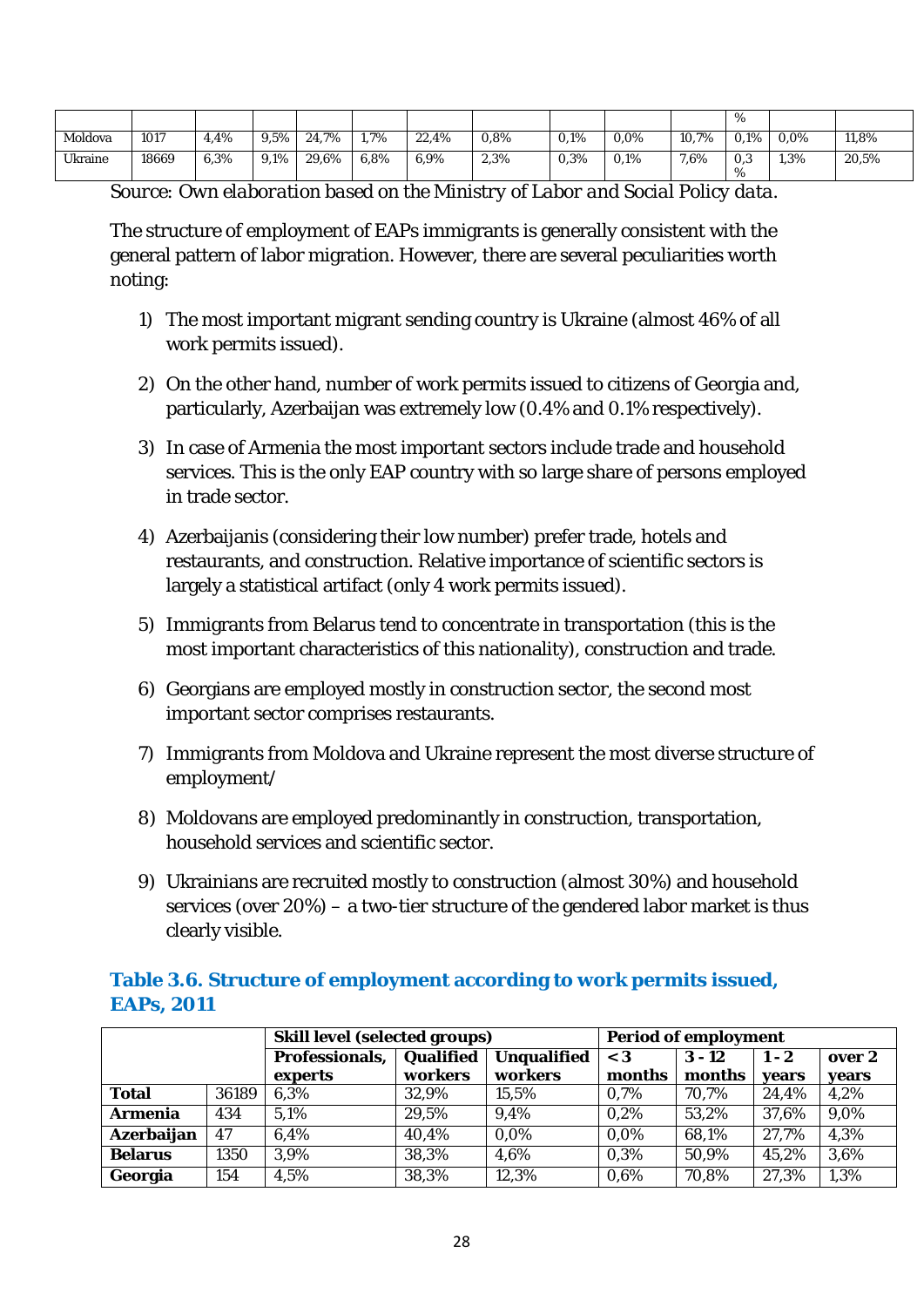| <b>Moldova</b> | 977   | 0,6% | 36,6% | 23,6%<br>ററ   | 0,5% | 70<br>$73,7\%$  | 20,9%      | 4,9% |
|----------------|-------|------|-------|---------------|------|-----------------|------------|------|
| <b>Ukraine</b> | 17352 | 1,4% | 35,8% | 24,2%         | 0,4% | $72.5\%$<br>70. | 22,7<br>7% | 4,4% |
| $\sim$         |       | . .  |       | $\sim$ $\sim$ | '~   | $\mathbf{r}$    |            |      |

*Source: Own elaboration based on the Ministry of Labor and Social Policy data.*

Most of the EAPs immigrants constitute workers (qualified or not). The highest share of unqualified workers was noted in case of immigrants from Moldova and Ukraine. Considering scale of the inflow from both countries it clearly indicates Polish labor market needs. Majority of immigrants holding work permits constitute short-term migrants, i.e. persons staying in Poland between 3 and 12 months. Share of such migrants is predominant in case of Ukraine and Moldova. Interestingly, in case of Armenian and Belarusian immigrants relatively large group of immigrants were admitted for the period up to 2 years (in case of Armenians additionally – over 2 years). This feature is to be closely related to sectors of employment of migrants originating from these countries (trade and transportation).

#### <span id="page-30-0"></span>**3.4.1. Structural characteristics of Ukrainian migrants in Poland**

As clearly shown above, Ukrainians constitute the main important category – both with respect to the EAPs as well as in general terms – of immigrants to Poland. This is well understandable due to developmental gaps between Poland and its eastern neighbor, geographical location, cultural similarities and, last but not least, due to long lasting and strong migrant networks. The last feature is clearly identifiable when analyzing spatial distribution of immigrants in Poland.

Similarly to other EU countries immigrants are mostly drawn to big cities. This is why we observe a strong concentration of EAPs immigrants in Mazowieckie region (with Warsaw as the main immigration magnet), Małopolskie (with Kraków), Śląskie (with Katowice), and Pomorskie (with Gdańsk). However, in case of Ukrainian population there is a clear over-representation in case of a few regions with relatively weak economic potential – Podkarpackie and Lubelskie. This characteristic is to be explained while referring to the history of bilateral relations (mainly presence of ethnic Ukrainians and resettlement action in 1947 – so-called "Akcja Wisła") and presence of migrant networks.

The most important feature of Ukrainian immigration to Poland is very strong concentration in the Warsaw area. In last few years between 30 and 50% of all applications for permanent residence permit in Poland were submitted in Mazowieckie voivodeship, the same holds true in case of work permits issued. This was one of the reasons why in 2010 a special survey dedicated to Ukrainian and Belarusian immigrants were undertaken in Warsaw area<sup>21</sup>. The next part of this

 $\overline{a}$ 

<span id="page-30-1"></span><sup>&</sup>lt;sup>21</sup> The research was completed by the Centre of Migration Research within a research project "Mobility and migration at the time of transition: methodological challenges" (funded by the EEA financial scheme). The survey was based on the Respondent Driven Sampling (RDS) method as proposed by Heckathorn (1997) in order to overcome difficulties related to data on so-called hidden populations. One of the biggest advantages of this method was the (potential) ability to access not registered temporary migrants as well as illegal migrants. Altogether survey provides information on 546 individuals, while the largest subset constituted Ukrainians (439 individuals). Due to relatively low number of observations on Belarussians (and Russians) the analysis will be limited to Ukrainian immigrants only (see also Kaczmarczyk 2011). Similar survey was completed in 2012 – data courtesy of National Bank of Poland and Centre of Migration Research Foundation.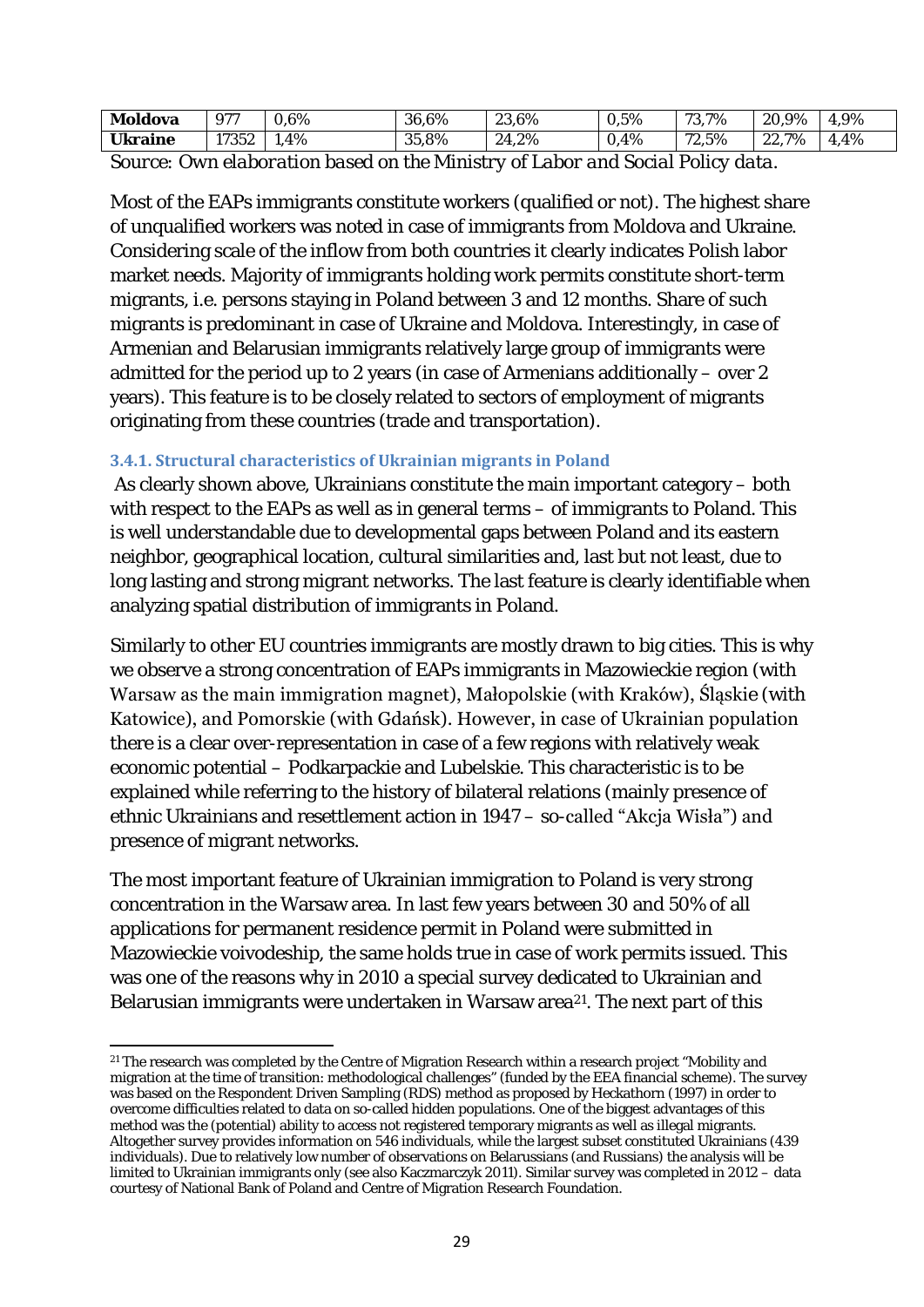section looks at characteristics of Ukrainian migrants using Respondent Driven Sampling (RDS) data. Obviously, this data sample is not representative for the total Ukrainian population in Poland but due to scarcity of data may serve as an important piece of information added to our knowledge on recent immigration to Poland.

Table 3.7 presents selected socio-demographic characteristics of a few categories of immigrants (including the RDS sample) vis a vis Polish population.

| Category                                                                      | $%$ of<br>males | % of married | $%$ of<br>persons<br>aged 15-<br>35 | $%$ of<br>persons<br>aged 60<br>and<br>more | $%$ of<br>persons<br>with higher<br>education | employment<br>rate* |
|-------------------------------------------------------------------------------|-----------------|--------------|-------------------------------------|---------------------------------------------|-----------------------------------------------|---------------------|
| Polish citizens                                                               | 48,3            | 57.6         | 30.9                                | 19,1                                        | 18,3                                          | 50,4                |
| Immigrants (temporary<br>$>3$ month)                                          | 57,4            | 47,4         | 45.9                                | 7,5                                         | 26.3                                          | 48,5                |
| <b>Immigrants for</b><br>permanent stay                                       | 63.9            | 29.6         | 47,6                                | 5,5                                         | n.a.                                          | 43                  |
| Immigrants from<br><b>Ukraine</b> (Central<br><b>Statistical Office data)</b> | 38.8            | 45.0         | n.a.                                | n.a.                                        | 21,8                                          | 65                  |
| <b>Immigrants</b> from<br>Ukraine (RDS 2010)<br>sample)                       | 42,3            | 51,5         | 53,3                                | 1,4                                         | 25,9                                          | $87.5***$           |
| <b>Immigrants</b> from<br>Ukraine (RDS 2012)<br>sample)                       | 39,5            | 41,8         | 42,4                                | 1,1                                         | 26,9                                          | $93.3**$            |

<span id="page-31-0"></span>**Table 3.7. The main socio-demographic characteristics of immigrants and Polish citizens, 2010 and 2012.**

\* For immigrants: share of immigrants with work permit valid above 3 month among immigrants registered for temporary stay above 3 month in Poland.

\*\* Share of the immigrants in the RDS sample with working status.

#### *Source: Fedoryshyn 2011 based on the data from Demographic yearbook 2009, Central Statistical Office and data from the RDS survey (CMR).*

From the above presented data it follows that Ukrainian immigration to Poland is strongly feminized (particularly as compared to other categories of immigrants). Immigrants are young or very young (over 53% of them were younger than 35 years, only 1% of persons were older than 60 years), however over half of them were in stable relationships (mostly marriages). Ukrainians staying in Poland are relatively well educated or even very well educated as compared to the native population – according to the RDS data over 25% of them were holding university degree. Last but not least, in case of this category of migrants the notion 'labor migrants' seems particularly well taken – over 85% of Ukrainian migrants in the RDS sample were undertaking job while staying in Poland. This share is very high and even higher than the share of persons who declared work as the main purpose of stay in Poland (see Figure 3.6.). This is due to the fact that almost 20% of the sample constituted students who commonly participate in the Polish labor market.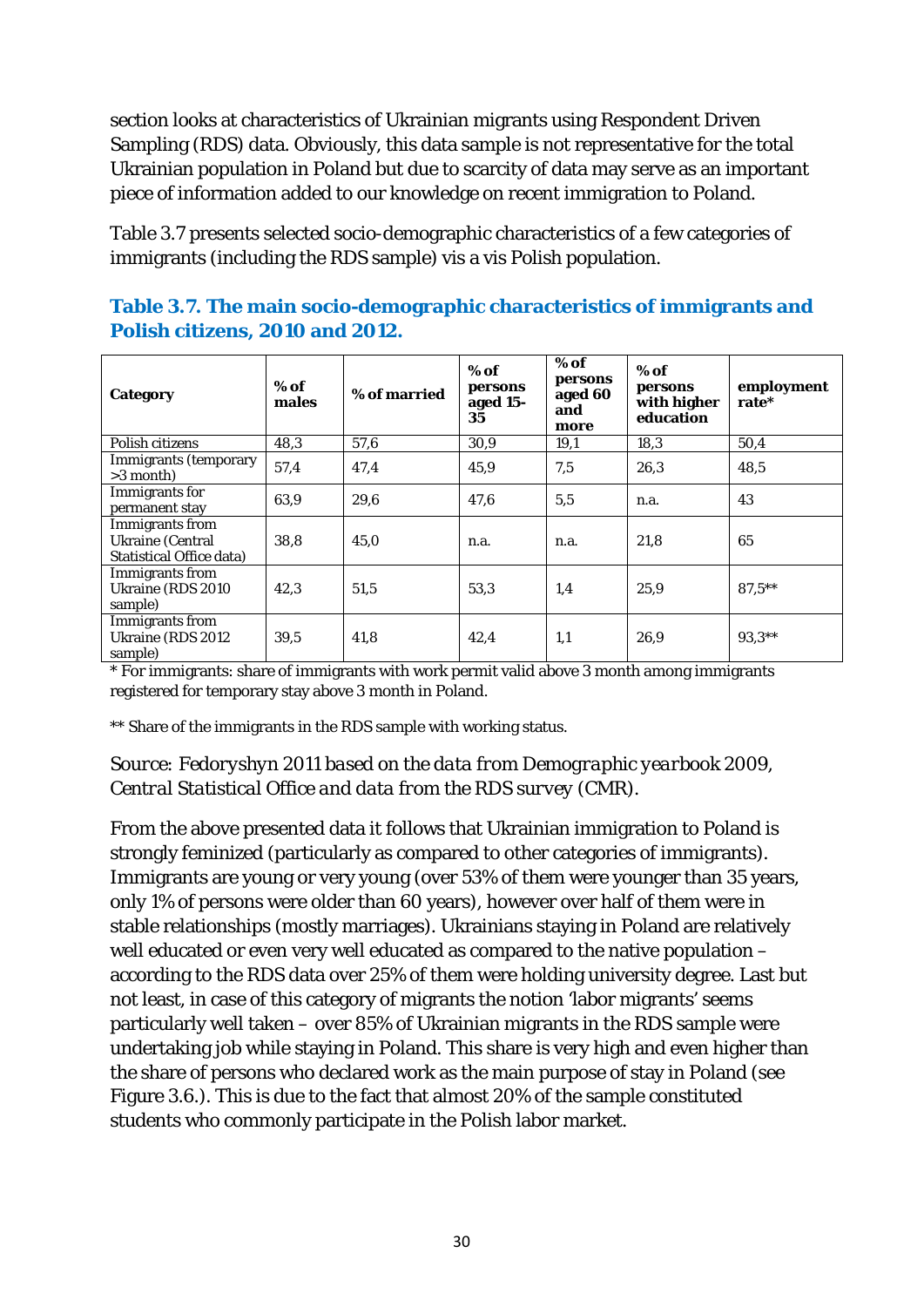

<span id="page-32-0"></span>

*Source: Fedoryshyn 2011 based on the RDS survey, CMR*

The next characteristic refers to structure of employment. Figure 3.7 presents the distribution of Ukrainian immigrants (RDS sample) according to the sector of employment.



<span id="page-32-1"></span>**Figure 3.7. Structure of employment of Ukrainian immigrants in Warsaw area (RDS sample 2010)**

*Source: Fedoryshyn 2011 based on the RDS survey, CMR*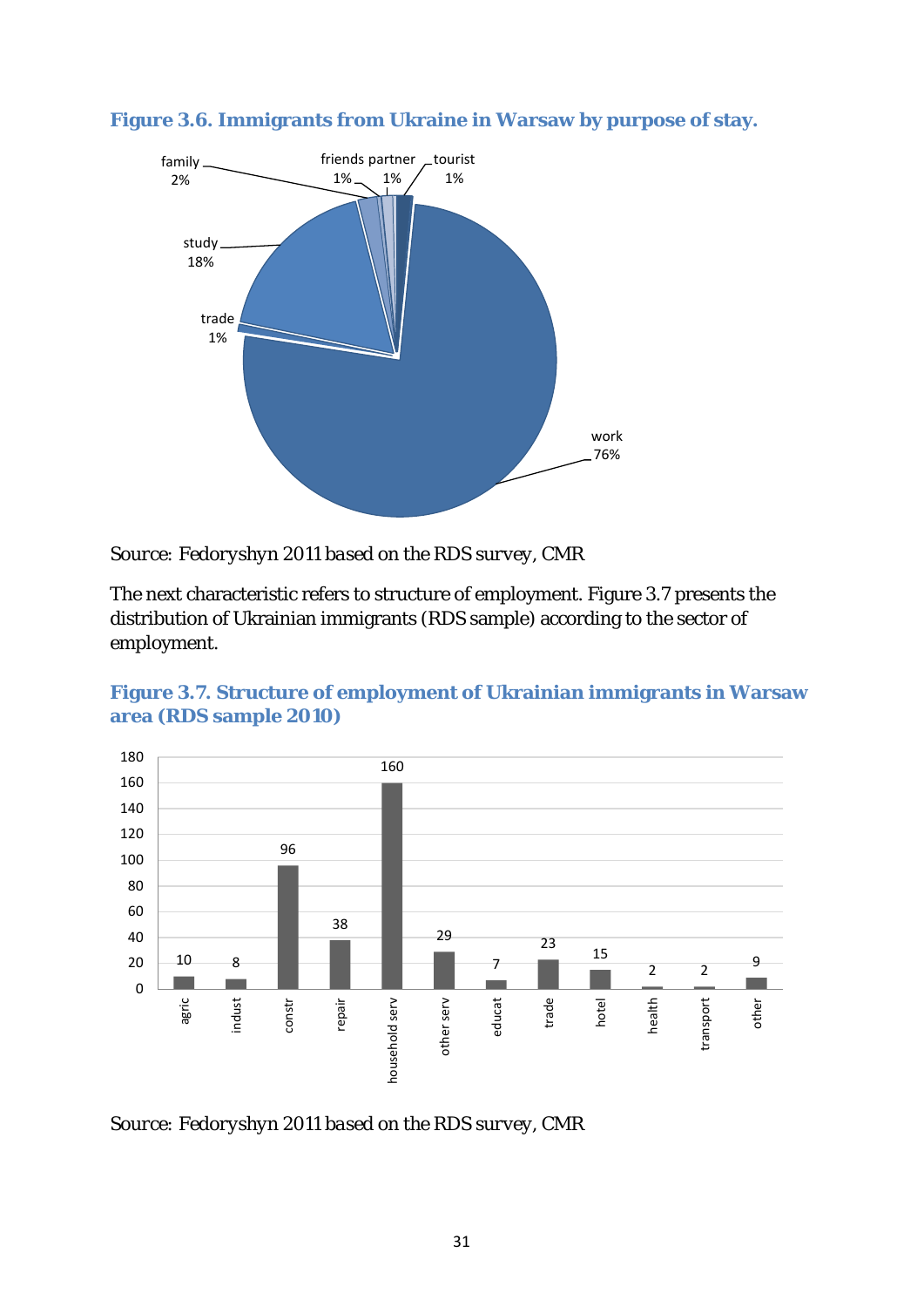As shown above over 41% of immigrants recorded during the survey were employed in private households (97% of these persons constituted women). The next important categories comprise construction workers (25% of immigrants, in this case almost exclusively men), persons employed for repair works (around 10%) and in other services (7%). Keeping in mind the specificity of the Warsaw area it is not strange that almost 6% of immigrants in the RDS sample were dealing with trade and merely 2% were employed in agriculture. Presented data is more or less coherent with the structure of employment as discussed above on the basis of work permits with an obvious over-representation of household services.

The RDS sample allows to tackle two important characteristics of Ukrainian immigrants which are extremely difficult to follow while using official data. Firstly, 75% of the Ukrainian labor immigrants in the RDS sample were staying in Warsaw for shorter than 12 months. This points to clearly to the temporary pattern of recent migration of Ukrainian citizens. Secondly, around 30% of the respondents captured by the survey were employed on irregular basis. Irregular immigrants from Ukraine were generally young (68% aged between 18 to 40) and well educated (25% with tertiary education) persons who have arrived from western Ukraine. Additionally, majority of them (almost 80%) were staying in Poland on short-term basis, i.e. for shorter than 6 months. According to the RDS sample 70% of all irregular migrants were women employed mainly in the personal households (dealing with domestic care, housekeeping or child care). Irregular male immigrants were employed mostly in the construction sector and repair works (Fedoryshyn 2011).

The last feature of the RDS sample, i.e. the ability to 'catch' irregular migrants is particularly important. There is a long lasting debate in Poland on the scale of irregular immigration from Ukraine. The problem is, however, that empirical evidence is lacking. As a consequence, estimates of the scale of irregular immigration from Ukraine vary from 50 thousand to even 300 thousand persons (Kus 2004, Frelak 2005).

#### <span id="page-33-0"></span>**3.4.2. Persons who were admitted on the basis of simplified procedure (declarations)**

As shown above, since introduction (in 2006) the new legislation concerning seasonal employment in Poland on the basis of declarations issued by future employers, this particular form of employment became the main entry gate for migrants from the EAPs. Therefore it is important to follow selected characteristics of seasonal migrants collected by Polish local labor offices<sup>22</sup>.

Table 3.8 presents structural characteristics of seasonal workers from Ukraine who applied for declaration between 2007 and 2011. Contrary to other data sources, this particular data reveals relatively higher share of male migrants (particularly in 2007 when the share of persons employed in construction sector was the highest). The next feature is relatively high (and slowly rising) share of young migrants (aged 26 years or

<span id="page-33-1"></span> $\overline{a}$  $22$  It is important to note that there is no validation mechanism responsible for testing whether information provided is correct. This refers both to socio-demographic characteristics as well as to sector of employment. This feature is a subject of scrutiny of Polish administration at the moment.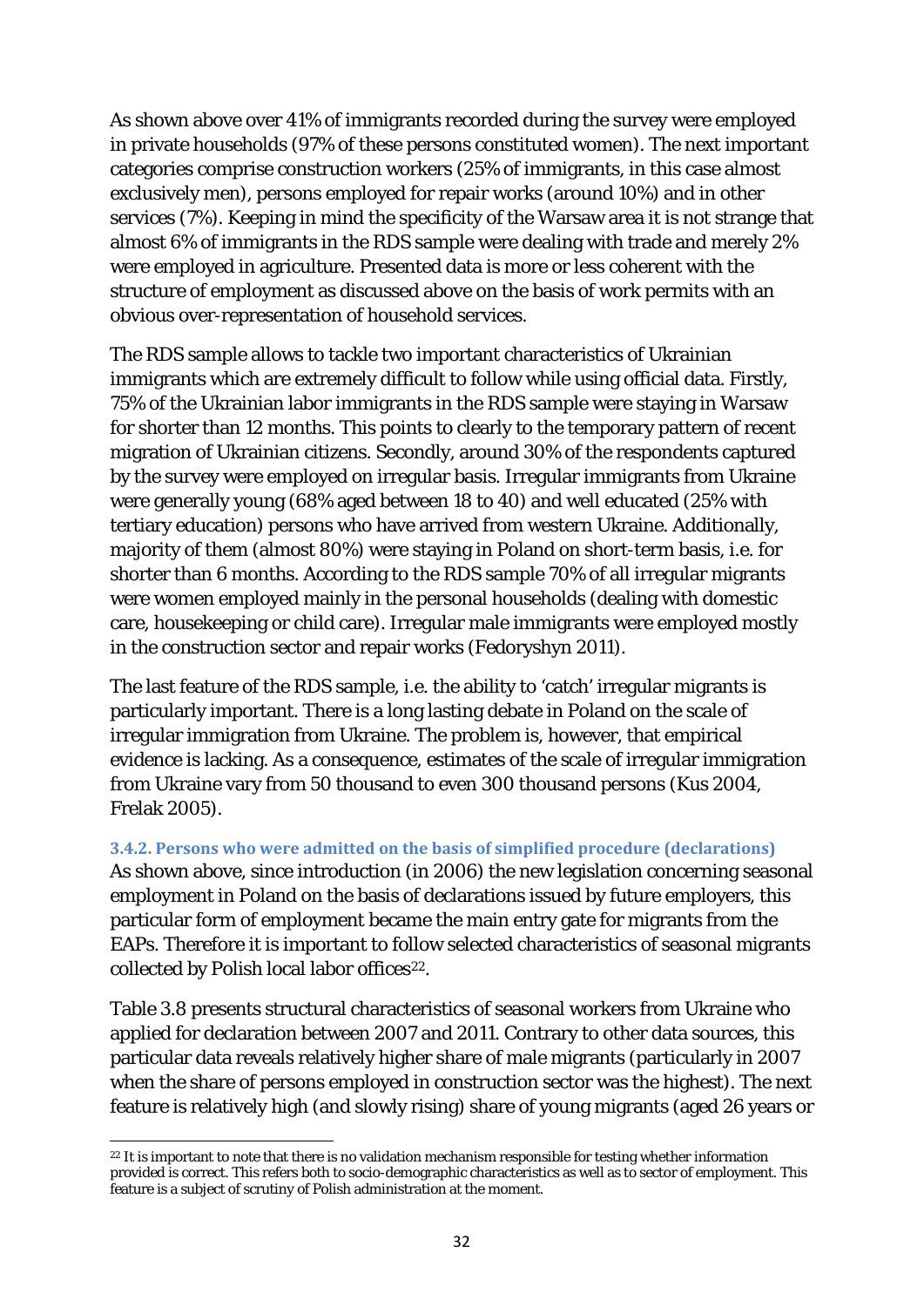less), while dominant category constitute migrants aged 26-40 years (almost 50% in 2007, 45% in 2011). Regarding sectors of employment, the highest number of seasonal workers from Ukraine is employed in agriculture (between 31 and 64%). The next important sectors include construction (importance of this sector was decreasing but in 2011 the share amounted again to over 20% of all Ukrainian seasonal workers) and other (IT, experts employed in financial sector).

|                  | <b>Characteristics</b>   | 2007  | 2008  | 2009  | 2010  | 2011    |
|------------------|--------------------------|-------|-------|-------|-------|---------|
| <b>Sex</b>       | % of women               | 39,3% | 48,5% | 49,3% | 46,0% | 43,6%   |
| Age              | % of persons aged $< 26$ | 15,7% | 17,1% | 20,2% | 21,6% | 23,3%   |
|                  | % of persons aged 26-40  | 48,2% | 46,2% | 45,9% | 45,1% | 44,6%   |
|                  | % of persons aged 41-65  | 34,5% | 36,3% | 34,5% | 33,1% | 31,9%   |
| <b>Sector of</b> | agriculture              | 31,3% | 51,8% | 66,4% | 63,6% | 52,8%   |
| employmen        | construction             | 24,6% | 14,3% | 9,8%  | 10,4% | 21,3%   |
| $t$ (in %)       | private households       | 6,0%  | 5,3%  | 4,7%  | 3,7%  | 4,6%    |
|                  | trade                    | 3.3%  | 2,3%  | 1,7%  | 1,2%  | 1,6%    |
|                  | industry                 | 13,4% | 6,2%  | 3,3%  | 3,2%  | 5,2%    |
|                  | transportation           | 2,9%  | 2,4%  | 1,3%  | 1,5%  | 1,8%    |
|                  | restaurants and hotels   | 3,0%  | 2,2%  | 1,8%  | 2,0%  | 1,5%    |
|                  | temp agencies            | 4,8%  | 6,9%  | 6.0%  | 5,8%  | $n.a.*$ |
|                  | other                    | 10,0% | 8,3%  | 5,9%  | 8,4%  | 11,2%   |

<span id="page-34-0"></span>**Table 3.8. Structural characteristics of Ukrainian seasonal workers, 2007-2011**

\* data for temporary work agencies were not collected for 2011

*Source: Own elaboration based on the data provided by the Ministry of Labor and Social Policy.*

In case of Belorussian seasonal workers the share of women is even lower than in case of Ukrainians and this is to be explained by relative importance of the transportation as a sector of employment. Share of persons aged below 26 years is relatively high (between 20 and 30%) but almost 50% of migrants constitute persons aged 26-40 years. The most important features relate to sectors of employment: Belarusian seasonal workers are employed mostly in transportation (around 25% in 2010 and 2011) and construction (almost 50% in 2007, over 20% in 2011), i.e. clearly masculine sectors of economy. There is a growing number of Belarusian experts or professionals employed on the basis of simplified procedure visible (over 20% of the total in 2011).

<span id="page-34-1"></span>**Table 3.9. Structural characteristics of Belorussian seasonal workers, 2007-2011**

|                  | <b>Characteristics</b>   | 2007  | 2008  | 2009  | 2010  | 2011  |
|------------------|--------------------------|-------|-------|-------|-------|-------|
| <b>Sex</b>       | % of women               | 19,3% | 28,2% | 43,3% | 31,1% | 32,9% |
| Age              | % of persons aged $< 26$ | 30,2% | 23,9% | 20,0% | 19,5% | 21,7% |
|                  | % of persons aged 26-40  | 44,1% | 47,1% | 49,7% | 50,4% | 49,3% |
|                  | % of persons aged 41-65  | 25,5% | 27,2% | 29,6% | 29,6% | 28,6% |
| <b>Sector of</b> | agriculture              | 5,9%  | 23,9% | 35,8% | 23,0% | 14,0% |
| employmen        | construction             | 46,7% | 26,2% | 12,9% | 12,3% | 20,7% |
| $t$ (in %)       | private households       | 1,6%  | 5,0%  | 6,8%  | 4,7%  | 3,0%  |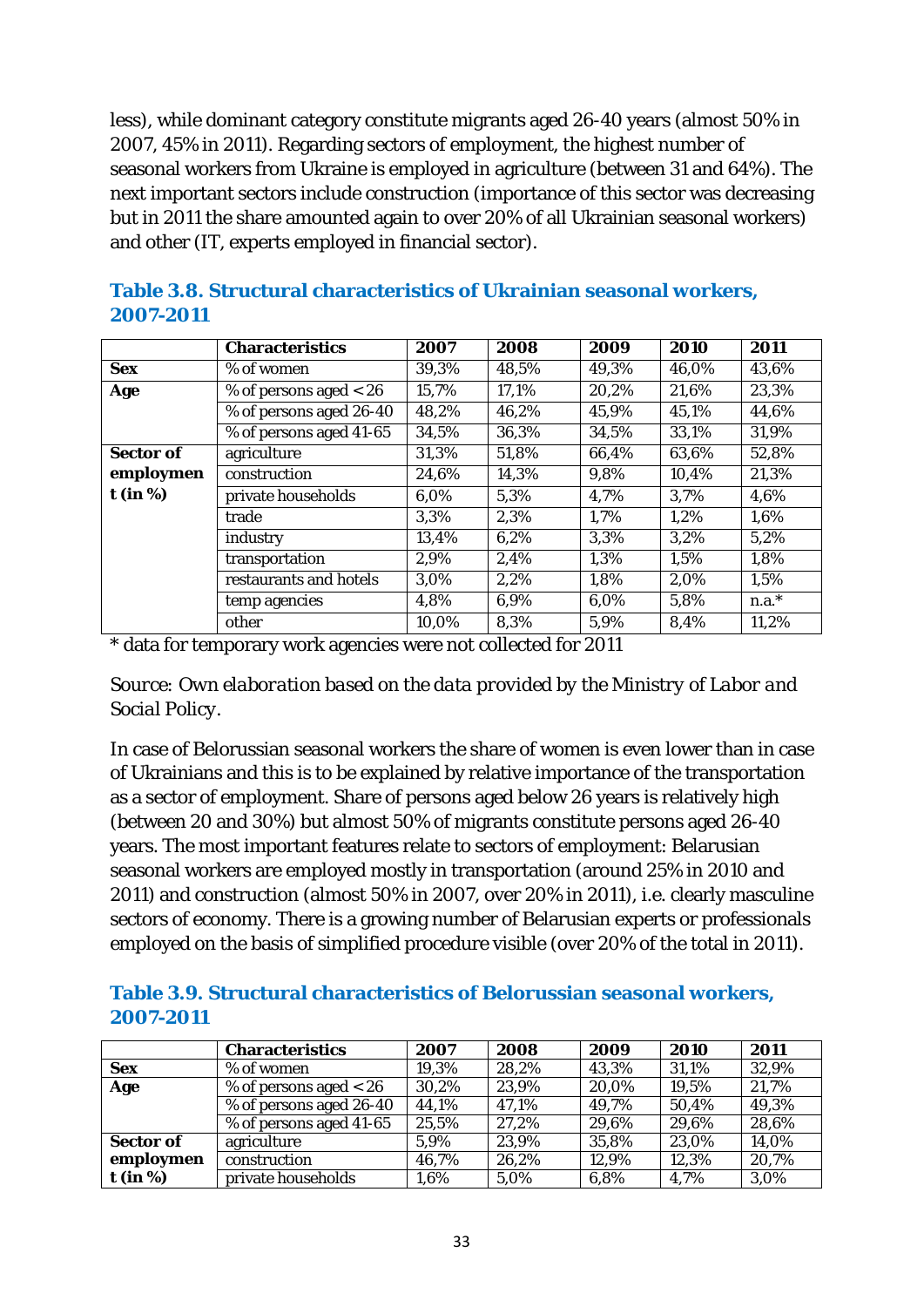| trade    |                        | 4.1%    | 11.5%   | 12,1% | 8,5%    | 5,4%    |
|----------|------------------------|---------|---------|-------|---------|---------|
| industry |                        | 15,0%   | 7,2%    | 3.6%  | $6.0\%$ | 4,7%    |
|          | transportation         | 10.5%   | 9,1%    | 11,3% | 24,2%   | 25,9%   |
|          | restaurants and hotels | 3.7%    | 3,8%    | 6.1%  | 7.1%    | 6,1%    |
|          | temp agencies          | $0.8\%$ | 3.4%    | 1,8%  | 2,5%    | $n.a.*$ |
| other    |                        | 11,3%   | $7.9\%$ | 9,2%  | 12,5%   | 20,3%   |

\* data for temporary work agencies were not collected for 2011

*Source: Own elaboration based on the data provided by the Ministry of Labor and Social Policy.*

As shown below, Moldavian seasonal workers constitute the most feminized group (however the share of women is still below 50%). It is also market by very high share of young migrants (almost 40% of all seasonal migrants from Moldova were younger than 26 years) and the size of this group was only slightly smaller than of the persons at mobile age.

<span id="page-35-0"></span>**Table 3.10. Structural characteristics of Moldavian seasonal workers, 2009-2011**

|            | <b>Characteristics</b>   | 2009  | 2010  | 2011    |
|------------|--------------------------|-------|-------|---------|
| <b>Sex</b> | % of women               | 35,2% | 48,6% | 46,6%   |
| Age        | % of persons aged $< 26$ | 32,0% | 37,2% | 39,2%   |
|            | % of persons aged 26-40  | 44,2% | 42,4% | 42,5%   |
|            | % of persons aged 41-65  | 23,5% | 20,4% | 18,3%   |
| Sector of  | agriculture              | 29,5% | 12,3% | 9,7%    |
| employment | construction             | 30,9% | 31,9% | 34,9%   |
| (in %)     | private households       | 1,5%  | 3,0%  | 2,6%    |
|            | trade                    | 2,2%  | 1,8%  | 2,0%    |
|            | industry                 | 12,9% | 8,0%  | 17,8%   |
|            | transportation           | 1,4%  | 1,9%  | 2,0%    |
|            | restaurants and hotels   | 1,6%  | 7,7%  | 3,3%    |
|            | temp agencies            | 12,7% | 15,5% | $n.a.*$ |
|            | other                    | 7,4%  | 17,9% | 27,7%   |

\* data for temporary work agencies were not collected for 2011

*Source: Own elaboration based on the data provided by the Ministry of Labor and Social Policy.*

Moldavian seasonal migrants are employed predominantly in construction (almost 35% in 2011), industry and agriculture. Interestingly, agricultural sector responsible for almost 30% of the total inflow in 2009 is losing its importance (less than 10% in 2011) which may indicate that migrants from Moldova are trying to get access to other, more beneficial sectors. Indeed, in 2011 relatively large number of declarations recorder was related to professional and expert activities (sector: other)

#### <span id="page-35-1"></span>**Table 3.11. Structural characteristics of Georgian seasonal workers, 2010- 2011**

|     | <b>Characteristics</b>   | 2010  | 2011  |
|-----|--------------------------|-------|-------|
| Sex | % of women               | 32,2% | 42,6% |
| Age | % of persons aged $< 26$ | 17.0% | 19.0% |
|     | % of persons aged 26-40  | 45.7% | 48.0% |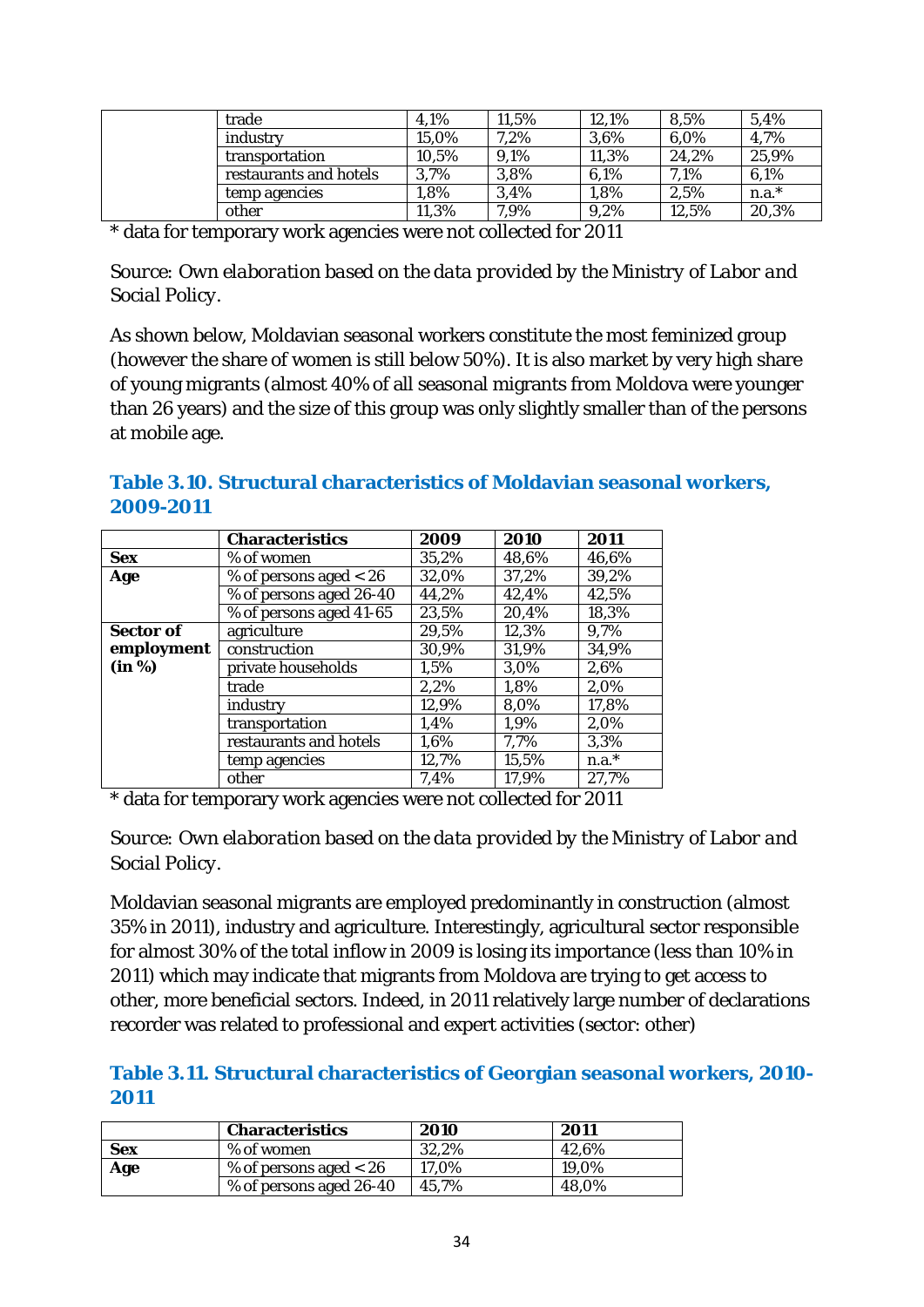|            | % of persons aged 41-65 | 37,5%   | 32,8%   |
|------------|-------------------------|---------|---------|
| Sector of  | agriculture             | 24,9%   | 17,4%   |
| employment | construction            | 15,2%   | 30,1%   |
| (in %)     | private households      | 0,7%    | 1,2%    |
|            | trade                   | $0.0\%$ | 8,7%    |
|            | industry                | 15,0%   | 9,1%    |
|            | transportation          | 9.9%    | 3,7%    |
|            | restaurants and hotels  | 3,8%    | 2,0%    |
|            | temp agencies           | 11,9%   | $n.a.*$ |
|            | other                   | 18,5%   | 27,8%   |
| .          |                         | $- -$   | .       |

\* data for temporary work agencies were not collected for 2011

*Source: Own elaboration based on the data provided by the Ministry of Labor and Social Policy.*

Citizens of Georgia can benefit out of the simplified procedure since 2010 and the number of declarations issued grew significantly since then. Georgian seasonal workers are mostly men (however, share of women increased in 2011) and are generally older than other EAPs seasonal migrants (almost 33% of migrants aged 41- 65 years). The most important sectors of employment include construction (30%) and agriculture (15%). Similarly to Moldavians, in 2011 the role of agriculture was much smaller than before in favor of other sectors, particularly described as other (in case of Georgian migrants mostly IT specialists).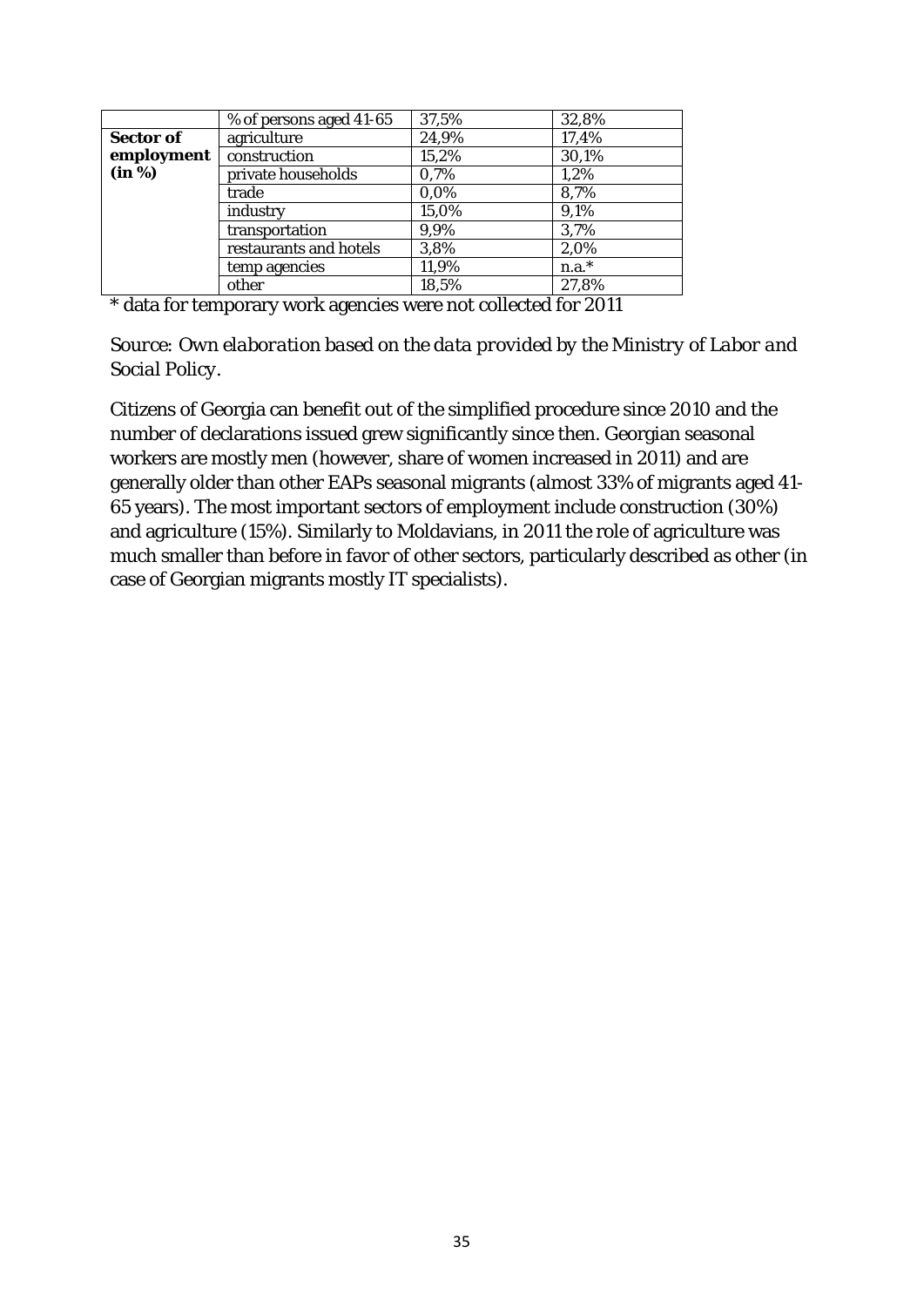# <span id="page-37-0"></span>**4. Costs and benefits of the EAPs immigration**

# <span id="page-37-1"></span>**4.1. Immigrants from EAPs – substitutes or compliments?**

While assessing the labor market impacts of immigration it is necessary to look at sectors of employment and to identify whether immigrants play complimentary or substitutive role as compared to native workers. Usually the complementary workforce is treated as beneficial and desirable (as it is supposed to fills in gaps on the host labor market). On the contrary, if foreigners are substitutes as compared to natives, it is presumed that they may push natives out of the labor market, increase the risk of being unemployed and create downward pressure on wages.

Due to relatively short history of inflow to Poland available literature and research on topic is extremely scarce. Notwithstanding, there are some structural features that have been identified. In early 2000s Iglicka (2000) proposed to analyze labor immigration to Poland while referring to three categories / labor market segments: 1) employment in the primary sector, i.e. highly qualified workers, managers, experts which was mostly the case of workers originating from the USA or EU countries, 2) employment in the secondary sector, i.e. low-skilled workers, seasonal workers – in this case coming predominantly from the former USSR countries, and 3) employment in both sectors which was specific for Vietnamese migrants (with an important role of ethnic economy and employment in almost exclusively two sectors: trade and catering). Anecdotal evidence (as well as outcome of the study quoted below) suggests this structure is still valid.

One of the rare opportunities to assess the role of immigrants on the Polish labor market was a nationally representative survey among Polish employers completed in 2007 by the CMR team (Kaczmarczyk 2009, Górny *et al.* 2010). Due to relatively large sample (around 5000 companies) and the fact that the sample included all sizes of companies (including micro size firms) it may serve as a basis for short discussion on the position of EAPs immigrants on the Polish labor market.

The survey revealed that Polish companies have very limited experience with employing foreigners. In case of real demand (i.e. real employment recorded in the past) the share of companies which employed foreigners was as high as 0.99%. Potential demand (share of companies expressing interest / plans in employment of foreign workers) was slightly higher and equaled 3.3%. It is difficult to assess whether this kind of outcome is a consequence of rising demand on foreign labor or rather particular climate concerning immigration (this was the time when new regulations – so-called simplified procedure – were introduced under pressure of Polish farmers struggling with severe labor shortages and hoping to fill these gaps with immigrant seasonal workers).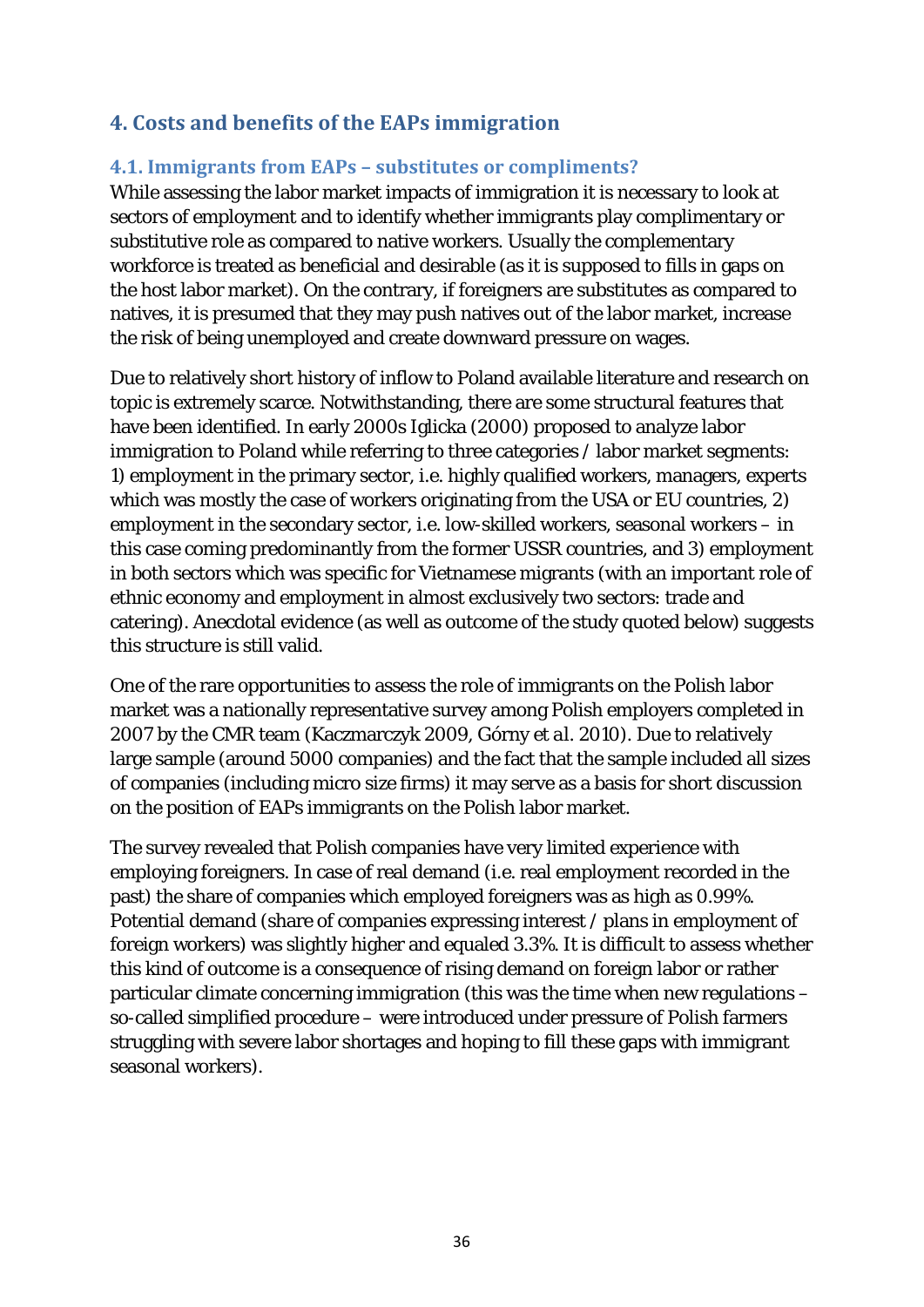

<span id="page-38-0"></span>**Figure 4.1. Real and potential demand by firm size**

Serious differences were noted as regards to the size of companies: in case of large firms the real demand was as high as 24.5% and the potential demand – 13.9%, in case of medium size companies it was 10.1% and 9.3%, in case of small firms 4.3% and 6.7% and for micro size companies 0.7% and 3.1% respectively – see Figure 4.1. In all cases, however, average number of immigrants employed was low or very low, i.e. in case of large companies it amounted to 4.9 persons per company (Kaczmarczyk 2009).

According to the survey companies employing foreigners in Poland were concentrated in three main sectors: industry (mainly manufacturing), selected services (mainly trade), and public services (mainly education). There were some differences noted with regard to firm sizes, however, the general pattern was similar (see Figure 4.2).

*Source: Kaczmarczyk 2009.*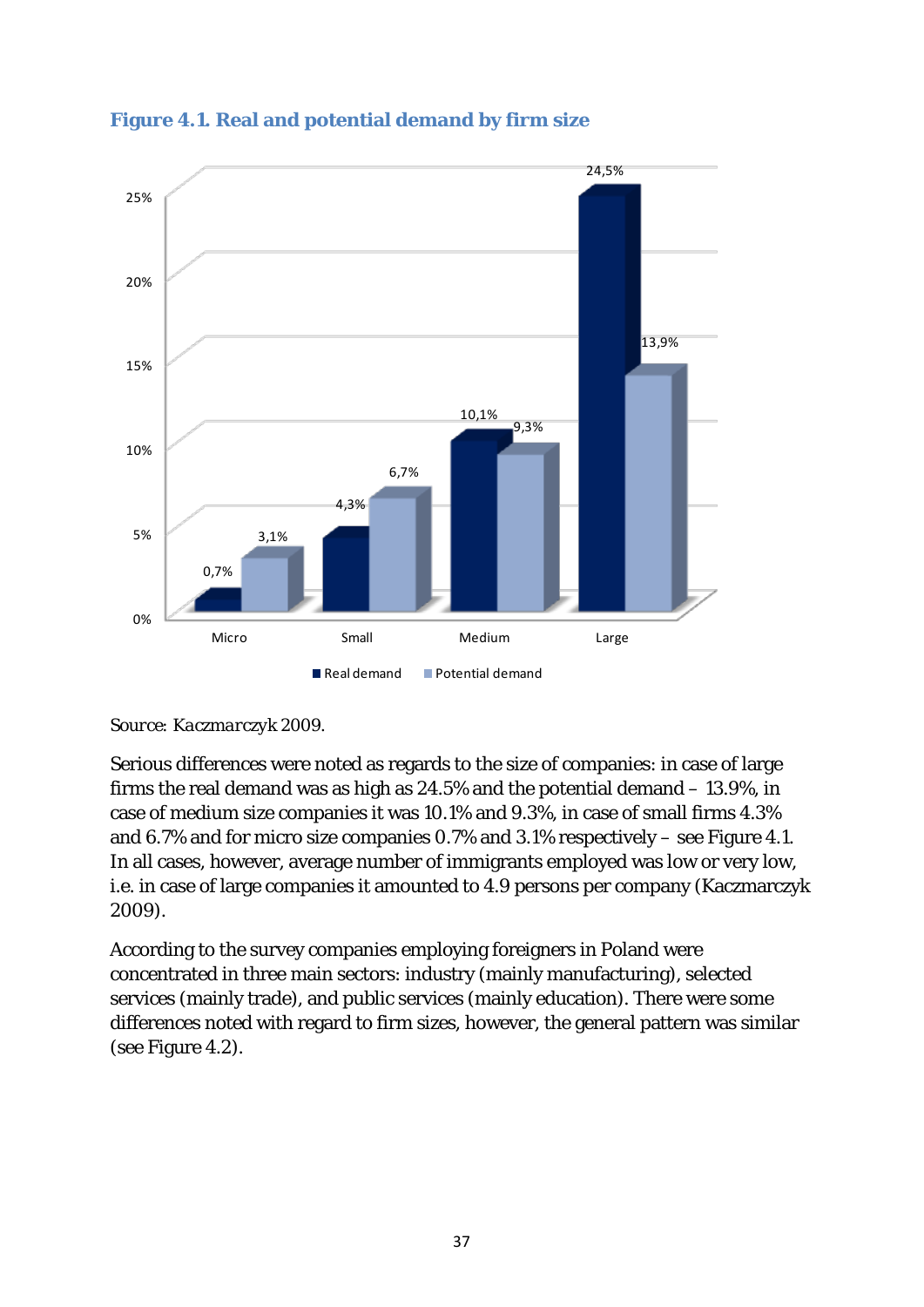

<span id="page-39-0"></span>**Figure 4.2. Real and potential demand by firm size and sector**

In most cases there were two important immigrant groups - Ukrainians and Germans. Particularly Ukrainians dominated in case of all firm sizes – see Figure 4.3.

*Source: Kaczmarczyk 2009.*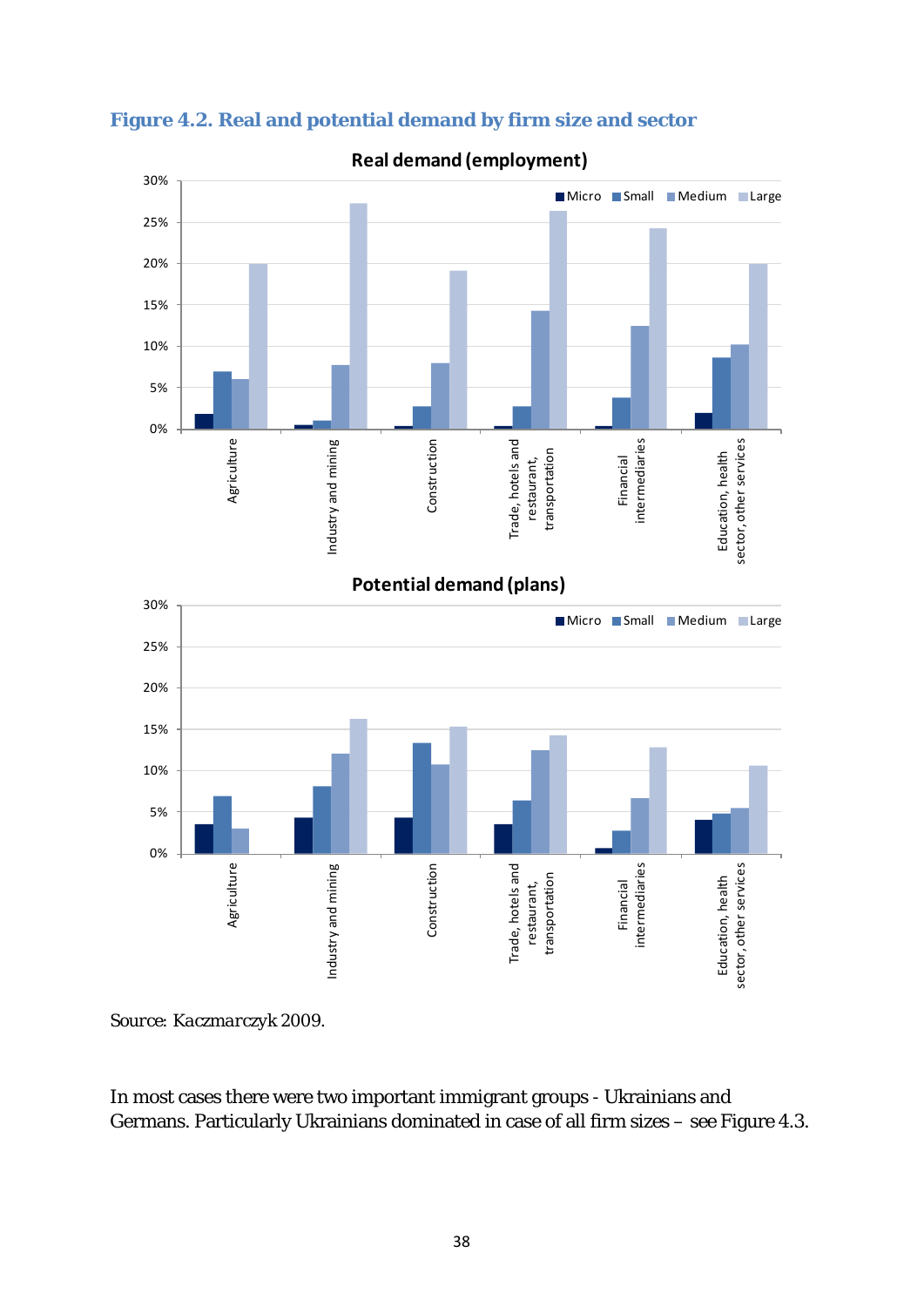

<span id="page-40-0"></span>**Figure 4.3. Real demand by firm size and country of origin** 

#### *Source: Kaczmarczyk 2009.*

As shown above, in all cases Ukrainian and Belarusian migrants were clearly the most important immigrant groups (except of large companies around 50% combined). Germans were relatively important in case of large companies only. With regard to economic branches – Ukrainians played very important role in the industry and services (including public services, i.e. education).

The main aim of the analysis presented by Janicka and Kaczmarczyk (2010) was to look at the role played by immigrants on the labor market. Considering the fact that according to the survey data Ukrainians constituted the single most important immigrant category it seems reasonable to treat following discussion as an assessment of the position of EAPs immigrants on the Polish labor market.

Janicka and Kaczmarczyk (2010) have shown that employment patterns in Poland do not follow the dual labor market theory framework in a clear way. On the contrary, Figure 4.4 shows that most jobs offered to immigrants constituted posts demanding relatively high skills.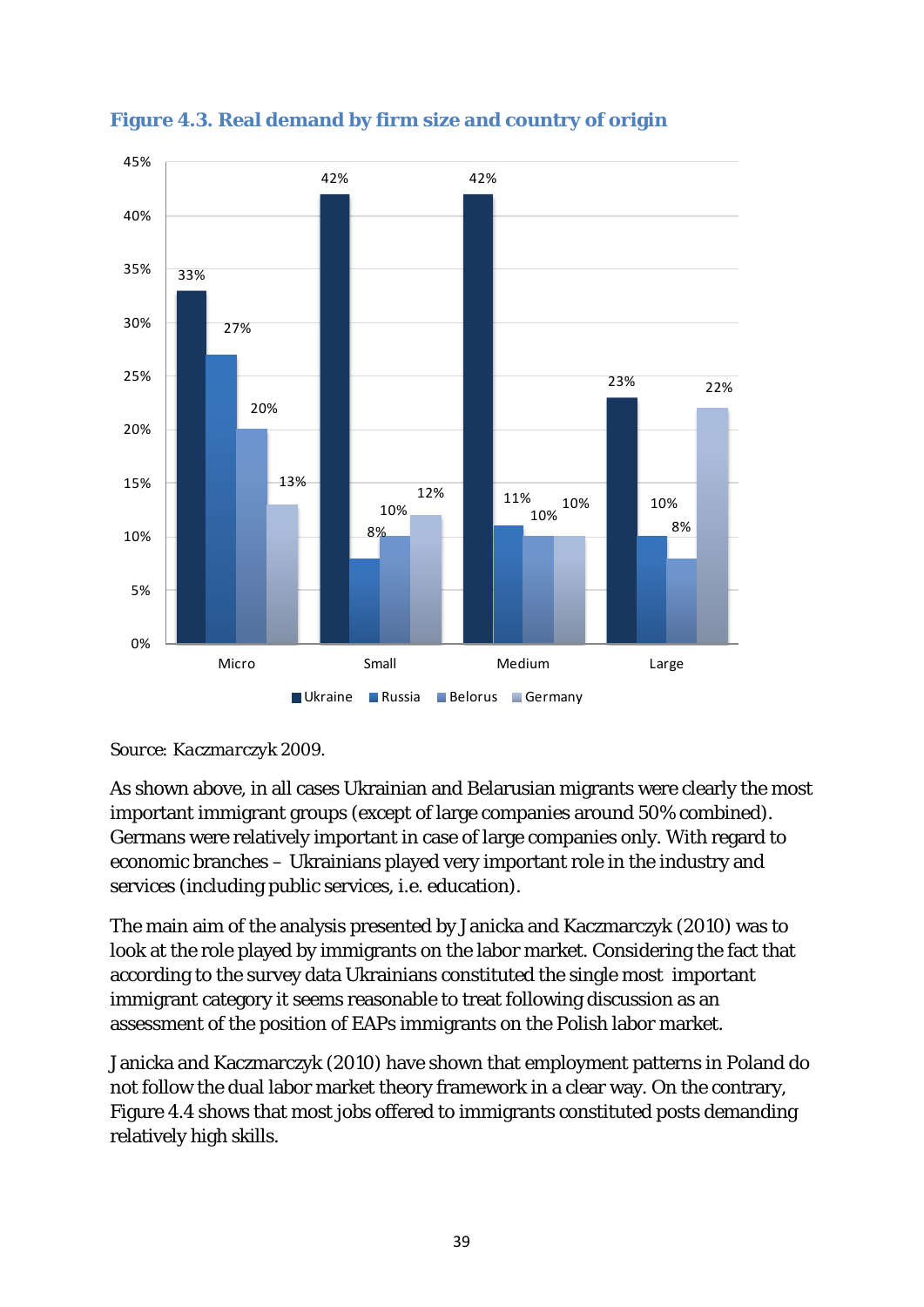

# <span id="page-41-0"></span>**Figure 4.4. Shares of firms employing foreigners in specific occupations, by firm size and type of demand (actual and planned)**

# *Source: Janicka and Kaczmarczyk 2010.*

As shown above, according to the survey data foreigners were employed predominantly in managerial or professional positions and the employment levels of medium and low-skilled workers were relatively low. Notwithstanding, it is important to note that out of the three most important patterns of employment of foreigners (i.e. large or medium companies mostly with foreign capital, typical 'niches' of professions such as artists and illegal jobs in agriculture, trade, construction, domestic services) only the third one seems relevant in case of EAPs immigrants. And only this one can be described as a 'secondary' labor market with all its features (i.e. complementarity as compared to natives).

With regard to the characteristics of workplaces, Janicka and Kaczmarczyk (2010) have shown that immigrants and domestic workers were employed in very similar positions, with a small over-representation of foreigners in seasonal and temporary posts. Moreover, in most cases, the wages of immigrants employed by the Polish companies were similar (or even higher) to wages paid to the domestic workers – in fact, the share of immigrant workers with earnings lower than the earnings of Poles in analogous positions was lower than 20%.

Thus it is extremely important to look at rationale for employing foreigners as well as character of jobs performed by them (in terms of modes of jobs creation).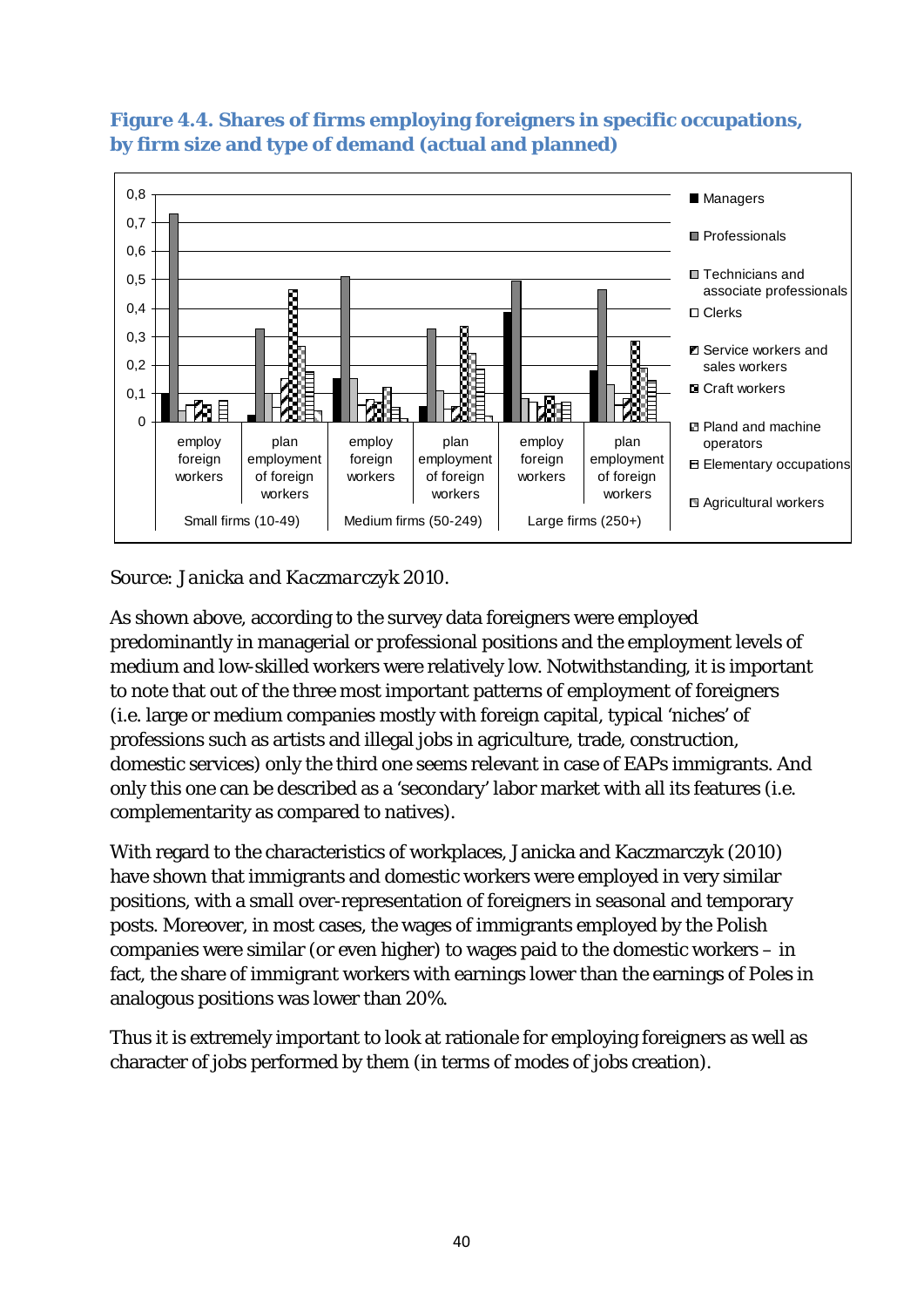

## <span id="page-42-0"></span>**Figure 4.5. Rationale for employing foreigners, by firm size**

#### *Source: Janicka and Kaczmarczyk 2010.*

Figure 4.5 shows that in all cases employers who have had experiences with employing immigrants explicitly stated that the main rationale for employing a foreigner was the fact that migrant workers have specific skills. This would mean that immigrant labor is predominantly used to fill skill gaps in the Polish labor market. This conclusion is particularly well taken if we combine above mentioned category with following ones: a foreigner knowing external markets and new technologies better. All this means that main driver for looking for foreign workers were (so far) their specific (and unique) skills. This would also mean that immigrants play predominantly complementary role on the Polish labor market. Relatively small shares of companies declaring such motives as acceptance of lower wages or more flexible forms of employment are to be treated as clear sign that contrary to many Western European countries immigrants can hardly push natives out of the labor market (Janicka and Kaczmarczyk 2010).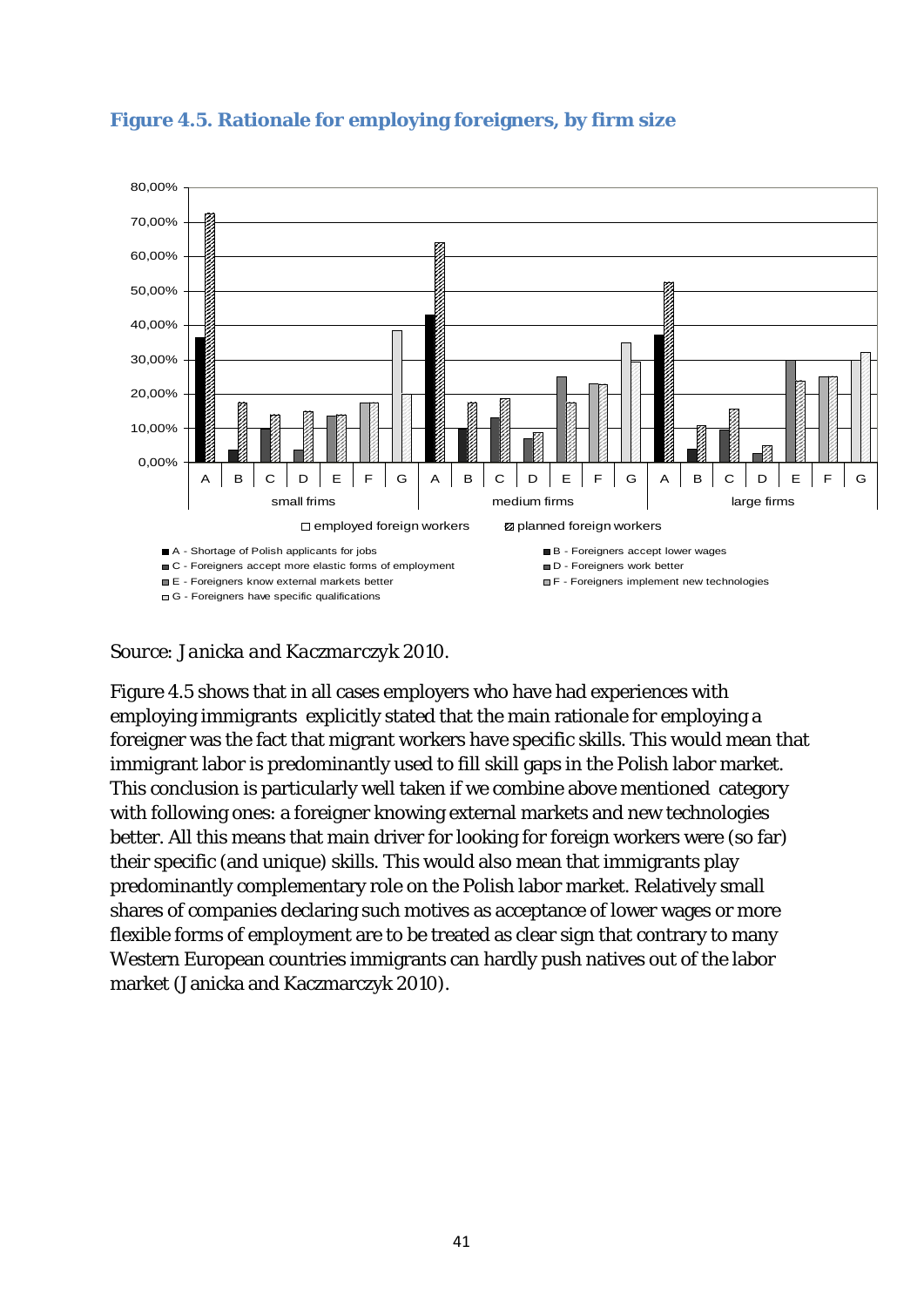![](_page_43_Figure_0.jpeg)

#### <span id="page-43-0"></span>**Figure 4.6. The character of jobs performed by foreigners, by firm size**

![](_page_43_Figure_2.jpeg)

# *Source: Janicka and Kaczmarczyk 2010.*

Above presented conclusions are even strengthened when analyzing type of job places taken by immigrants (see Figure 4.6). From the presented data it follows that the most important impulse for seeking workers from abroad was the shortage of local workers (over 30% companies). Additionally, this argument seems to be increasingly important (definitely the most important category with regard to future demand). In fact, over 70% of small companies and 60% of medium size companies were expecting to have a chance to fill shortages of workers using foreign labor within the next year. A 'replacement strategy', i.e. employment of immigrants who occupied jobs previously performed by Polish workers was relatively rare (10-20% of firms). From the data presented it follows that in most cases immigrants were employed at newly created posts or were filling posts left by Polish workers (in many cases this situation is to be linked with massive post-accession migration from Poland).

Last but not least, Polish employers rarely expressed clear preference toward employment of immigrant worker (while looking for a new one). Most of surveyed employers stated that they would prefer to employ Polish worker (including return migrants). Interestingly enough, however, between 25 and 40% of employers (depending on the company size) claimed that citizenship is not an important criterion when seeking new workers. As concluded by Janicka and Kaczmarczyk (2010), this outcome may suggest that there exists a significant potential demand for foreign labor, and along with positive developments in Polish economy one may expect increase in scale of labor immigration to Poland.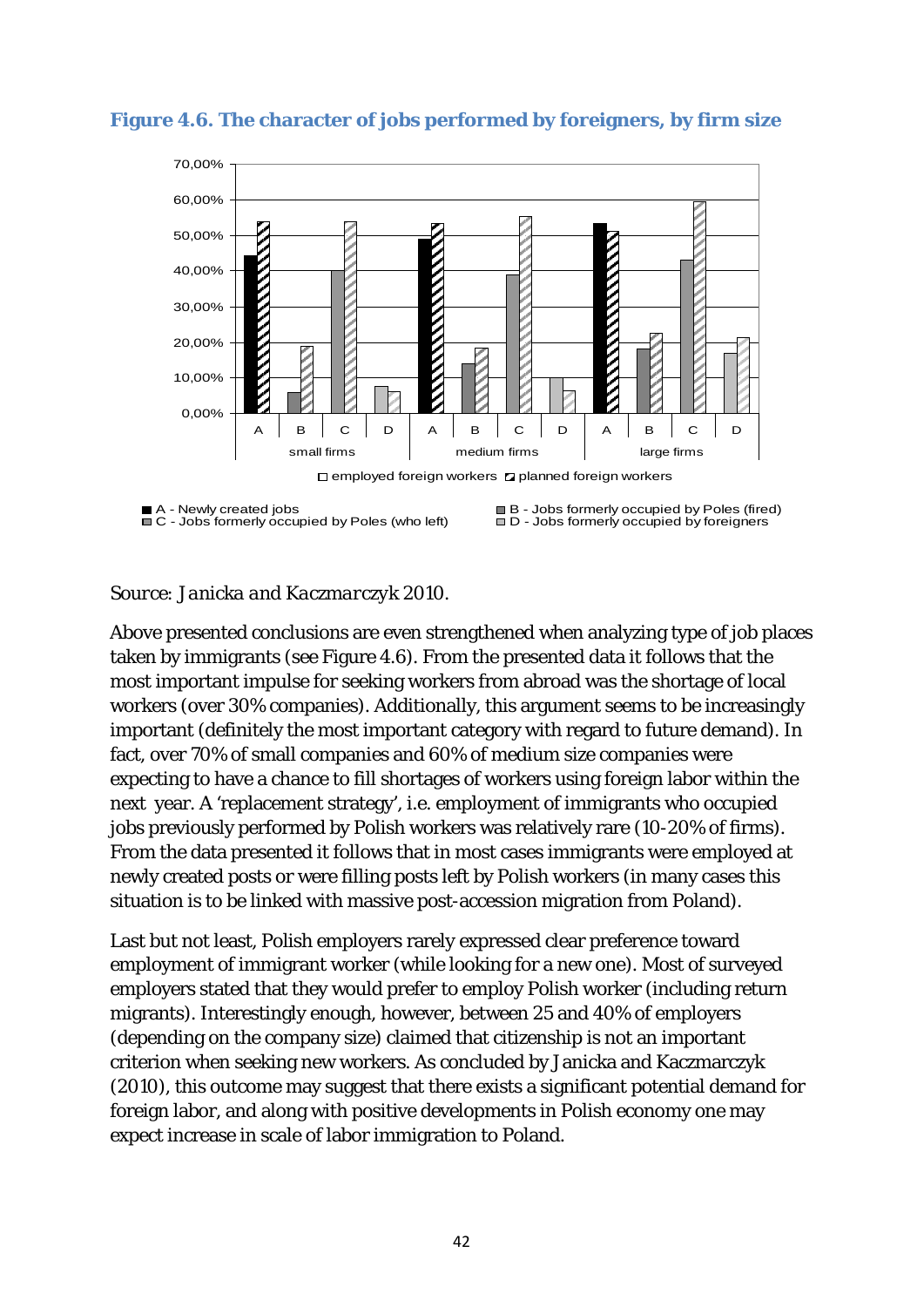## <span id="page-44-0"></span>**4.2. Skill mismatches and brain waste**

As clearly shown in chapter 3 the data on structural characteristics of the EAPs immigrants in Poland is extremely scarce. One of possible data sources is the RDS survey completed by the CMR in 2010[23.](#page-33-1) It includes both data on the education level of immigrants from two EAPs – Ukraine and Belorussia – and their basic labor market characteristics.

Table 4.1 summarizes information on the level of education of Ukrainian and Belarusian immigrants in Warsaw area. It is important to note that contrary to most data sources, presented samples includes not only legal migrants but also irregular migrants. The share of temporary migrants in the sample was also relatively high. Notwithstanding, Table 4.1 reveals that immigrants from two most important EAPs (in terms of inflow) are relatively well educated – share of migrants with secondary education was as high as 68%, share of persons with BA was as high as 11.3% and those holding at least MA amounted to 18%.

| <b>Level of education</b>   | <b>Number of observations</b> | %     |
|-----------------------------|-------------------------------|-------|
| Elementary                  | 14                            | 2,6   |
| <b>Vocational</b>           | $\boldsymbol{2}$              | 0,4   |
| Secondary                   | 177                           | 32,4  |
| <b>Secondary vocational</b> | 193                           | 35,3  |
| <b>BA</b>                   | 62                            | 11,3  |
| MA or higher                | 98                            | 18,0  |
| <b>TOTAL</b>                | 546                           | 100,0 |

#### <span id="page-44-1"></span>**Table 4.1. Level of education of the EAPs immigrants in Warsaw area**

*Source: Own elaboration based on the RDS survey – CMR 2010.*

It is important to note, however, that out of the highly educated persons most of the respondents revealed education in area of humanities: linguistics (16%), social sciences (12.5%), economics and management (24%), education (9%), mathematics or nature science (9%). Additionally there were 5% persons who claimed medical skills and 17% technical skills. Most of these specializations are hardly useful on the 'emigration labor market', additionally there arise obvious problems with transferability of skills, i.e. difficulties in translating skills possessed into practical skills in case of low or inadequate language skills.

The next step will be to look at sectors of employment and try to assess skill usage of EAPs immigrants in Poland. Figure 4.7 presents the structure of employment according to the RDS survey data. As suggested already in previous section, the

<span id="page-44-2"></span> $\overline{a}$ <sup>23</sup> Survey was completed with RDS as a sampling method.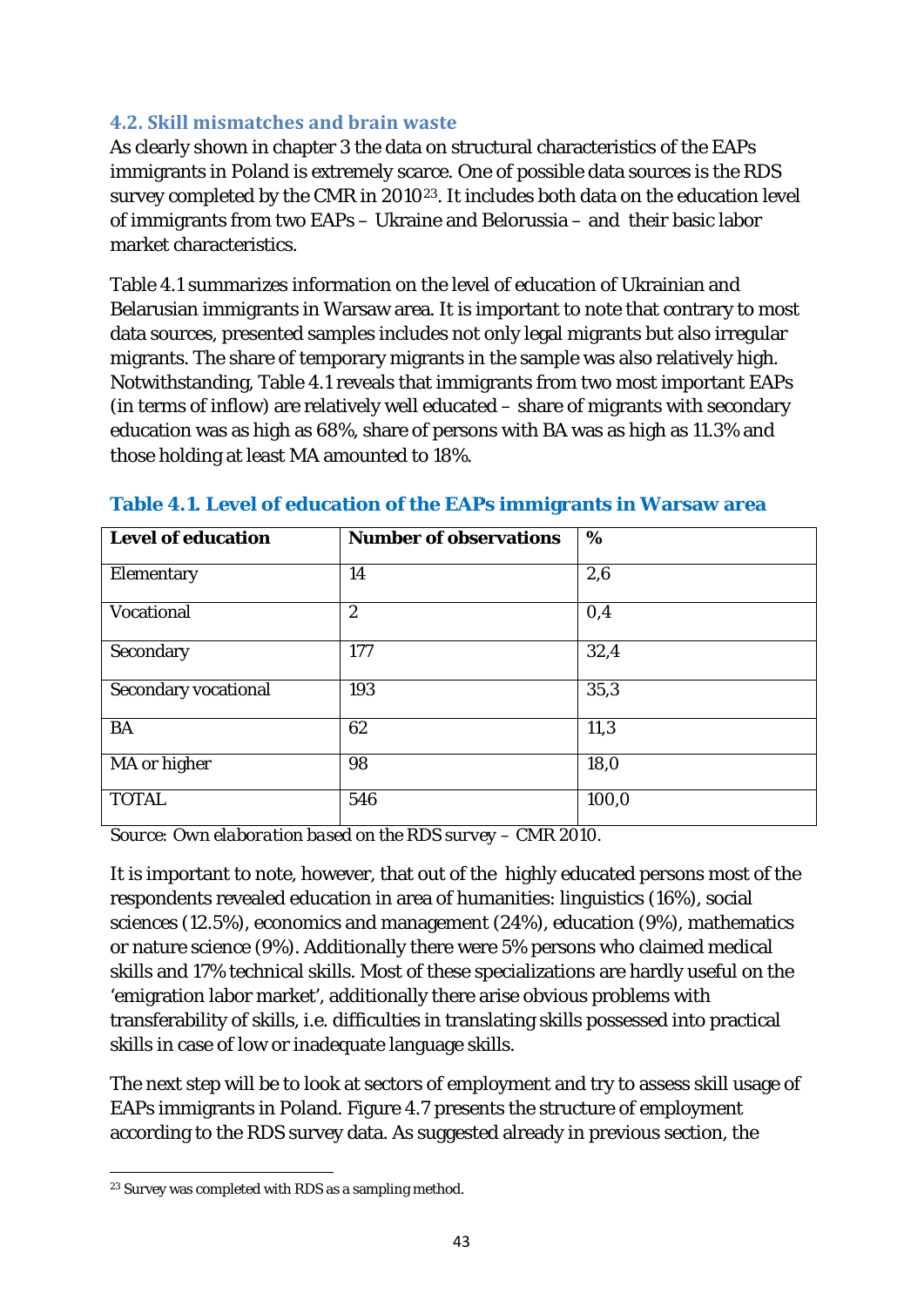structure of employment of migrants in the sample clearly mirrors the general pattern of immigrants' participation in the Polish labor market – almost 35% of immigrants were employed in households (mostly women), next 23% in construction (mostly men).

![](_page_45_Figure_1.jpeg)

# <span id="page-45-0"></span>**Figure 4.7. Sectors of employment of EAPs immigrants in Warsaw area (RDS sample 2010), percentages**

*Source: Own elaboration based on the RDS survey – CMR 2010.*

Table 4.2 looks at two dimensions which are critical while assessing skill utilization of immigrants – level of education and sector of employment.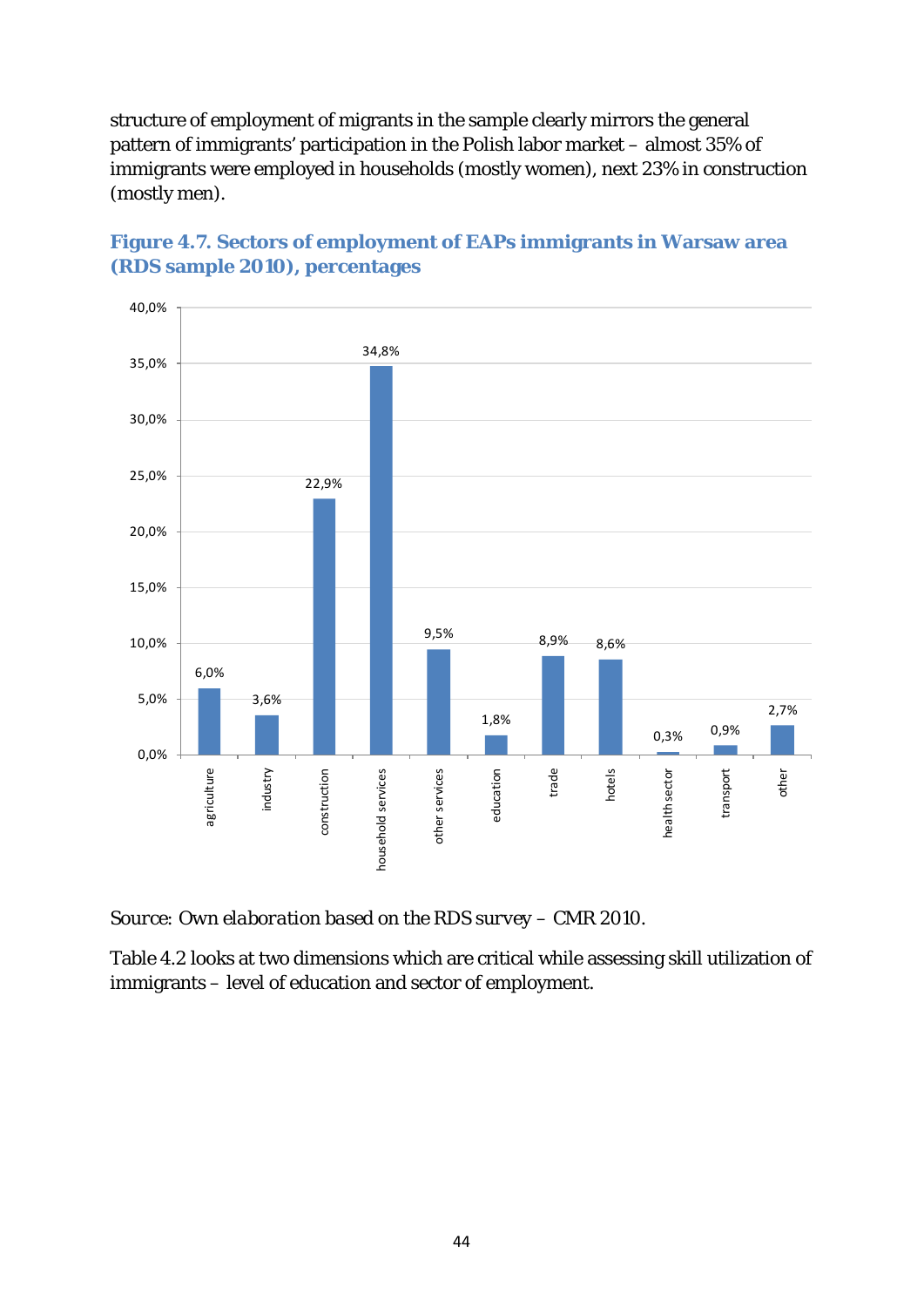| <b>Sector</b>         | <b>Level of education</b> |                  |                                                 |        |                    |                        |              |  |
|-----------------------|---------------------------|------------------|-------------------------------------------------|--------|--------------------|------------------------|--------------|--|
|                       | elementary                |                  | vocational<br>secondary vocational<br>secondary |        | BA                 | $\mathbf{M}\mathbf{A}$ | <b>Total</b> |  |
| agriculture           | 7,1%                      | 0,0%             | 9,1%                                            | 5,6%   | 0,0%               | 5,9%                   | 6,0%         |  |
| Industry              | 0,0%                      | 0,0%             | 2,6%                                            | 4,3%   | 3,2%               | 3,9%                   | 3,6%         |  |
| construction          | 7,1%                      | 1,3%             | 18,2%                                           | 31,7%  | $\overline{9,7\%}$ | 13,7%                  | 22,9%        |  |
| household<br>services | 50,0%                     | 0.0%             | 28,6%                                           | 39,1%  | 41,9%              | 23,5%                  | 34,8%        |  |
| other<br>services     | 7,1%                      | 0,0%             | 9,1%                                            | 8,1%   | 12,9%              | 13,7%                  | 9,5%         |  |
| Education             | 0,0%                      | 0,0%             | 1,3%                                            | 0,0%   | 0,0%               | 9,8%                   | 1,8%         |  |
| <b>Trade</b>          | 14,3%                     | 0,0%             | 13,0%                                           | 5,6%   | 3,2%               | 15,7%                  | 8,9%         |  |
| <b>Hotels</b>         | 7,1%                      | 1,3%             | 14,3%                                           | 5,0%   | 22,6%              | 2,0%                   | 8,6%         |  |
| health<br>sector      | 0,0%                      | 0,0%             | 0,0%                                            | 0,6%   | 0,0%               | 0,0%                   | 0,3%         |  |
| <b>Transport</b>      | 0.0%                      | 0.0%             | 2.6%                                            | 0.0%   | 0.0%               | 2.0%                   | 0,9%         |  |
| Other                 | 7,1%                      | 0,0%             | 1,3%                                            | 0,0%   | 6,5%               | 9,8%                   | 2,7%         |  |
| <b>Total</b>          | 100,0%                    | 2,6%             | 100,0%                                          | 100,0% | 100,0%             | 100,0%                 | 100,0%       |  |
| N                     | 14                        | $\boldsymbol{2}$ | 77                                              | 161    | 31                 | 51                     | 336          |  |

# <span id="page-46-0"></span>**Table 4.2. EAPs immigrants in Warsaw area by sector of employment and education (RDS sample), in percentages**

*Source: Own elaboration based on the RDS survey – CMR 2010.*

From the above presented data it clearly follows that sector of employment does not reflect skills of EAPs immigrants. Regardless skill level majority of immigrant men are employed in construction (e.g. 10% of persons with BA and 14% with MA) and majority of immigrant women in household services (42% of persons with BA and 24% with MA). The only sector when skills of migrants can be used in an adequate way is education (sector of employment of 10% of persons with MA).

To sum up, employment patterns of EAPs immigrants in Warsaw area are consistent with modes of labor market incorporation of immigrants as observed in most Western European countries. Even if the average level of education of the newcomers is relatively high (in many cases higher than in case of natives), sectors of employment reflect rather structure of demand than their skill structure. Thus, also in case of Poland we can claim brain waste rather than brain drain phenomenon.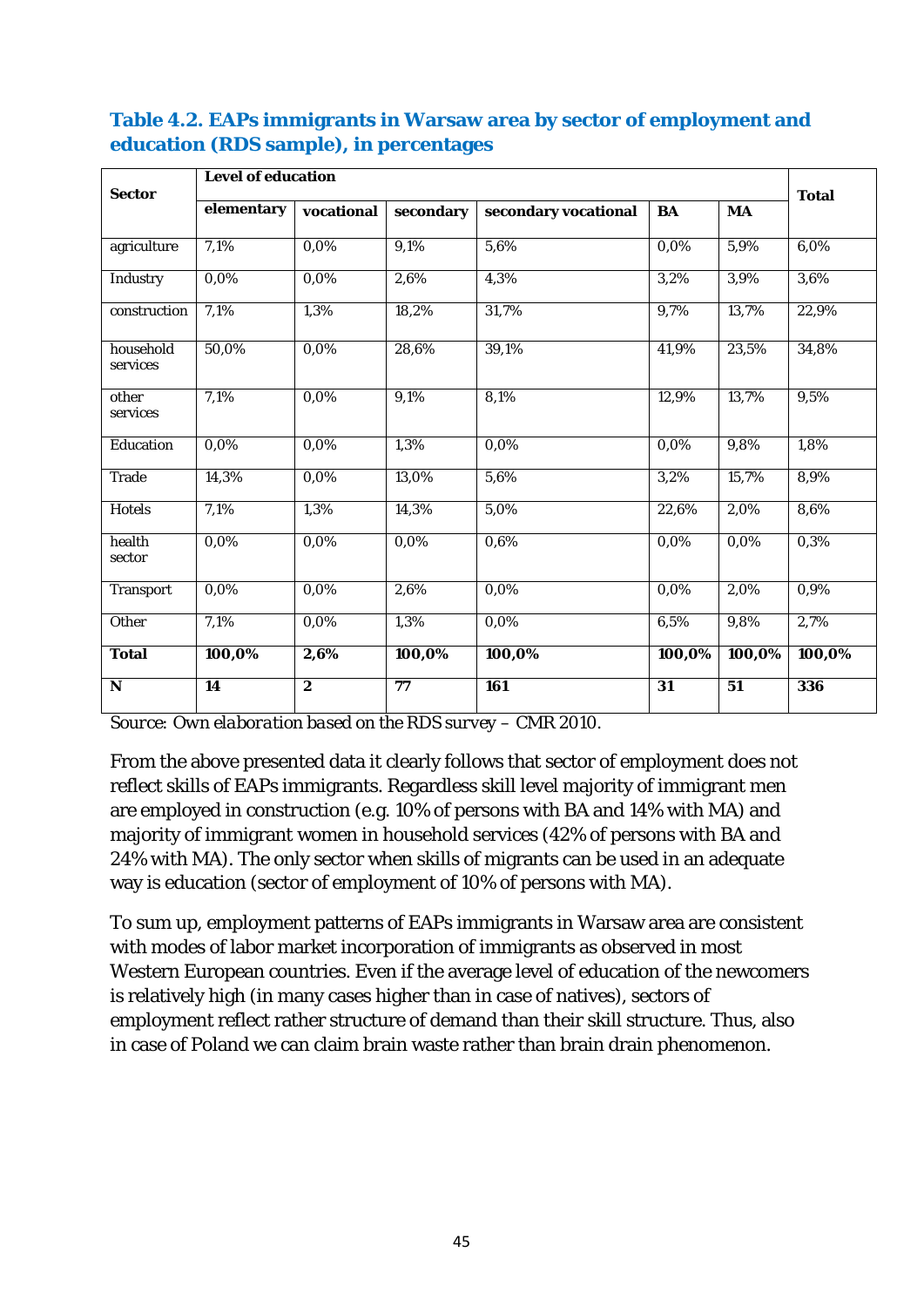# <span id="page-47-0"></span>**4.3. General assessment of the labor market integration of the EAPs immigrants**

Before we will make an attempt to assess the impact of EAPs immigration on the Polish labor market and its consequences for future migratory inflows, it is important to stress a few points which seriously influence the whole understanding of this issue. Firstly, it needs to be clear that the scale of immigration to Poland is relatively low (including irregular flows). Secondly, the scale of legal inflow – i.e. the flow which is statistically measureable and which can be used in all kind of statistical / econometric exercises – is very or even extremely low as compared to the labor market size (see below). Thirdly, illegal employment – although higher in numerical terms than legal labor migration – is barely traceable in quantitative terms. All these issues make an assessment of the consequences of immigration an extremely difficult task, particularly if we need to refer to particular countries (e.g. EAPs) (Janicka and Kaczmarczyk 2010)<sup>[24](#page-44-2)</sup>.

In the Polish labor market inflows to unemployment constantly predominant available number of vacancies. According to the data published by the Ministry of Labor and Social Policy (MLSP 2011) in the period 2007-2011 the vacancies corresponded to around 20-40 per cent of the inflow. That could suggest a permanent strong deficit of vacancies and consequently no space for employment of foreign workers. However, three additional factors should be taken into account:

- Only a fraction of vacancies is registered at labor offices. The real/full number is much larger but in principle unknown. That is typical also in other countries. In Poland that behavior of employers seeking workers is strengthen by a perception of long history of labor offices inefficiency.
- A substantial number of vacancies (mostly simple jobs) is created in the shadow economy. Its scale is still noticeable in Poland, relatively high at European standards.
- The number of vacancies vary. In certain sectors they virtually do not exist or are not reported (employers find workers without any contact with labor offices). There are also sectors in which vacancies are easily available and reported.

Given the above factors we can assume foreign workers can find jobs in the Polish labor market. However, we can analyze only the part of the market that is covered by official statistics.

The most extensive data on skill shortages are available in Reports published semiannually by the MLSP. They use a simple approach based on the following two formulas:

<span id="page-47-1"></span> $\overline{a}$ <sup>24</sup> Interestingly, Janicka and Kaczmarczyk (2010) claimed that problems with assessment of labour market impacts of immigration in case of Poland are not only consequence of the lack of appropriate data but also due to the fact that (im)migration theories are hardly applicable to the case of country with so limited scale of the (legal) inflow.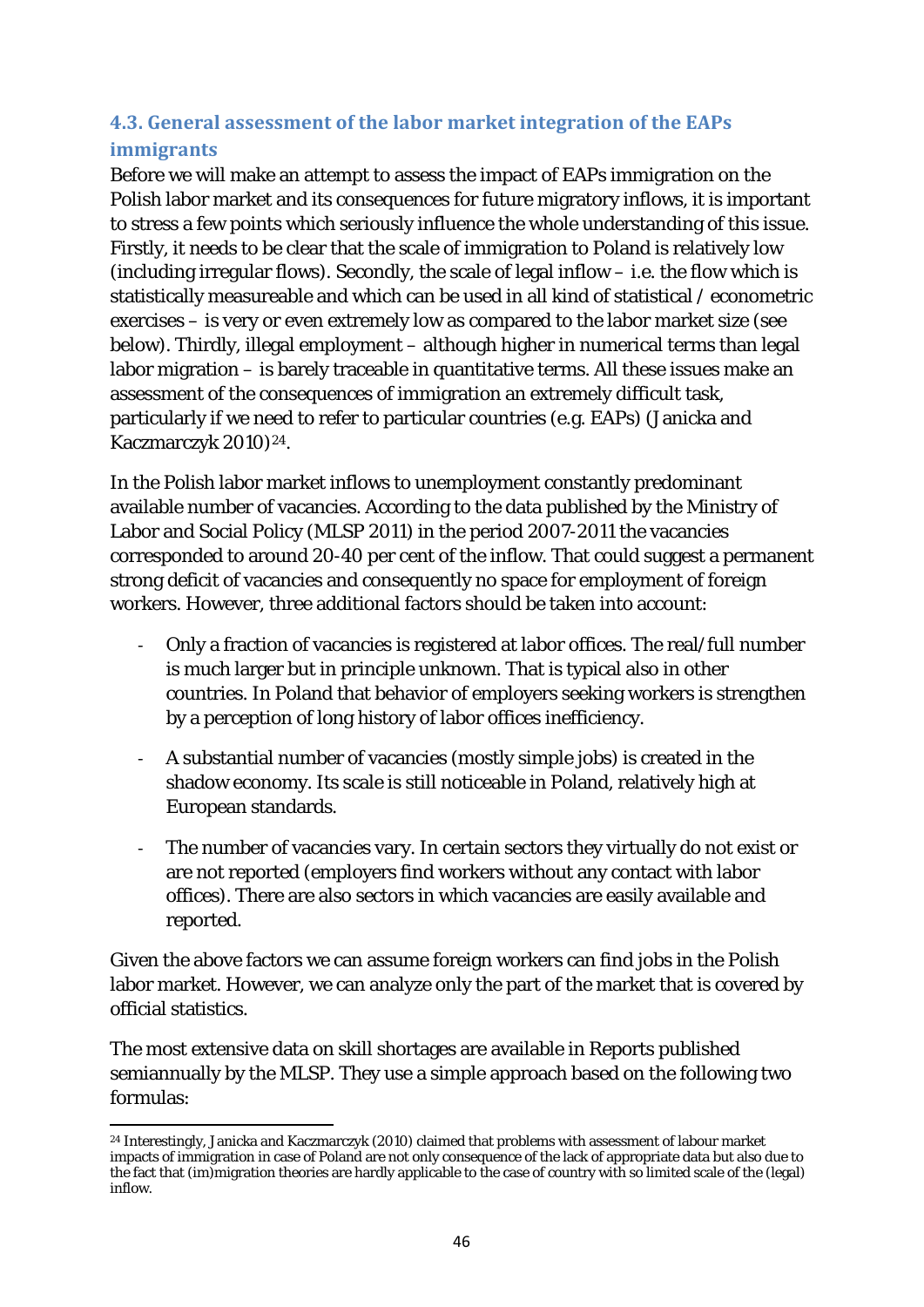1) Absolute deficit/surplus in a profession

$$
N_i^k = U_i^k - V_i^k
$$

Where:  $N -$  deficit/surplus (number of people);  $U -$  inflow into unemployment (number of unemployed);  $V - inflow$  of vacancies (number of vacancies);  $k -$  certain profession;  $i$  – period (in the publication 1<sup>st</sup> or 2<sup>nd</sup> half of the year)

2) Intensity coefficient of deficit/surplus in a profession

$$
W_i^k = \frac{V_i^k}{U_i^k}
$$

Where: W – coefficient of deficit/surplus; U and V as above

In the Reports it is assumed deficit professions have the coefficient  $W > 1.1$ , while surplus professions have  $W < 0.9$ . That applies to registered inflow of jobs and unemployed only.

Through the period 2007-2011 deficit professions were in such broad groups of professions as industry manual workers and craftsmen, while surplus professions were in groups such as simple jobs and services and retail workers. Again, as already stressed above, that covers only registered data.

| Professions (broad groups, 1-digit)           | Number of unemployed<br>registered | Percentage share in total<br>unemployment registered (%) |
|-----------------------------------------------|------------------------------------|----------------------------------------------------------|
| <b>Total</b>                                  | 1,883,299                          | 100                                                      |
| Public authorities, higher staff              | 9,753                              | 0.5                                                      |
| <b>Specialists</b>                            | 156,775                            | 8.3                                                      |
| <b>Technicians and middle personnel</b>       | 237,618                            | 12.6                                                     |
| Office personnel                              | 78,014                             | 4.1                                                      |
| Service and retail workers                    | 318,49                             | 16.9                                                     |
| Agriculture, gardener, forestry,<br>fishermen | 37,561                             | 2.0                                                      |
| Industry workers and craftsmen                | 431,655                            | 22.9                                                     |
| <b>Machinery operators</b>                    | 86,746                             | 4.6                                                      |
| Simple jobs                                   | 156,521                            | 8.3                                                      |
| <b>Armed forces</b>                           | 1,03                               | 0.1                                                      |
| No profession                                 | 369,136                            | 19.6                                                     |

<span id="page-48-0"></span>**Table 4.3. Number of unemployed and inflow (number of people registered in 1st half of 2011 – June 2011) by 1-digit groups of professions**

*Source: Own elaboration based on the Ministry of Labor and Social Policy data.*

The above presented data portray one of the most important features of the Polish labor market – namely manifold nature of observed mismatches. From the reports presented by the Ministry of Labor and Social Policy it follows that the deficit occupations (i.e. those in case of which vacancies were noted) include industry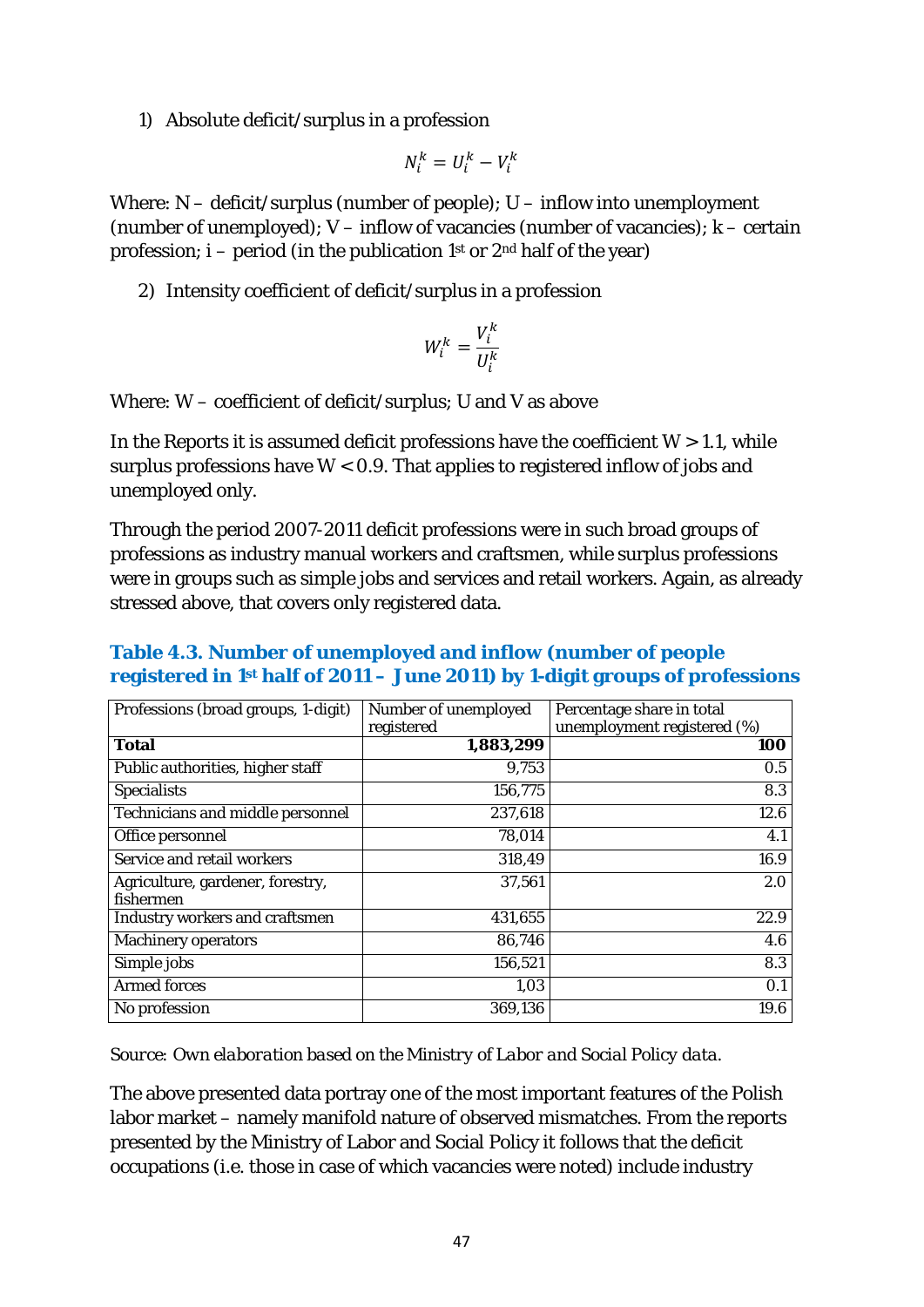workers. At the same time (see Table 4.3) this kind of workers constitute the largest group of registered unemployed. This paradox is easier understandable when we consider that due to low scale of internal migration Polish local and regional labor markets are hardly connected.

According to literature the impact of immigrant workers on domestic employment and wages is typically relatively minor. An additional inflow of foreign workers do not push native workers out of jobs. It also does not substantially reduce wages of native workers even if they are close substitutes with immigrants. (see Friedberg and Hunt 1995). Also there is no evidence on a significant impact of immigration on unemployment (Lucchino et al. 2012). We do not have sufficient data to confirm these findings in the case of immigration to Poland. In this case it looks reasonable to assume a similar situation in the Polish labor market. Theoretical literature suggests the impact of immigrants on wages and employment of the natives mostly on depends human capital of the immigrants. This in turn suggests the impact of foreign workers can be larger than the one observed in developed Western countries since the difference in human capital of the immigrants and the natives can be smaller.

The number of registered vacancies in Poland is limited, low in comparison to the number of unemployed. Even if we take into account the most optimistic estimates of the number of unregistered vacancies there is no much space for immigrants. However, that do not hold in certain sectors, namely agriculture (seasonal workers), construction (also seasonal), cleaning works, etc. In these sectors a difference between human capital of native workers and immigrants is relatively smaller than in the majority of other more advanced sectors of the economy. A large part of jobs in that sectors is in shadow economy, so it is very difficult to present numbers. However, even if the numbers are significant we do not expect a significant impact on labor market situation as perceived by native workers.

In the context of presented analysis the most important is, however, that the labor market in Poland is large in terms of numbers. According to Labor Force Survey 2011 in the fourth quarter of 2011 the number of employed persons amounted to 16,291 thousands, unemployment was as high as 1,750 thousands. It is perfectly clear that numbers of immigrants to Poland are still very small as compared to the scale of the Polish labor market. Data on foreign workers in Poland show numbers that should not be compared since they are of totally different scale (legally working immigrants correspond to roughly 1-5 pro mille of the domestic labor force). Even correlation would be misleading since the fluctuations of employment and unemployment in the Polish labor market depend on other factors than the ones affecting immigration and legalization of immigrant status. Table 4.4 provides basic data on the Polish labor market and the number of legally working immigrants which clearly support above presented thesis.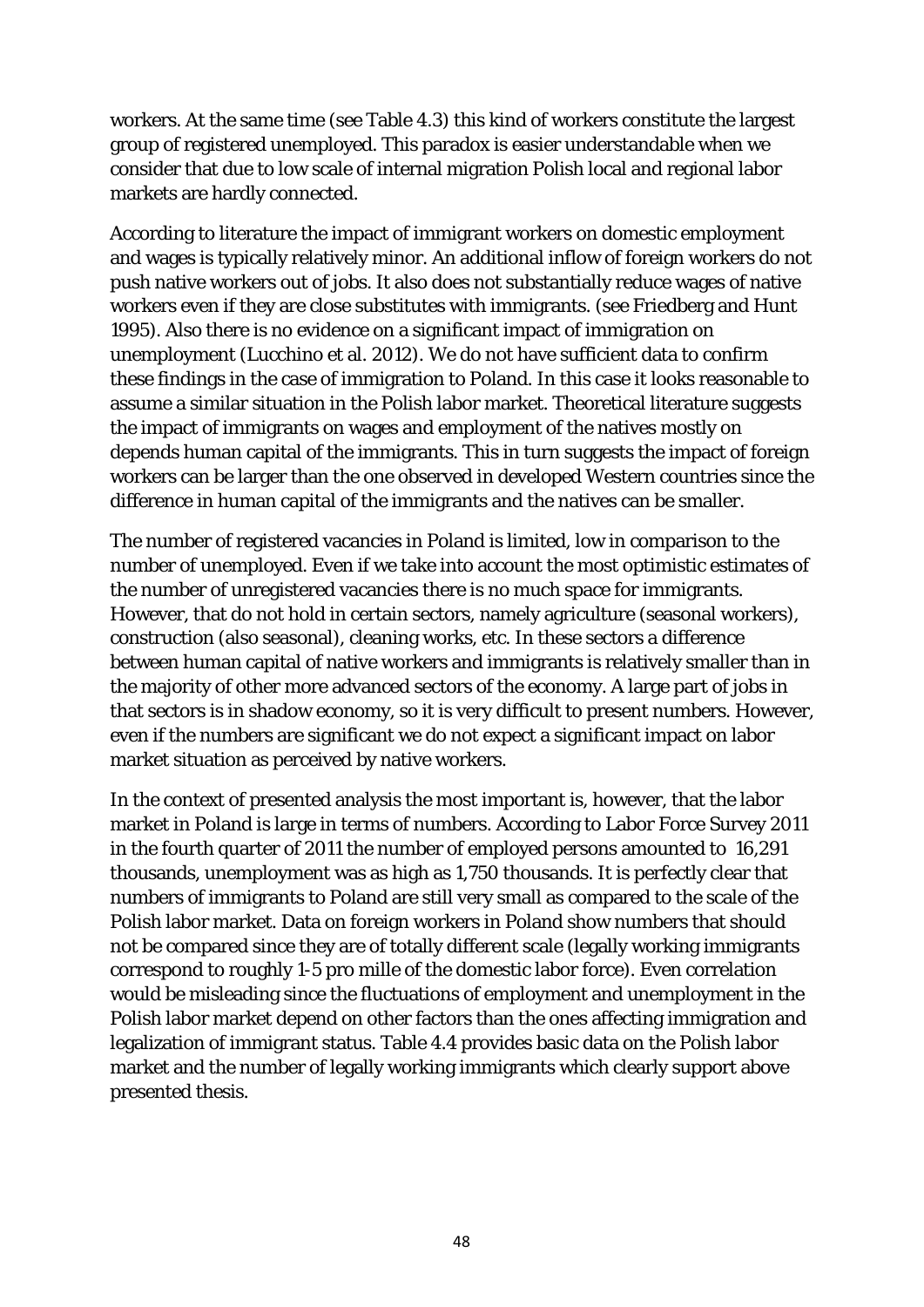|                     | Average<br>monthly<br>wage/sal | <b>Working</b><br>age<br>populatio | Employme<br>nt ('000) | Unemployme<br>nt ('000) | Employme<br>nt rate $(\%)$ | Unemployme<br>nt rate $(\%)$ | Immigran<br>ts (legal)<br>(000) |
|---------------------|--------------------------------|------------------------------------|-----------------------|-------------------------|----------------------------|------------------------------|---------------------------------|
|                     | ars (in<br>PLN)                | $\mathbf n$                        |                       |                         |                            |                              |                                 |
| 2007 Q1             | 2709,14                        | 31460                              | 14839                 | 1894                    | 47,2                       | 11,3                         |                                 |
| 2007 Q2             | 2644,34                        | 31338                              | 15152                 | 1602                    | 48,4                       | 9,6                          |                                 |
| 2007 Q3             | 2703,41                        | 31369                              | 15432                 | 1531                    | 49,2                       | 9,0                          |                                 |
| 2007 Q4             | 2899,83                        | 31402                              | 15538                 | 1448                    | 49,5                       | 8,5                          | 14,1                            |
| 2008 Q1             | 2983,98                        | 31424                              | 15515                 | 1361                    | 49,4                       | 8,1                          | 39,2                            |
| 2008 Q <sub>2</sub> | 2951,36                        | 31330                              | 15689                 | 1196                    | 50,1                       | 7,1                          | 51,0                            |
| 2008 Q3             | 2968,55                        | 31354                              | 15990                 | 1132                    | $\overline{51,0}$          | 6,6                          | 39,9                            |
| 2008 Q4             | 3096,55                        | 31383                              | 16005                 | 1154                    | $\overline{51,0}$          | 6,7                          | $\overline{26,6}$               |
| 2009 Q1             | 3185,61                        | 31403                              | 15714                 | 1414                    | 50,0                       | 8,3                          | 65,0                            |
| 2009 Q2             | 3081,48                        | 31454                              | 15847                 | 1355                    | 50,4                       | 7,9                          | 58,1                            |
| 2009 Q3             | 3113,86                        | 31479                              | 16026                 | 1404                    | 50,9                       | 8,1                          | 40,1                            |
| 2009 Q4             | 3243,60                        | 31505                              | 15885                 | 1471                    | 50,4                       | $\overline{8,5}$             | $\overline{25,2}$               |
| 2010 Q1             | 3316,38                        | 31521                              | 15574                 | 1839                    | 49,4                       | 10,6                         | 54,9                            |
| 2010 Q <sub>2</sub> | 3197,85                        | 31708                              | 15994                 | 1682                    | 50,4                       | $\overline{9,5}$             | 64,7                            |
| 2010Q3              | 3203,08                        | 31725                              | 16199                 | 1627                    | 51,1                       | 9,1                          | 42,8                            |
| 2010 Q4             | 3438,21                        | 31741                              | 16075                 | 1649                    | 50,6                       | 9,3                          | 17,6                            |
| 2011 Q1             | 3466,33                        | 31750                              | 15875                 | 1771                    | 50,0                       | 10,0                         | 86,8                            |
| 2011 Q2             | 3366,11                        | 31853                              | 16163                 | 1690                    | 50,7                       | 9,5                          | 77,1                            |
| 2011 Q3             | 3416,00                        | 31867                              | 16284                 | 1679                    | 51,1                       | 9,3                          |                                 |
| 2011 Q4             | 3586,75                        | 31884                              | 16201                 | 1750                    | 50,8                       | $\overline{9,7}$             |                                 |

# <span id="page-50-0"></span>**Table 4.4. Basic data on the Polish labor market and the number of legally working immigrants**

*Source: Own elaboration based on the CSO data and Ministry of Labor and Social Policy data.*

That means foreign workers' impact on the Polish labor market irrespective to its characteristic is negligible (even if including relatively large numbers of seasonal workers). So applying theories, running sophisticated models and analyzing counterfactual scenarios would be just a purely technical exercise rather than a real research. Moreover, changes in numbers on immigrants legally working in Poland may depend on both changes of the number of immigrants and changes in their legal status. The two can hardly be separated in data.

There are, however, some interesting caveats. The vast majority of immigrants working in Poland come from EAPs. They usually speak Slavic languages that are more or less understandable for the Poles. So it is relatively easy to employ them in various types of housekeeping services[25](#page-47-1). As shown in previous sections sector of personal / household services is particularly important in case of Ukrainian immigrants (mainly female). However, it is worth stressing that sector did not exist even 10 years ago. It has been newly created as a consequence of an increase of relatively affluent families that can afford such services on one hand and a parallel

<span id="page-50-1"></span> $\overline{a}$  $^{25}$  Typically, employing housekeeping services workers is not registered since it is easy to hide that.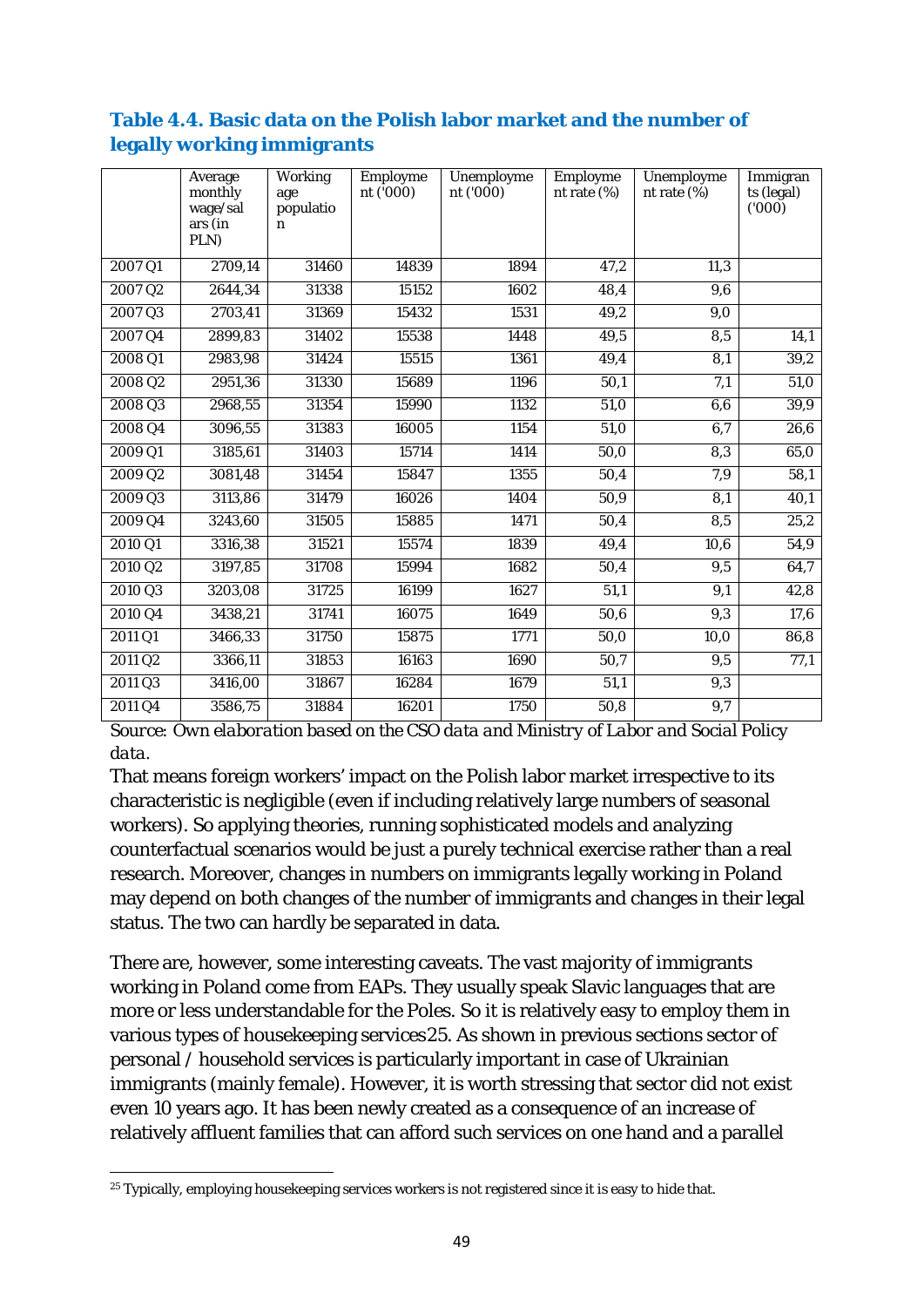increase of supply of labor in that sector on the other. Importantly – it was possible only when costs of such services were relatively low due to the fact that they have been offered by immigrant labor force. This means that the inflow of immigrants contributed to the creation of the new sector in which the immigrants do not compete with native workers since the latter have virtually never been supplying labor in that sector at a significant level. The immigrants and the sector they work in appeared simultaneously. That looks very optimistic. Immigrants just fill a gap in the domestic market. There is no adverse effect on the native workers. As shown in previous sections - due to the scale of the migrant's inflow, the participation of immigrants in the Polish labor market is relatively low (the mechanisms observed now may change in the future along with a change of scale, but for now, no severe impacts on the economy may be observed) and, secondly, foreigners in most cases are employed because of their high or specific qualifications. Thus it is justified to conclude that so far complementarities has dominated over substitution effects.

#### <span id="page-51-0"></span>**4.4. Impact of the EAPs immigration on the welfare system**

Assessment of all kind of impacts of the EAPs immigration to Poland is an extremely difficult task due to availability and the quality of migration data. This point is particularly well taken when considering such an aspect as potential impact of immigrants on the welfare system. Therefore, in this chapter first an attempt will be made to scientifically assess three areas related to the issue: 1) factors influencing wage level of EAPs immigrants, 2) factors responsible for their participation in tax base, i.e. legality of employment, and 3) estimation of the scale of potential beneficiaries of welfare payments in Poland. Second, outcomes of the study on net fiscal position of Ukrainian migrants will be discussed (Kaczmarczyk 2013). All issues will be analyzed based on the unique data set on Ukrainian immigrants in Poland as provided by the RDS samples completed in 2010 and 2012 (Kaczmarczyk 2011, 2013; Fedoryshyn 2011). Considering relative importance of the Ukrainian migrants this analysis may serve as an estimate of an overall impact of the EAPs immigration on the Polish welfare system.

Fedoryshyn (2011) analyzed factors responsible for the wage level of Ukrainian labor migrants in the Warsaw area (data as for 2010). She estimated Mincerian type wage equation including such factors as gender, education, legal status, and experience, command of Polish language and sectors of employment as regressors[26](#page-50-1). Three sets of estimates were presented including 1) only base set of regressors, 2) controls for sector of employment, and 3) controls for human capital specific for Poland (command of Polish language, education in Poland).

Results proved a positive and statistically significant impact of characteristics related to the human capital of immigrants on earnings. Hourly earnings were positively impacted by age (but at a decreasing rate), being married, level of education<sup>[27](#page-51-1)</sup> (both general as well as in case of education in Poland – the impact of the latter variable

 $\overline{a}$ 

<span id="page-51-1"></span><sup>&</sup>lt;sup>26</sup> The dependent variable was logarithm of hourly earnings (average = 13 PLN/hour).<br><sup>27</sup> Due to the available set of data no common instruments could be used in order to avoid endogeneity. Thus, obtained estimators may be biased.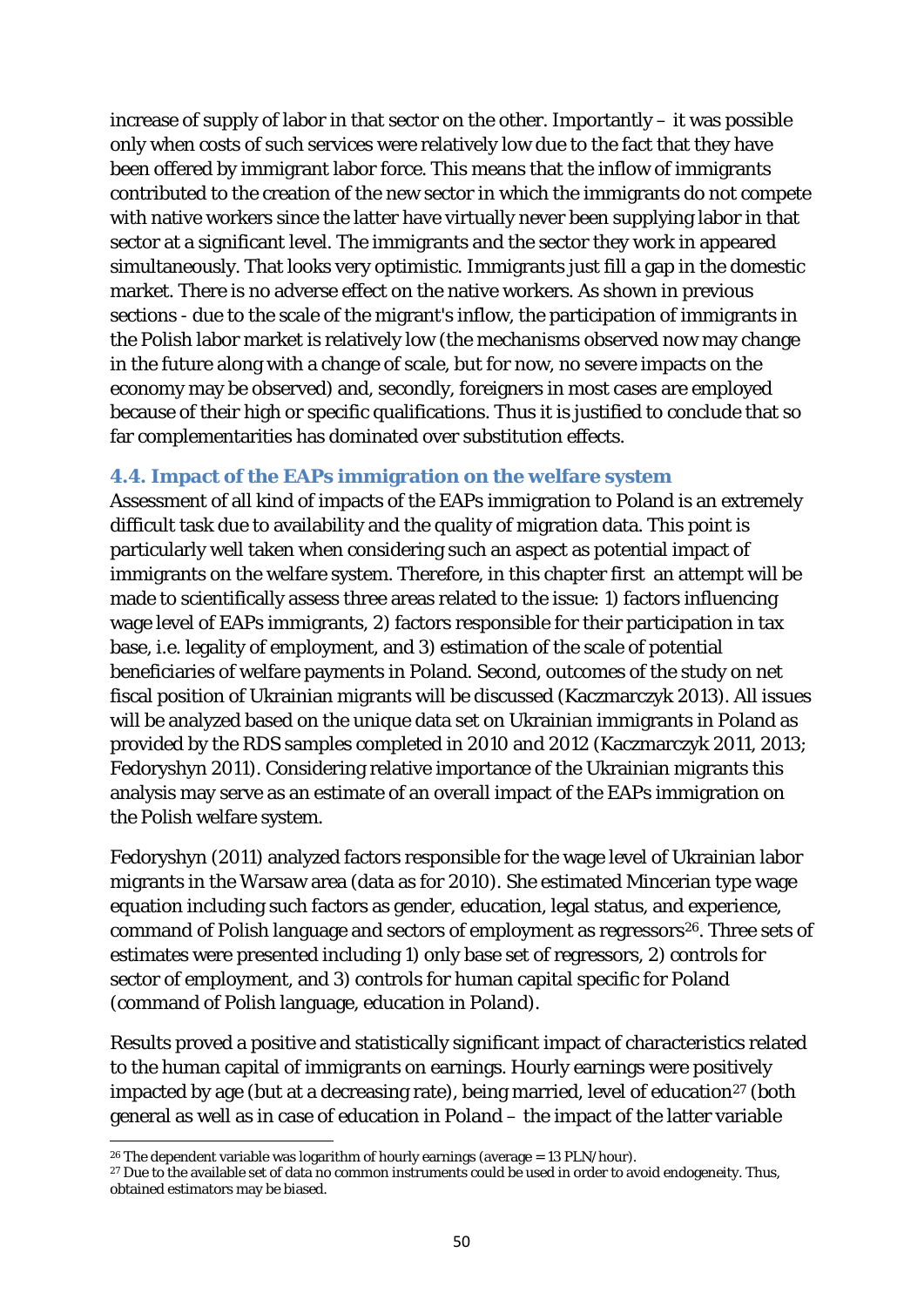was much stronger, as expected), command of Polish language and experience on the Polish labor market (inverted u-shape).

Interestingly, in case of the Polish labor market Ukrainian men earn relatively less than women (according to the 2010 sample). This outcome is, however, mostly related to very significant differences in distribution of migrants across sectors and differences in wages offered in particular sectors. Thus, these differences become statistically insignificant when controlling for sectors of employment which are clearly gender-specific. According to the RDS 2010 data, employment in such sectors as agriculture, trade was connected with relatively lower hourly earnings, while such sectors as construction and household services were offering much better wages.

Next interesting characteristic refers to the number of visits in Poland which may be treated as a proxy of being circular or pendular migrant (very common pattern of migration among Ukrainians coming to Poland). According to the estimates provided by Fedoryshyn (2011), this variable impacted the mean wage level in a negative way which may suggest relatively more favorable position of those migrants with relatively stable status in Poland. This observation was confirmed by the positive impact of the variable indicating legal status of Ukrainian migrants in Poland – in all three specification legal workers from Ukraine earned relatively more than illegal ones.

Last but not least, outcomes of the model revealed that those persons who can rely on acquaintances in Poland and have been offered help with finding job there earned relatively more than control groups. This confirms commonly presented hypothesis that recent migration from Ukraine is strongly driven by well-established and strong migrant networks (and that migrant networks positively impact on wages).

Regarding potential contribution to the state treasury, one of the most important questions refers to the factors responsible for being in a particular legal status[28](#page-51-1). In this case the possession of necessary documents to be able to work in Poland among Ukrainian immigrants was a proxy for being exposed to tax contribution. Similarly to previous case three specifications were estimated in order to control for Poland specific human capital and sectors of employment (Fedoryshyn 2011).

Results can be summarized as follows:

- Probability of being legally employed was higher among older migrants (inverse u-shape relationship);
- Human capital characteristics, including particularly command of Polish language, positively and significantly impacted the probability of being legally employed;

<span id="page-52-0"></span> $\overline{a}$ <sup>28</sup> Please, note that due to unique sampling method used (RDS), available data included around 30% of irregular migrants which allowed to run this kind of analysis.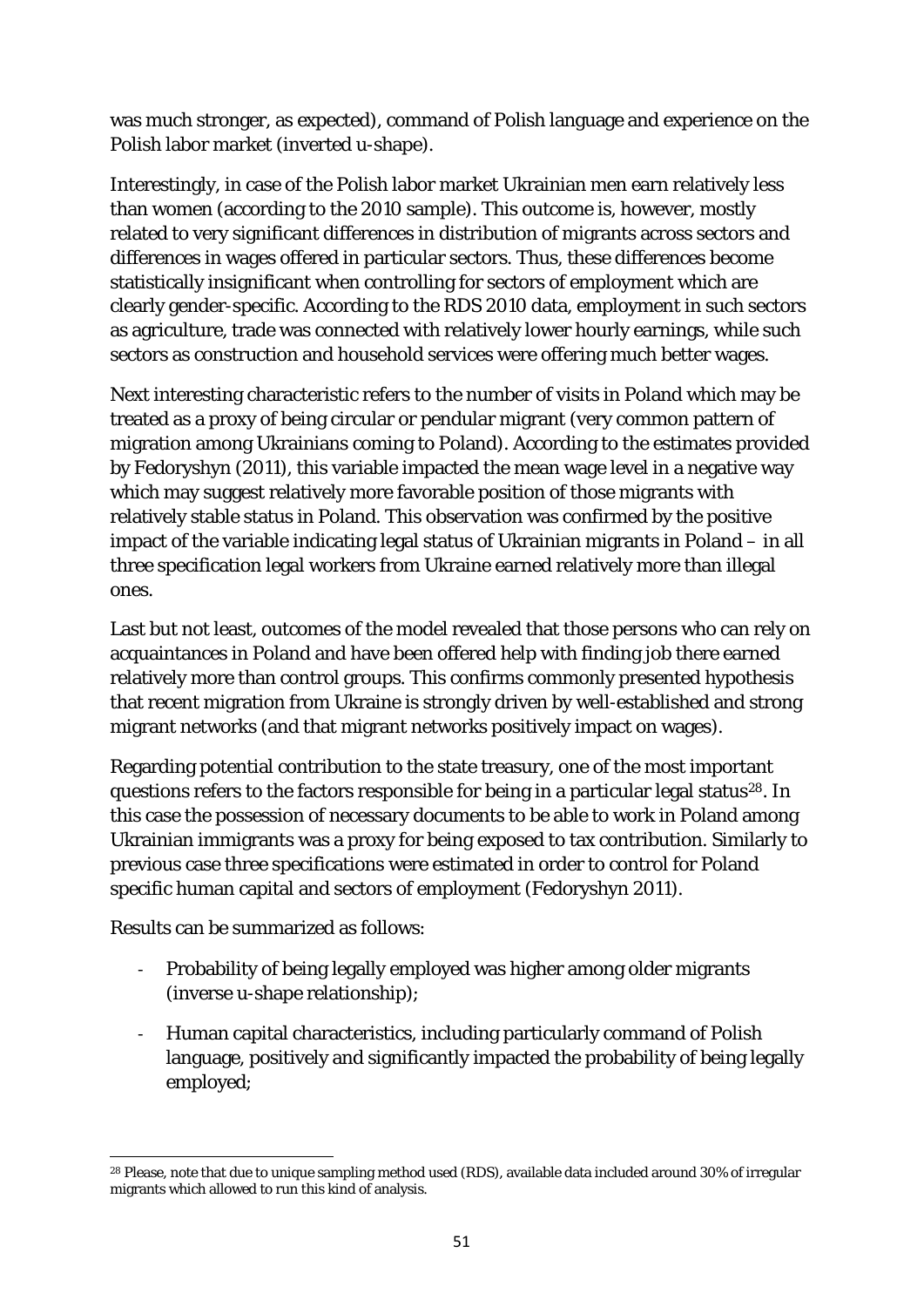- Probability of illegal employment was relatively higher among short-term or circular workers;
- Access to migrant networks was one of the most important variables explaining legality of employment (and this result may be surprising when considering mechanisms of obtaining job in Poland);
- Most importantly, probability of being legally employed was much higher among men than women. Similarly to previous case, however, this effect disappears when controlling for sectors of employment.

Sector of employment turned out to be one of the most important variable. Specifications including sectors specific control variables revealed that such sectors as household services, trade and transport are associated with relatively higher probability of being illegally employed, while being employed in construction, agriculture and other services, on contrary, increases the probability of legal employment. This is a clear evidence that recently introduced measures targeting workers in such sectors as agriculture and construction (declarations) are relatively efficient in terms of potential tax contribution of migrants.

The most challenging task is the estimation of the use of the welfare benefits by the immigrants from Ukraine. This is due to the fact that available data does not allow to provide a comprehensive and in-depth analysis of this phenomenon. This is why Kaczmarczyk (2013) attempted to assess the net fiscal position of Ukrainian immigrants in Poland on a basis of dedicated survey completed according to the RDS methodology commonly used in case of rare, "hidden", or hard to reach populations.[29](#page-52-0)

In the following section we attempt to assess the net fiscal position of Ukrainian immigrants in Poland, i.e. we compare the transfers made to a given group considered against all payments made (taxes and contributions to the pension system)[30.](#page-53-0) Contrary to other approaches (Dustmann *et al.* 2010; Barrett and Maitre 2011; OECD 2013) the assessment is made on real values of payments/benefits. Alternative empirical strategy would imply spreading the costs and benefits among the immigrants and natives. This strategy, however, would be highly questionable considering the fact that aggregate immigration data in case of Poland is not reliable and can lead to seriously biased results.

All in all three alternative scenarios were presented, Table 4.5:

<sup>&</sup>lt;sup>29</sup> Data collected include comprehensive information on around 500 Ukrainian immigrants, including their detailed migration trajectories, family situation (in Poland and Ukraine), labor market participation, remittances, social benefits claimed and migrant networks. Survey data was collected on individual basis but for sake of the analysis of the fiscal impacts of migration there were supplemented with the data on elderly and dependents household members present in Poland (imputed data) (for more details see Kaczmarczyk 2013).

<span id="page-53-1"></span><span id="page-53-0"></span><sup>&</sup>lt;sup>30</sup> As usually in such cases all available data was used but still imposition of a number of assumptions and imputations was inevitable (see Kaczmarczyk 2013).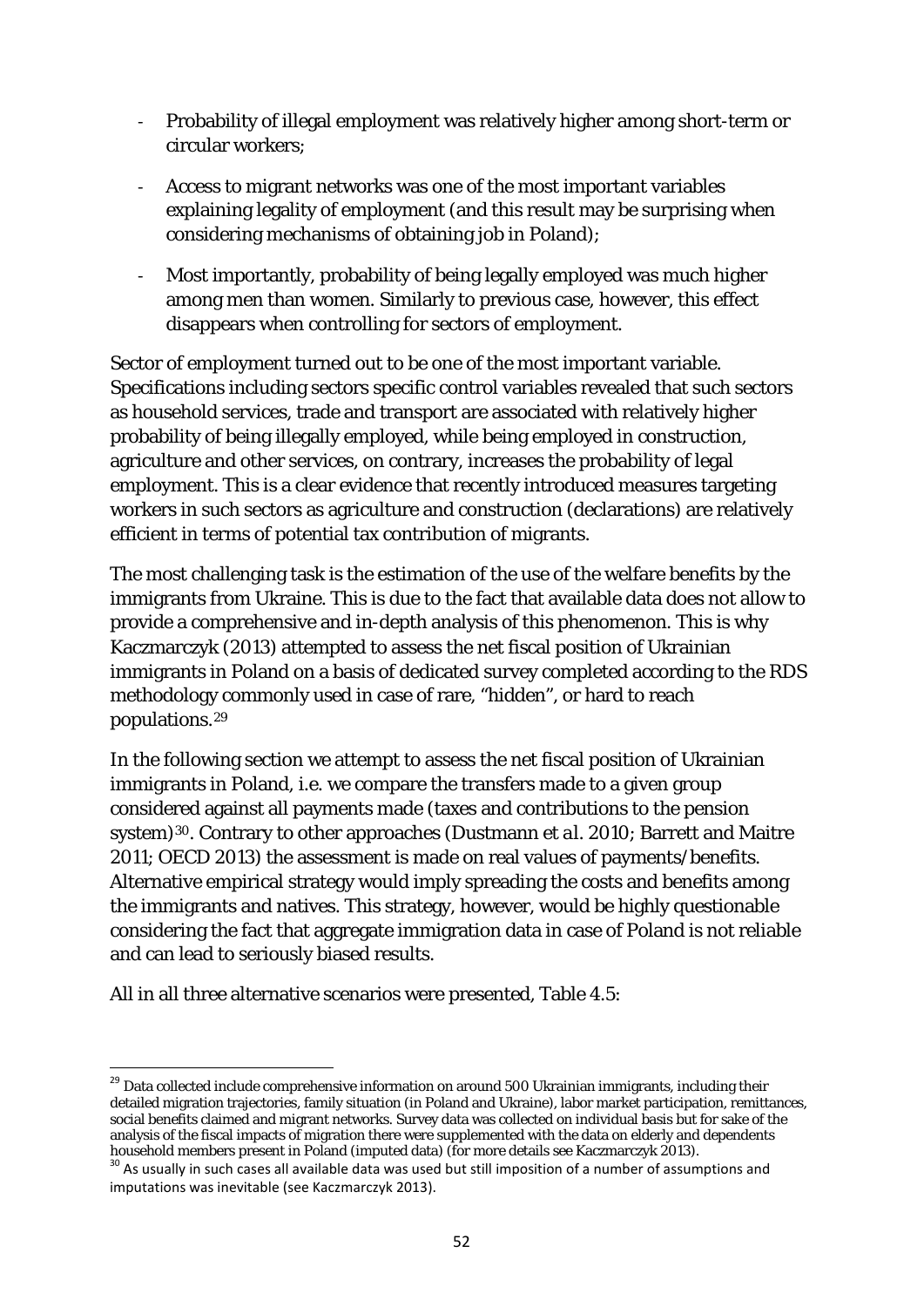# <span id="page-54-0"></span>**Table 4.5. Net fiscal position of Ukrainian immigrants in Poland – scenarios considered**

|                     | Revenues side*                                                                                                                                                                                                                                                                                            | <b>Expenditures</b> side                                                                                                                                                                                                                                                                                                                                                                                                                                     |
|---------------------|-----------------------------------------------------------------------------------------------------------------------------------------------------------------------------------------------------------------------------------------------------------------------------------------------------------|--------------------------------------------------------------------------------------------------------------------------------------------------------------------------------------------------------------------------------------------------------------------------------------------------------------------------------------------------------------------------------------------------------------------------------------------------------------|
| <b>Scenario I</b>   | Payments of taxes and other payments (social<br>security payments, health security payments)<br>calculated only for those claiming taxes<br>payment in Poland (calculations based on<br>reported values)                                                                                                  | Only those immigrants who self-reported<br>the take-up of social remittances are<br>considered (calculations based on<br>reported values)                                                                                                                                                                                                                                                                                                                    |
| <b>Scenario II</b>  | Payments of taxes and other payments (social<br>security payments, health security payments)<br>calculated for those migrants who were<br>staying in Poland legally and were actually<br>working (calculations based on reported and<br>imputed values)                                                   | All immigrants theoretically eligible are<br>considered. Two level conditions were<br>applied: first, only persons legally staying<br>in Poland were considered as eligible, and<br>second, specific rules were applied<br>(persons below income threshold in case<br>of cash benefits, persons at retirement age<br>in case of pensions, persons with<br>dependents in case of children benefits)<br>(calculations based on reported and<br>imputed values) |
| <b>Scenario III</b> | Payments of taxes and other payments (social<br>security payments, health security payments)<br>calculated for those migrants who were<br>actually working (i.e. same as scenario II but<br>irrespective of the legal status of a given<br>person) (calculations based on reported and<br>imputed values) | All immigrants theoretically eligible are<br>considered irrespective their legal status<br>(i.e. same as scenario II except for the<br>legal status condition) (calculations based<br>on reported and imputed values)                                                                                                                                                                                                                                        |

\* Indirect taxes not considered due to lack of data on consumption structure

*Source: Kaczmarczyk 2013.*

It is clear that scenarios considered differ with respect to the source of information (self-reported or imputed) – scenario II versus scenario I. Additionally, scenario III assumes that all immigrants are legalized and thus it can be useful for policy considerations. Outcomes of the analytic procedure are presented below, Figure 4.8. Importantly, they should not be generalized because of two facts. First, data used refer to one particular immigrant group which does not reflect the whole complexity of recent immigration to Poland. Second, the analysis was designed as a static approach and thus refers to 2012 only.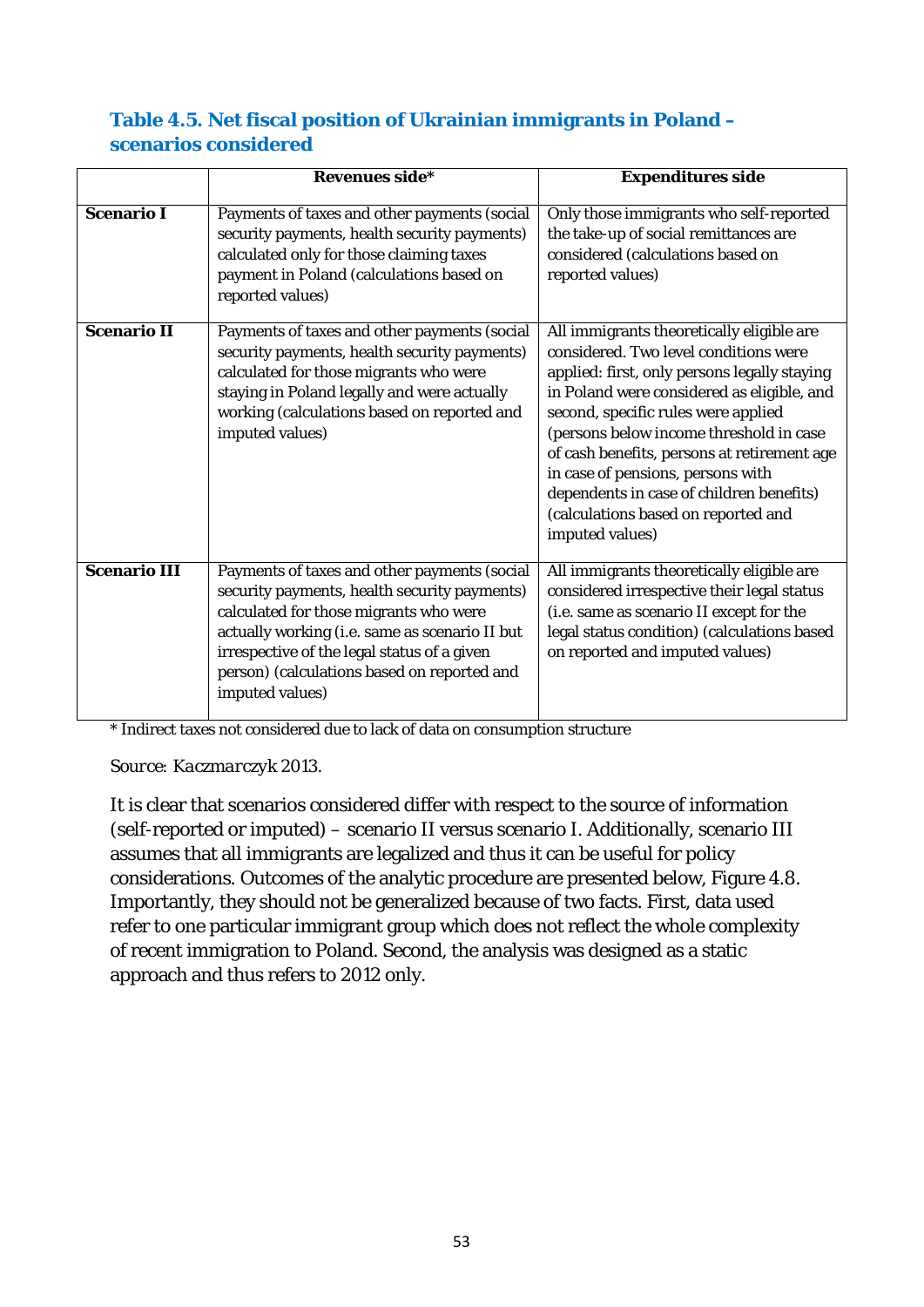![](_page_55_Figure_0.jpeg)

### <span id="page-55-0"></span>**Figure 4.8. Net fiscal position of Ukrainian migrants in Poland, by age groups, in PLN (annually)**

\* categories to be treated with caution due to low sample size

#### *Source: Kaczmarczyk 2013.*

Figure 4.8 reveals outcomes of three scenarios in a form of net fiscal curve as a function of the age of immigrants. The first scenario is rather conservative in terms of both fiscal sides considered (mostly due to very restrictive assumptions taken). According to this scenario presence of Ukrainian immigrants in Poland brings clearly positive effects for the state budget independent of age. This is the expected outcome while taking into account that the original sample did not include persons aged less than 15 years and more than 66 years and, additionally, an overwhelming majority of Ukrainian migrants constitute persons active on the labor market (working). The second scenario considered includes imputed values for dependents and elderly present in Poland, but also for those who claimed legal work but not necessarily payment of taxes. In this case picture changes remarkably with clearly negative values for persons aged < 15 and > 66. In the latter case, however, negative values are relatively low due to low value of pensions assumed. The overall fiscal impact of immigration is unequivocally positive (both due to ratio of people in productive and not productive age as well as due to relatively high positive net revenues in case of persons aged 16-65). Last but not least, scenario III assumes legalization of the Ukrainian immigrants in Poland with important effects on the revenue and expenditure side. However, due to the fact that already large share of Ukrainian immigrants in Poland work (quasi) legally (see previous sections), differences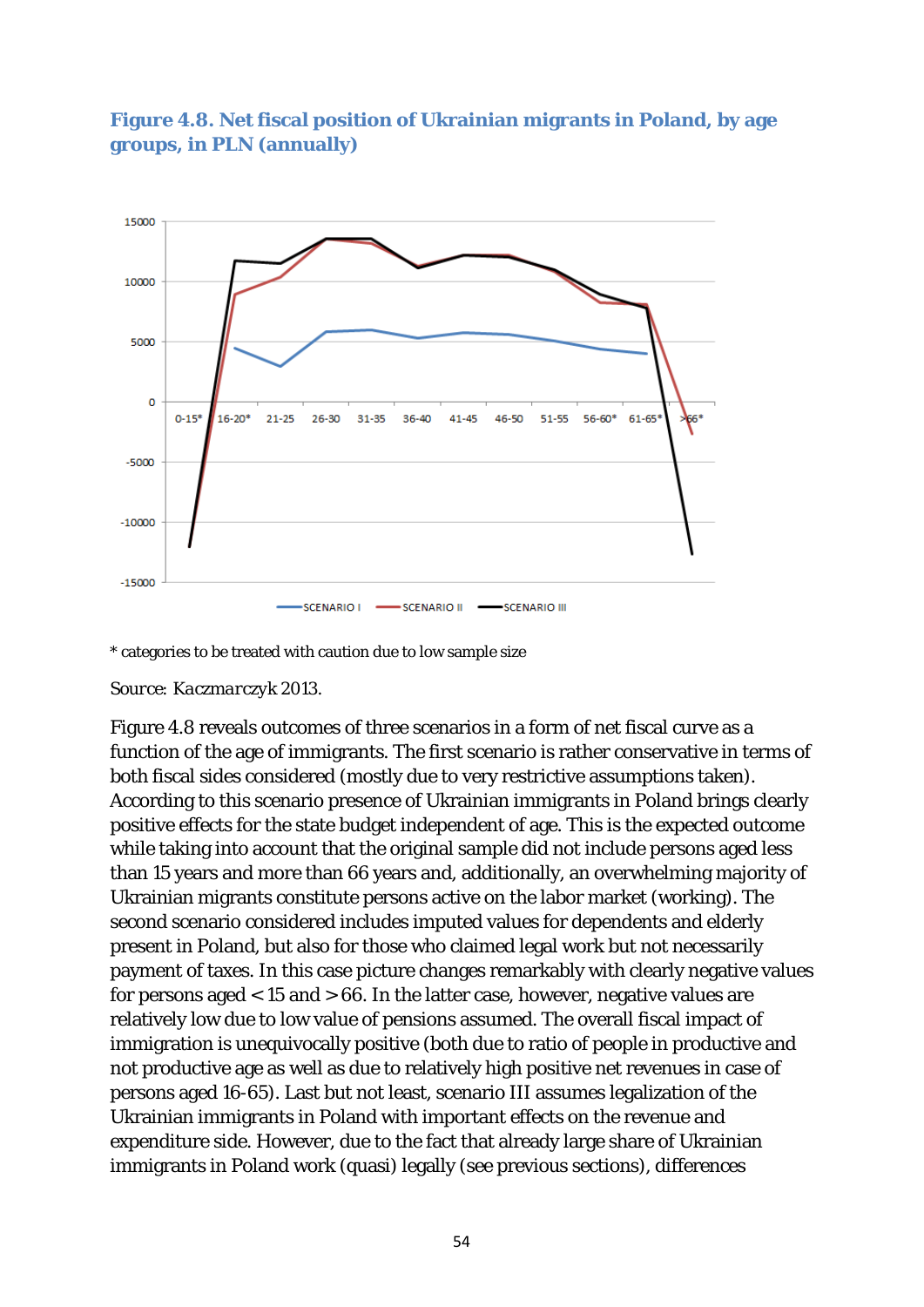between scenario II and III are not impressive and follow mainly from inclusion of dependents / elderly and pension costs for persons staying legally in Poland – nonetheless they have clearly negative impact on the aggregated outcome.

Analysis presented by Kaczmarczyk (2013) reveals that Ukrainian immigrants in Poland are unambiguously net fiscal contributors. Such an outcome is a consequence of a few factors. First, generally positive assessment of fiscal position of Ukrainian immigrants in Poland is a result of favorable characteristics of incoming immigrants: immigrants are relatively young and on average well educated. Second, very low share of persons who claim up-take of social benefits results from particular migration strategies in work. Most of Ukrainian immigrants in Poland are to be described in terms of temporary labor migrants. This feature, however, to a large extent is a function of modes of labor market incorporation (as well as demand on foreign labor) and structural characteristics of the Polish welfare state.

# <span id="page-56-0"></span>**5. Prospects for future inflow from EAPs**

From previous sections it follows that employability of foreigners in Poland is definitely of seasonal nature. This follows from introduction of very liberal legislation as concerns provision of seasonal jobs to citizens of five European states. In practice, however, the demand for seasonal foreign workers is satisfied by Ukrainian nationals. In the post-2009 period the number of work permits issued for employment in excess of one year has grown too, but this growth has been definitely lower than for seasonal employment.

Owing to a very limited scope of foreigners' employment in Poland, any forecast of the scale of their future inflow is an extremely difficult task. Two such forecasts have been attempted in Poland to date: the first one in the frames of a research performed by the Institute of Social Policy (Duszczyk and Szylko-Skoczny 2010) and the other by the Centre of Migration Research (Górny *et al.* 2010)<sup>31</sup>.

# <span id="page-56-1"></span>**5.1. The forecast of the Institute of Social Policy**

The first forecast concerned the expected demand for Polish workers. The starting point for the development thereof was a forecast of basic macroeconomic indices (the Gross National Product, employability index, etc.) for the period 2010 – 2020 (at quarterly rate). Owing to the principles adopted in the field of Polish migration (they provide for easy employability of seasonal workers and accessibility of work permits) it can be assumed that the demand from employers for foreign workers is going to be fully satisfied.

The forecast was developed under three scenarios: optimistic, neutral and pessimistic. Under all aforementioned scenarios, the demand for foreign workers is to rise, thus stimulating immigrants' inflow. Simultaneously, depending on the scenario chosen, in 2020 the size of immigration to Poland will be 30-80% greater than in 2009, with the scale of the fulfilled demand for foreign labor force depending on the economic situation in Poland. The percentage growth may seem significant,

 $\overline{a}$ <sup>31</sup> Due to the fact that Ukrainian immigrants constitute the single most important immigrant group in Poland both attempts can be treated as relevant to the subject of presented study, i.e. immigration from EPCs.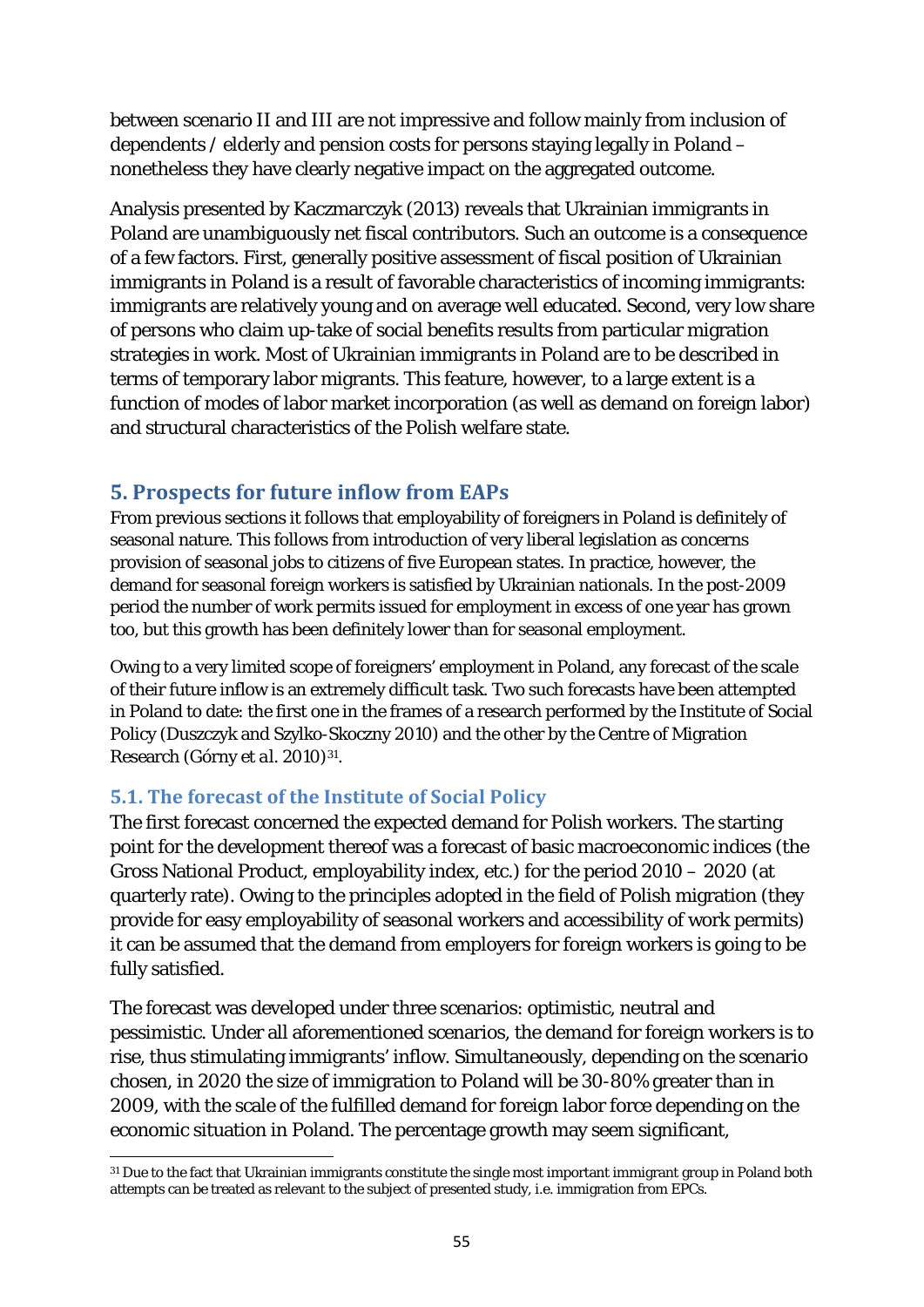particularly under the optimistic scenario, but it needs to be pointed out that once translated into absolute numbers the growth would not exceed 10-35 thousand people in permanent employment. In the case of seasonal employment, any potential rise or decline in the demand for seasonal workers will follow from impossible to predict factors, such as e.g. weather conditions affecting vegetable and fruit yields. Simultaneously the existing observations of the trends regarding seasonal employment demonstrate that the scale of such employment will be in the range of 100-200 thousand people annually.

The sectoral forecast demonstrated that both in mid- and long-term perspective, employability of foreigners will focus on agricultural and construction sectors. At the same time there will be regular growth in the employability of foreigners in services sector, in response to the rising demand, which for many reasons cannot be satisfied by domestic workers. The demand forecast has demonstrated that while in 2010 approx. 31% of foreigners employed in Poland worked in services sector, by 2020 this percentage is going to reach the level of almost 40%. Simultaneously the share of third country nationals employed in agriculture is going to drop from 68 to 60%. Nevertheless agriculture will remain the main sector for foreigners' employment in Poland. However this employment will be largely of strictly seasonal nature.

The projection also demonstrated that in the period 2009-2020 the occupational structure of foreigners working in Poland is going to transform. Firstly, the relative share of poorly qualified construction workers will decline. Secondly, the percentage will grow of foreigners employed at low and medium level positions in services sectors: drivers and machinery operators, salespersons and people providing personal services, office workers and people employed in households. In some of those groups one may expect demand growths of 12-15% annually, which shall be deemed a quite high value, although it most likely results from a rise of general significance of those groups than from genuine growth of demand for foreigners in those occupations.

#### <span id="page-57-0"></span>**5.2. The forecast of the Centre of Migration Research**

The forecast was developed on the basis of declarations made by employers as regards potential and fulfilled demand for foreign workers. Surveys demonstrated that willingness to hire foreign workers is extremely low in Poland. Mere 5% of employers declared they would choose a foreigner from among candidates for a job. At the same time survey results unambiguously suggest that such willingness would increase if shortage of Polish workers aggravates, as a result of either demographic change or outflow of Poles abroad. So the grounds to forecast increased employability of foreigners follow from declarations of employers, i.e. a potential demand, which will be fulfilled only under a specified economic situation. A large demand for foreign workers and increased number of decisions to employ them would only take place under good business outlook and shortage of Polish workers in the marketplace. However probability of such scenario in the time perspective of the forthcoming years shall be deemed as very unlikely.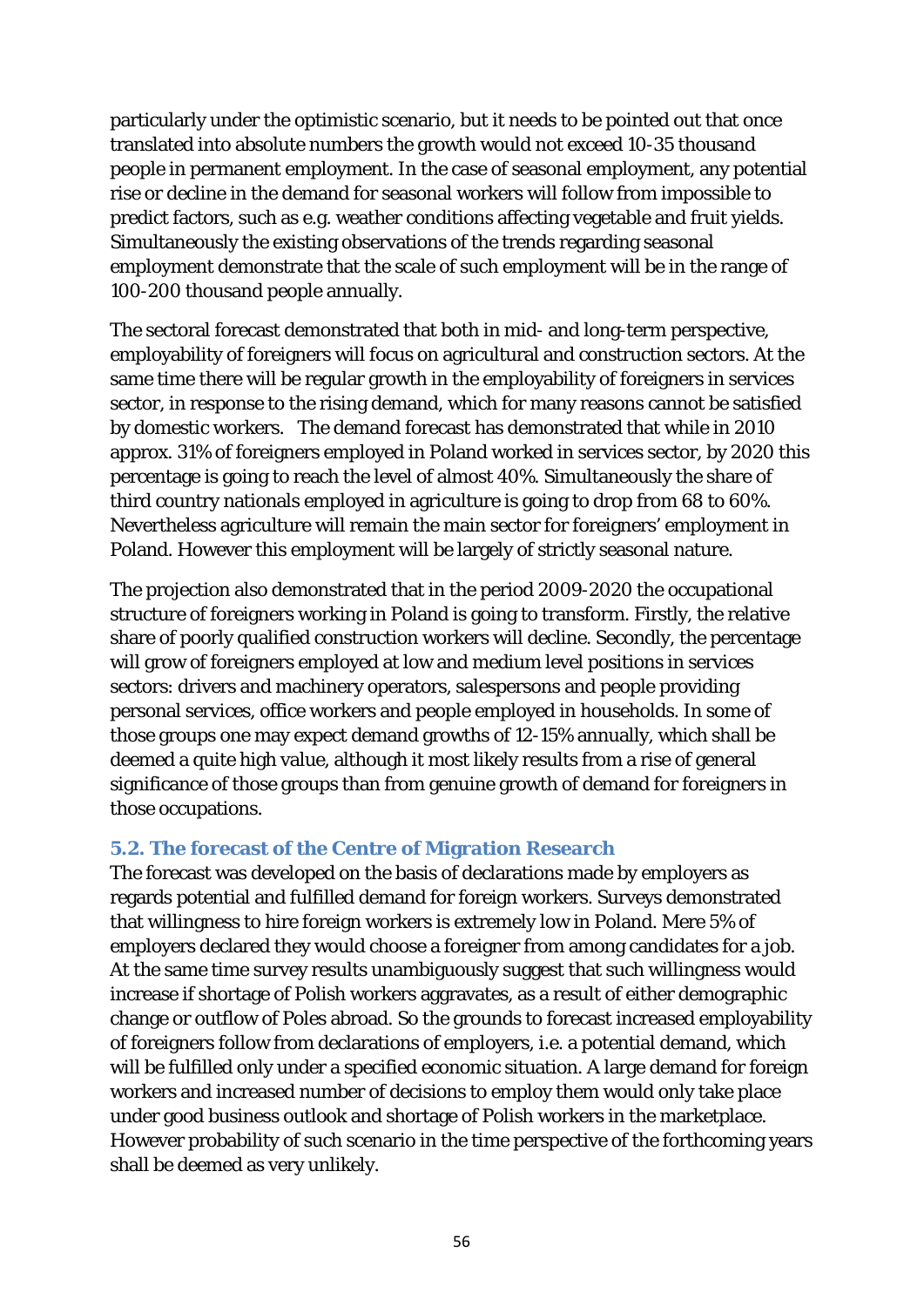Additionally, study completed by the CMR in 2010 (Górny *et al.* 2010) included outcomes of a DELPHI research aimed to assess the scale and structure of future inflow of immigrants to Poland. Majority of experts who were invited to participate in the survey have stated that an increased inflow of labor migrants will occur in the next years. Expected increase was linked to increasing demand for foreign labor connected to massive investments in the infrastructure (related to the 2012 UEFA Cup as well as inflow of EU funds). According to experts main factors which were supposed to enhance future inflows from the EAPs include: spatial proximity, neighborhood and cultural proximity, strong migrant networks and economic factors reflecting the attractiveness of Poland as a destination country. The same factor, however, was presented as potential immigration barrier – in fact, Poland is perceived rather as an (un)attractive country as compared to the Western European countries.

#### <span id="page-58-0"></span>**5.3. Summary**

In recapitulation, the forecasts concerning demand for foreign workers performed in Poland have demonstrated that in the forthcoming years we may be dealing with increased scale of foreigners' participation in the Polish labor market. Additionally, most of the future flows are expected to originate from EAPs - according to DELPHI experts, the most intense inflows are to be expected from Ukraine and Belarus, followed by China, medium-intense inflows are expected from other former USSR republics, while low-intensity inflows are expected from EU countries, India, Pakistan, Bangladesh and Turkey (Górny *et al*. 2010). At the same time, demand for foreign labor will largely depend on the business outlook and the labor market situation. One may expect significant fluctuations as regards seasonal employment, mainly of the Ukrainian nationals employed in agriculture and construction sector, and a slow growth of permanent employment, to be fulfilled chiefly in services sector. The scale of legal, permanent (in excess of one year) employment by 2020 is going to rise by approx. 30,000 people under the optimistic scenario, or by approx. 10,000 people under the pessimistic scenario.

# <span id="page-58-1"></span>**6. Conclusions**

In this study we aimed at two goals. The first one was to put together all available data and pieces of other types of information in order to present a broad and coherent picture of immigration from the Eastern Partnership countries. The picture is full to the extent determined by availability of data. To our knowledge there is no relevant piece of information omitted in the paper. The second goal was a set of partial analysis of economic impacts related to immigration from EAPs to Poland, again, conditional on the data availability.

While analyzing recent trends in international migration it is important to consider its developments in longer term. During decades of communist regime the country was almost closed. Poles started sizable emigration in the 1980s. Increasing number of immigrants appeared in the late 1990s and become larger – still low at European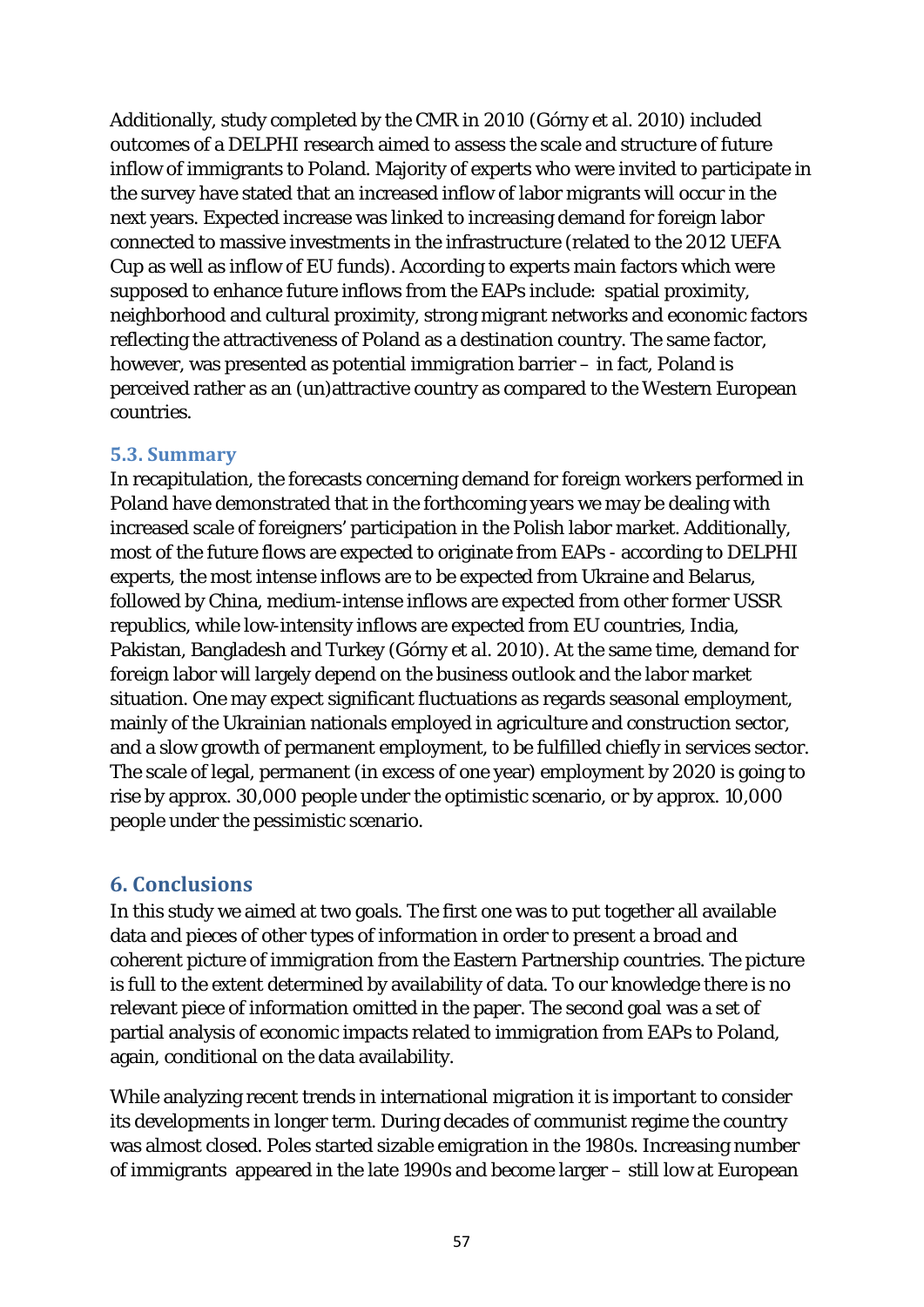standards – after 2004 when Poland joined the EU. Today Poland is a country of both large scale emigration and limited but observable immigration, which generates various effects in the labour market and in the broad area of social life. That former situation strongly influenced public perception of immigration but did not contribute yet to sufficient development of an institutional framework needed for managing both flows, namely emigrants and immigrants. The institutional framework is being developed only now, with particular emphasis on social and economic integration of foreigners.

The study presents complexity of the situation and difficulties faced in the process of both on-going managing the flows of migrants and developing the institutional framework for managing that flows. For many reasons such as economic, cultural, political and probably others, the Eastern Partnership programme matters for Poland and also for the entire EU. Development of the institutional framework for managing the immigrant flows is one of the tasks that should be strongly supported in various ways. That is particularly needed in countries like Poland that bordering to largest country covered by the programme, namely Ukraine, is directly exposed to challenges stemming from the programme.

Available data suggests that in many cases Poland is not a final destination for immigrants from the programme countries. However, even in such case the key factor for immigration to Poland are income disparities between the EAPs and Poland. Further migration within the EU is driven by the same factor, namely income disparity between Poland (in general the new member states) and the old member states. The income disparities driven migrations are the most typical in general so the case we analyse do not deviate from common patterns. It has, however, specific features.

In this study we present and analyse the current stage of institutional development and to an extent also efficiency of various arrangements related to immigration (work permits, simplified employment procedure). We also point out their deficiencies and possible ways of further development. We analyse the Eastern Partnership programme in a broad context going beyond just institutions to manage immigration flows. That involves also cultural and historical context that is not directly discussed thou it is taken into account in the background of the paper.

The largest country covered by the programme is Ukraine. Our study also clearly shows the vast majority of issues related to the programme is related to Ukrainian citizens. So it makes a lot of sense to see outcomes of the programme in relation to specific Polish-Ukrainian relations. They have a long history full of good but also dramatic events such as living in the same state on one hand and civil wars involving both nations on opposite sides on the other. Consequently, countries and their inhabitants are close to each other in many senses. There is a number of factors going beyond administrative issues that affect immigration from Ukraine. Actually, the same factors matter with respect to Belarus participating in the programme in a lesser degree. Among them: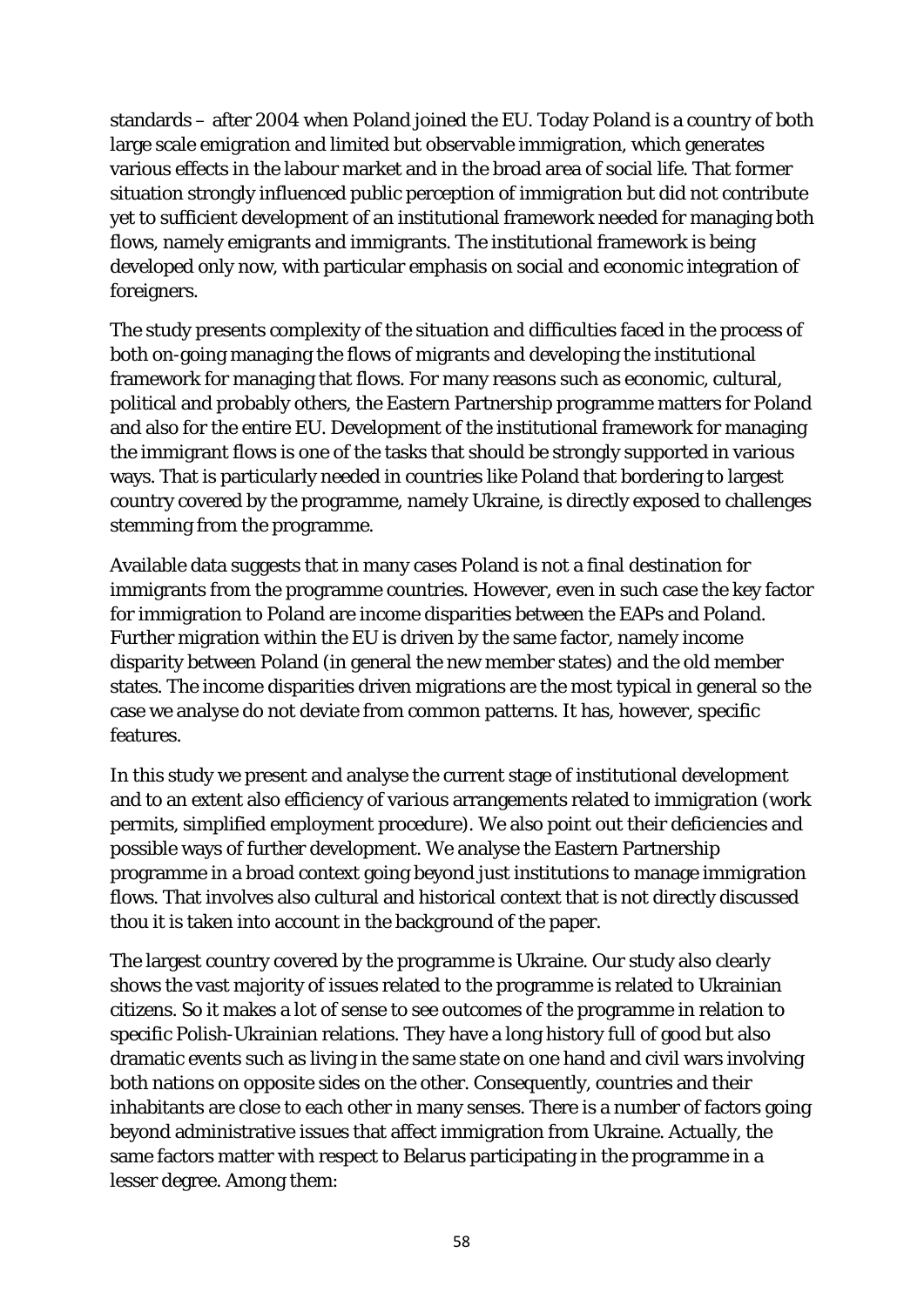- $\checkmark$  Relatively little language barrier;
- $\checkmark$  Relatively little cultural barrier;
- $\checkmark$  Short distance from home (in many cases just over the border);
- $\checkmark$  Similarities of the post second world war history that created similar background of thinking of a couple of generations of Ukrainians and Poles.

There are also other factors applying not only to Ukraine and Belarus but also to the rest of countries covered with the programme:

- $\checkmark$  Large agriculture and construction sectors in Poland typically offering jobs that can absorb immigrant workers (and recently struggling with labor shortages);
- $\checkmark$  Relatively strong welfare growth in Poland, especially in big cities, leading to growing demand for various household and care services;
- $\checkmark$  Relatively large labor market with clear signs of labor market segmentation;
- $\checkmark$  Relatively low unemployment rate (for a number of years below or around the EU average rate);
- $\checkmark$  More room for the immigrant workers since the large emigration of Polish workers who flowed out to other EU countries.

Many of the factors quoted above contribute to seasonal pattern of immigration to Poland. Due to legal as well as economic factors, it is relatively easy to come, work for some time and come back to a home country. Immigration to Poland does not mean a substantial investment. Thus, since early 1990s we observe the process of strengthening of the temporary migration pattern from the EAPs. Our study clearly confirms the seasonal pattern of the immigration to Poland. Moreover, in many cases this kind of mobility may transform itself in the long term coping strategy.

In the light of the analysis presented in this paper keeping the door open for immigrants creates some problems, both ones typically faced by receiving countries as well as specific ones stemming from not yet fully developed institutional infrastructure for managing the flow of immigrants as it is the case in Poland. On the other hand, the immigrants contribute to prosperity of Poland and fill in employment gaps that exist due to the emigration of Poles. That situation is expected to stay unchanged in the years to come. Moreover, migration framed within the programme may contribute to building better neighbourhood relations including possible future accession process of some of the countries covered with the programme.

In late November 2012 a draft new act on foreigners was made public (recently in the consultation phase). It indicates key principles for the legal infrastructure of migration policies in Poland. An analysis of this document suggests that Poland's authorities will maintain the existing approach to labor immigration, which means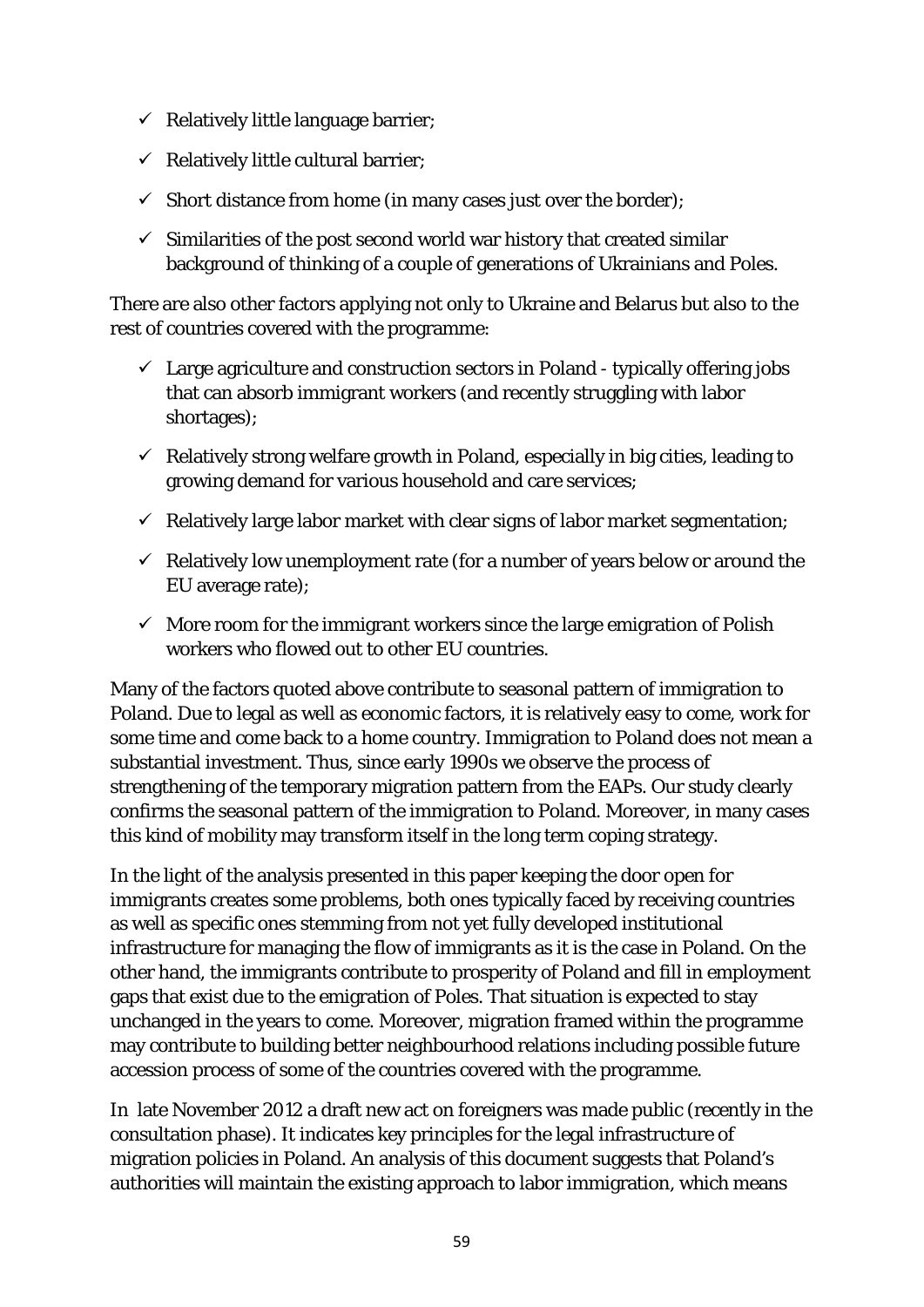priority given to temporary stays. Preferences will also be kept for five East European countries (Ukraine, Russia, Belarus, Moldova and Georgia) as regards facilities for their citizens to take temporary employment without the obligation to obtain a work permit. This means Poland's institutions are to be designed to contribute to beneficial economic outcomes expected from hiring foreigners in such sectors as agriculture, construction and household services. At the same time, introduction of new regulations related to the situation of foreigners undertaking economic activities in Poland is planned. The most important of them provides for the possibility for foreigners to stay in Poland (for maximum of 30 days) despite having lost a job. They will be given the right to seek and start a new job.

The analysis of the rationale for the draft law indicates that currently no other scenarios concerning opening or closing of Polish labor market for foreigners are considered. Such approach seems fully justified in the current situation of Poland. The existing experiences regarding temporary employment of foreigners demonstrate that restriction of labor immigration, particularly from Ukraine, would adversely influence Polish labor market, particularly in the sectors listed above. Reduction of the inflow of foreigners into the agricultural sector would result in difficulties in securing adequate numbers of employees required to harvest the crops, which could have adverse impact on prices of certain agricultural products. It is worth noting that low prices – at least as compared to most other EU member states - in Poland result, among others, from employment of foreigners. In the case of construction sector this impact would be probably less significant mainly due to the fact that many infrastructural investment projects co-financed from EU funding have ended and consequently the demand for employees in the construction sector has decreased. The demand may rise again when new investments co-financed from the 2014-2020 EU budget are deployed. Restriction on the possibility to hire household help may push some Poles, mainly women, to give up their jobs and take on duties presently performed by foreigners. This concerns mainly long-term care for dependent persons. The necessity to ensure assistance in private homes stems from underdeveloped institutional care services.

Given the current situation in the labor market and the scale and structure of immigration to Poland as presented in this paper, we do not expect a fundamental change of the picture of immigration even under a scenario of full liberalisation of the access of EAPs citizens to Polish labor market. Under current regulations, the access to temporary employment is practically free (up to 6 months) for the EAPs citizens. The overall situation may change if the constraint on the period of temporary employment (no work permit required) was relaxed. It is likely a significant number of foreigners, who presently leave Poland after maximum of six months of employment, would stay and work for a longer period. However, such relaxation of regulations is not currently considered. In general there is no sign of a significant change of the currently applied policies in the area of immigration. The most likely scenario is a current status quo one as regards admittance of the citizens of EAPs states to Polish labor market.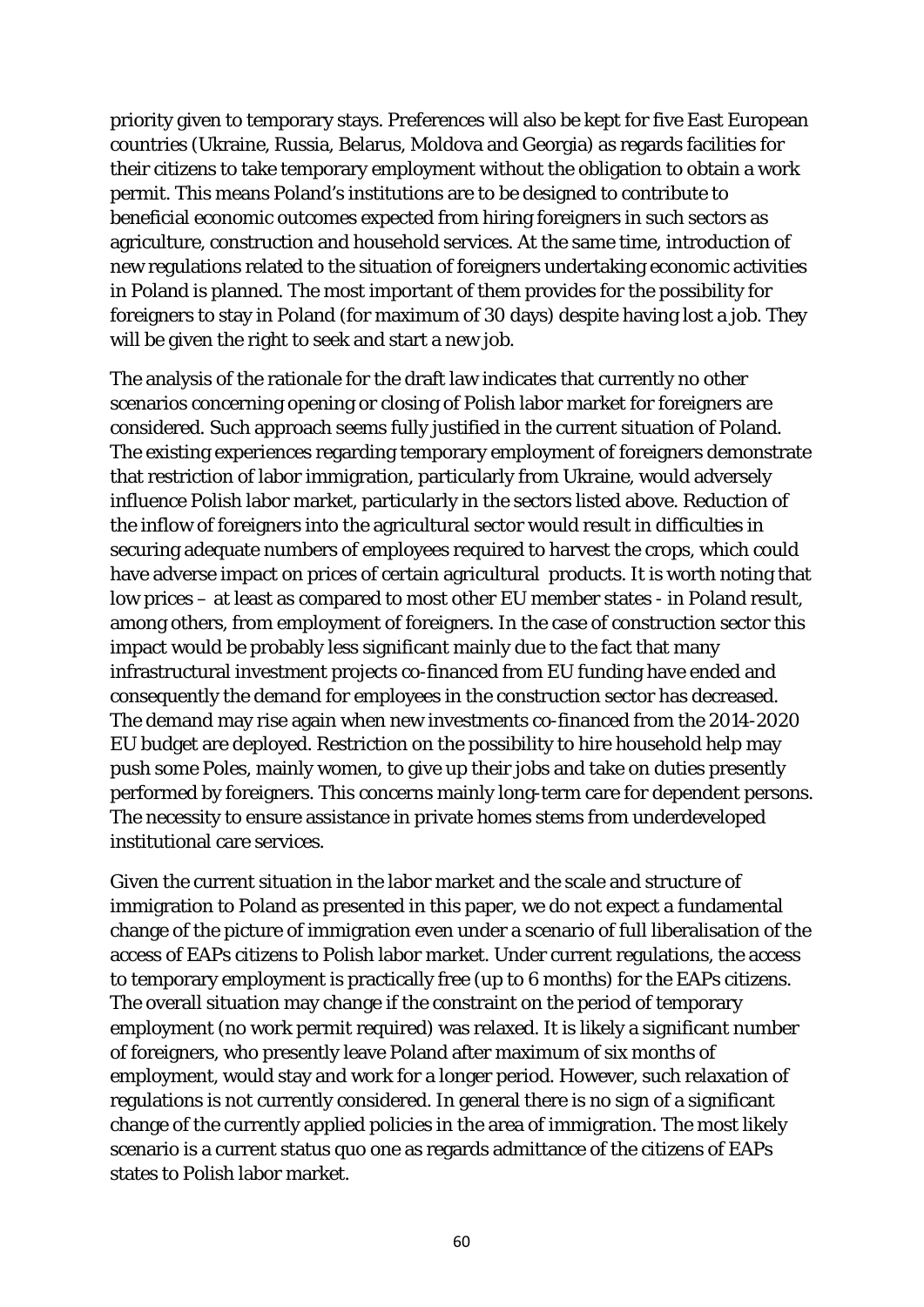Last but not least, solving inevitable problems stemming from the growing flow of immigrants (based on historical Polish standards they can be perceived as almost large) should clearly focus on development of institutions responsible for social integration and contributing to prevent prejudice and other problems related to the perception of immigrants. For Poland an immigrant friendly labor and social infrastructure – if well designed and efficiently working – may be an additional factor contributing to welfare and prosperity of the country.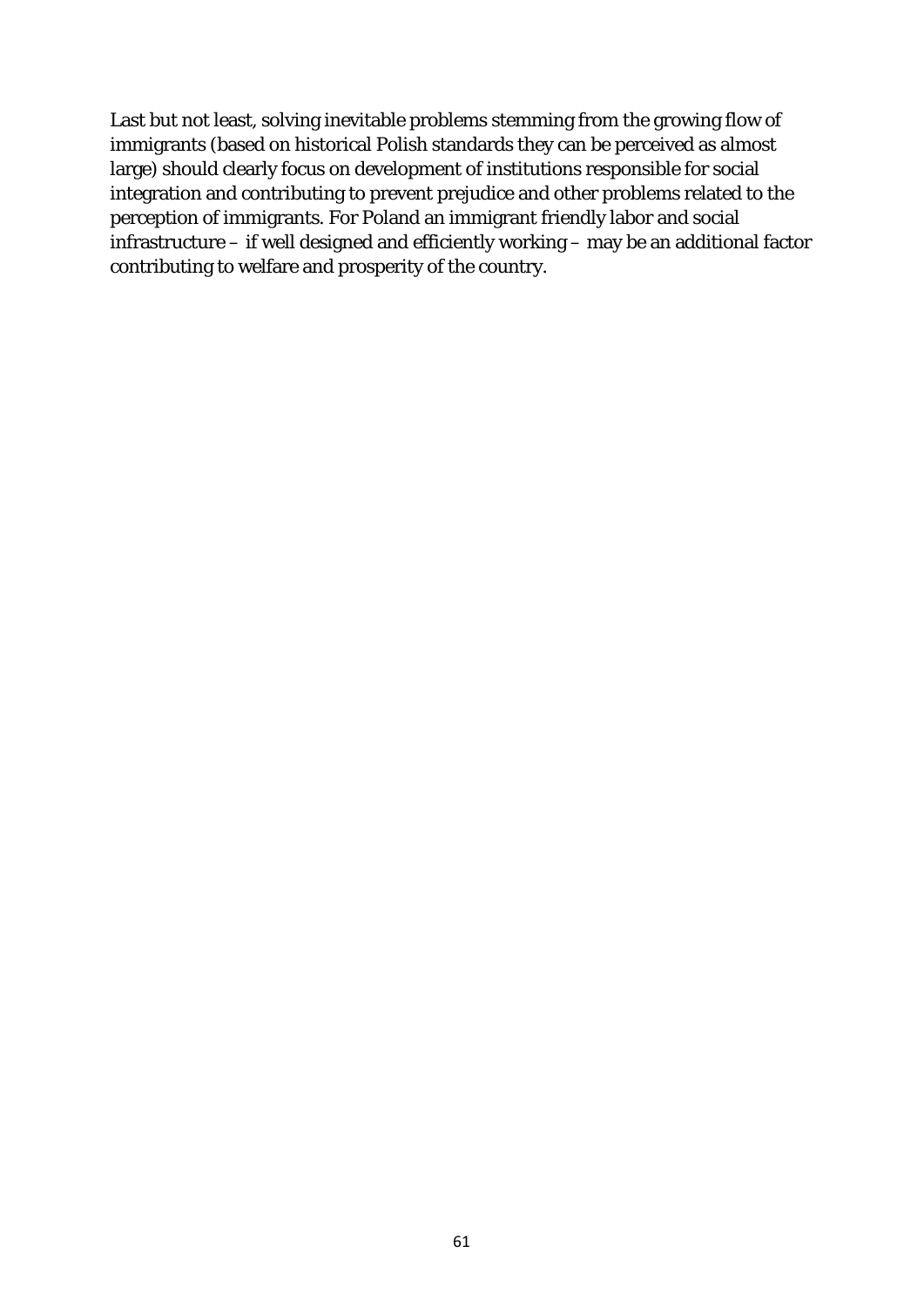# <span id="page-63-0"></span>**References**

Anioł W. (1995). Elementy kształtowania polskiej polityki migracyjnej (The elements of Polish migration policy formation), The Faculty of Journalism and Political Sciences of the Warsaw University, Warsaw.

Barrett, A. and B. Maitre (2011). Immigrant Welfare Receipt across Europe. *IZA Discussion Papers No. 5515*, Institute for the Study of Labor (IZA).

CSO (2012). Wyniki Narodowego Spisu Powszechnego Ludności i Mieszkań 2011, Warsaw: CSO.

Dustmann, Ch., Frattini, T. and C. (2010). Assessing the Fiscal Costs and Benefits of A8 Migration to the UK. *Fiscal Studies* 31(1): 1-41.

Duszczyk M. and M. Szylko-Skoczny (2010). Raport końcowy z przygotowania optymalnego dla Polski modelu polskiej polityki imigracyjnej [The final report on the development of Polish immigration policy optimised for Poland], Warsaw: The Institute of Social Policy of the Warsaw University for the Human Resources Development Centre.

Fedoryshyn I. (2011). Labor Immigration and Contemporary Welfare States. The Case of Ukrainian Immigrants in Poland, unpublished manuscript, Warsaw: Faculty of Economics.

Fihel A. (ed.) (2012). Recent Trends in International Migration in Poland. The 2011 SOPEMI Report, CMR Working Papers 52/110.

Frelak J. (2005). Praca Ukraińców w Polsce – rekomendacje dla polityki migracyjnej (The work carried out by Ukrainians in Poland – recommendations for migration policy), Analizy i Opinie, 38, Warsaw: Instytut Spraw Publicznych.

Friedberg, R.M. and Hunt, J. (1995), The Impact of Immigrants on Host Country Wages, Employment and Growth, Journal of Economic Perspectives- Volume 9, Number 2-Spring 1995-Pages 23-44

Górny A., Grabowska-Lusińska I., Lesińska M. and M.Okólski (eds) (2010), Immigration to Poland: policy, labor market, integration, Warsaw: Scholar.

Iglicka K. (2000). Ethnic division on emerging foreign labor markets in Poland during the transition period, Europe-Asia Studies 52 (7).

Janicka A. and P. Kaczmarczyk (2010). Economic consequences of the inflow and the sustainability of migration, in: Górny A., Grabowska-Lusińska I., Lesińska M. and M. Okólski (eds) Immigration to Poland: policy, labor market, integration, Warsaw: Scholar.

Kaczmarczyk P. (2013). Burden or relief? Fiscal impacts of recent Ukrainian immigrants in Poland (unpublished manuscript).

Kaczmarczyk P. (ed.) (2011). Mobility and Migration at the Time of Transition: Methodological Challenges, Warsaw: Scholar [in Polish].

Kaczmarczyk P. and M. Okólski (eds) (2008). Polityka migracyjna jako instrument promocji zatrudnienia i ograniczania bezrobocia, Warsaw: CMR [In Polish].